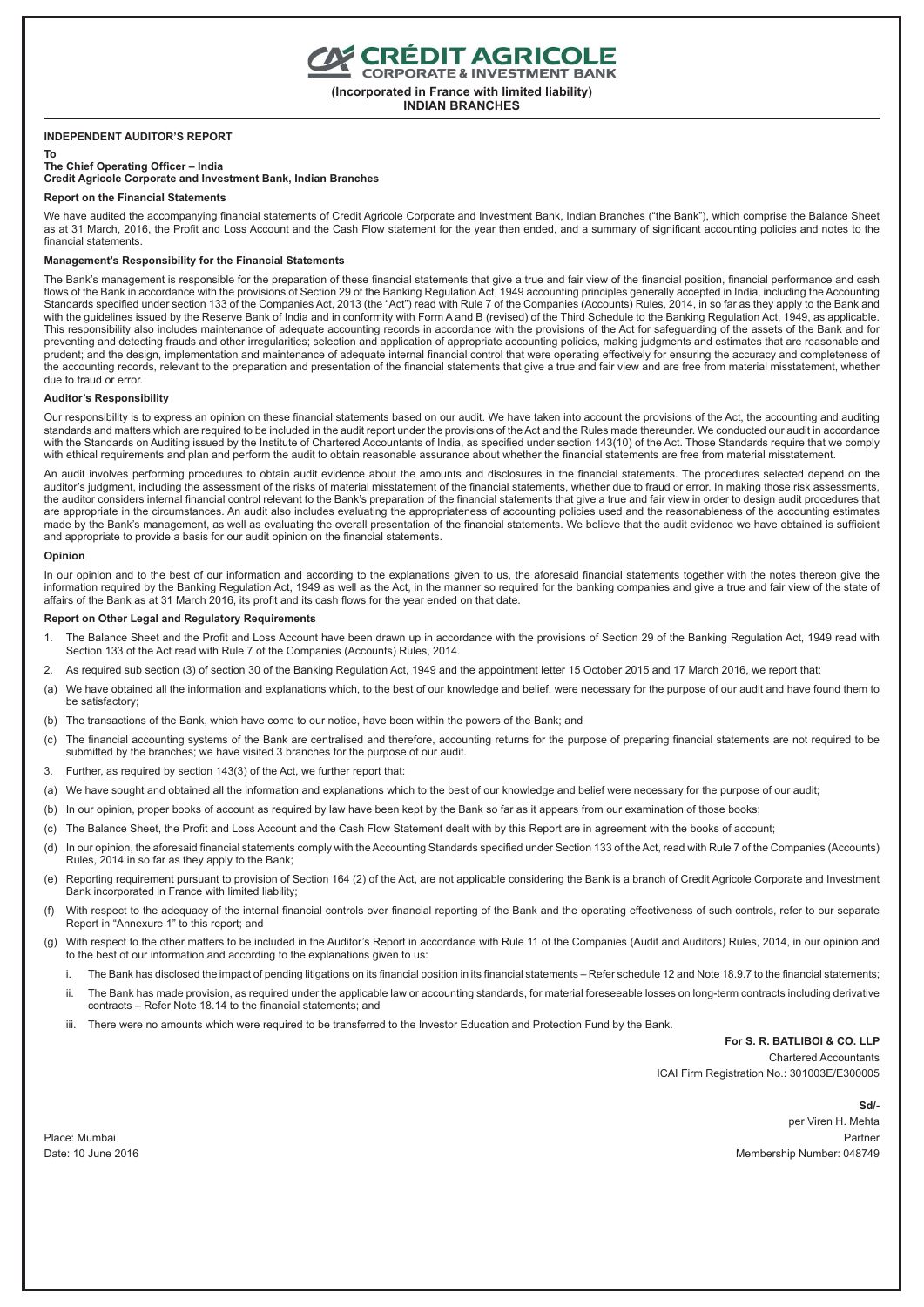## **CRÉDIT AGRICOLE**<br>CORPORATE & INVESTMENT BANK

**(Incorporated in France with limited liability)**

**INDIAN BRANCHES**

#### **ANNEXURE 1 TO THE INDEPENDENT AUDITOR'S REPORT OF EVEN DATE ON THE FINANCIAL STATEMENTS OF CREDIT AGRICOLE CORPORATE AND INVESTMENT BANK - INDIAN BRANCHES**

**Report on the Internal Financial Controls under Clause (i) of Sub-section 3 of Section 143 of the Companies Act, 2013 ("the Act")**

#### **To**

### **The Chief Operating Officer – India**

#### **Credit Agricole Corporate and Investment Bank, Indian Branches**

We have audited the internal financial controls over financial reporting of Credit Agricole Corporate and Investment Bank, Indian Branches ("the Bank") as of 31 March 2016 in conjunction with our audit of the financial statements of the Bank for the year ended on that date.

#### **Management's Responsibility for Internal Financial Controls**

The Bank's management is responsible for establishing and maintaining internal financial controls based on the internal control over financial reporting criteria established by the Bank considering the essential components of internal control stated in the Guidance Note on Audit of Internal Financial Controls Over Financial Reporting issued by the Institute of Chartered Accountants of India (the "Guidance Note"). These responsibilities include the design, implementation and maintenance of adequate internal financial controls that were operating effectively for ensuring the orderly and efficient conduct of its business, including adherence to the Bank's policies, the safeguarding of its assets, the prevention and detection of frauds and errors, the accuracy and completeness of the accounting records, and the timely preparation of reliable financial information, as required under the Companies Act, 2013.

#### **Auditor's Responsibility**

Our responsibility is to express an opinion on the Bank's internal financial controls over financial reporting based on our audit. We conducted our audit in accordance with the Guidance Note and the Standards on Auditing as specified under section 143(10) of the Companies Act, 2013, to the extent applicable to an audit of internal financial controls, both applicable to an audit of Internal Financial Controls and, both issued by the Institute of Chartered Accountants of India. Those Standards and the Guidance Note require that we comply with ethical requirements and plan and perform the audit to obtain reasonable assurance about whether adequate internal financial controls over financial reporting was established and maintained and if such controls operated effectively in all material respects.

Our audit involves performing procedures to obtain audit evidence about the adequacy of the internal financial controls system over financial reporting and their operating effectiveness. Our audit of internal financial controls over financial reporting included obtaining an understanding of internal financial controls over financial reporting, assessing the risk that a material weakness exists, and testing and evaluating the design and operating effectiveness of internal control based on the assessed risk. The procedures selected depend on the auditor's judgement, including the assessment of the risks of material misstatement of the financial statements, whether due to fraud or error.

We believe that the audit evidence we have obtained is sufficient and appropriate to provide a basis for our audit opinion on the internal financial controls system over financial reporting

#### **Meaning of Internal Financial Controls Over Financial Reporting**

A company's internal financial control over financial reporting is a process designed to provide reasonable assurance regarding the reliability of financial reporting and the preparation of financial statements for external purposes in accordance with generally accepted accounting principles. A company's internal financial control over financial reporting includes those policies and procedures that (1) pertain to the maintenance of records that, in reasonable detail, accurately and fairly reflect the transactions and dispositions of the assets of the company; (2) provide reasonable assurance that transactions are recorded as necessary to permit preparation of financial statements in accordance with generally accepted accounting principles, and that receipts and expenditures of the company are being made only in accordance with authorisations of management and directors of the company; and (3) provide reasonable assurance regarding prevention or timely detection of unauthorised acquisition, use, or disposition of the company's assets that could have a material effect on the financial statements.

#### **Inherent Limitations of Internal Financial Controls Over Financial Reporting**

Because of the inherent limitations of internal financial controls over financial reporting, including the possibility of collusion or improper management override of controls, material misstatements due to error or fraud may occur and not be detected. Also, projections of any evaluation of the internal financial controls over financial reporting to future periods are subject to the risk that the internal financial control over financial reporting may become inadequate because of changes in conditions, or that the degree of compliance with the policies or procedures may deteriorate.

#### **Opinion**

In our opinion, the Bank has, in all material respects, an adequate internal financial controls system over financial reporting and such internal financial controls over financial reporting were operating effectively as at 31 March 2016 based on the internal control over financial reporting criteria established by the Bank considering the essential components of internal control stated in the Guidance Note on Audit of Internal Financial Controls Over Financial Reporting issued by the Institute of Chartered Accountants of India.

> **For S. R. BATLIBOI & CO. LLP** Chartered Accountants ICAI Firm Registration No.: 301003E/E300005

**Sd/** per Viren H. Mehta Place: Mumbai Partner Date: 10 June 2016 Membership Number: 048749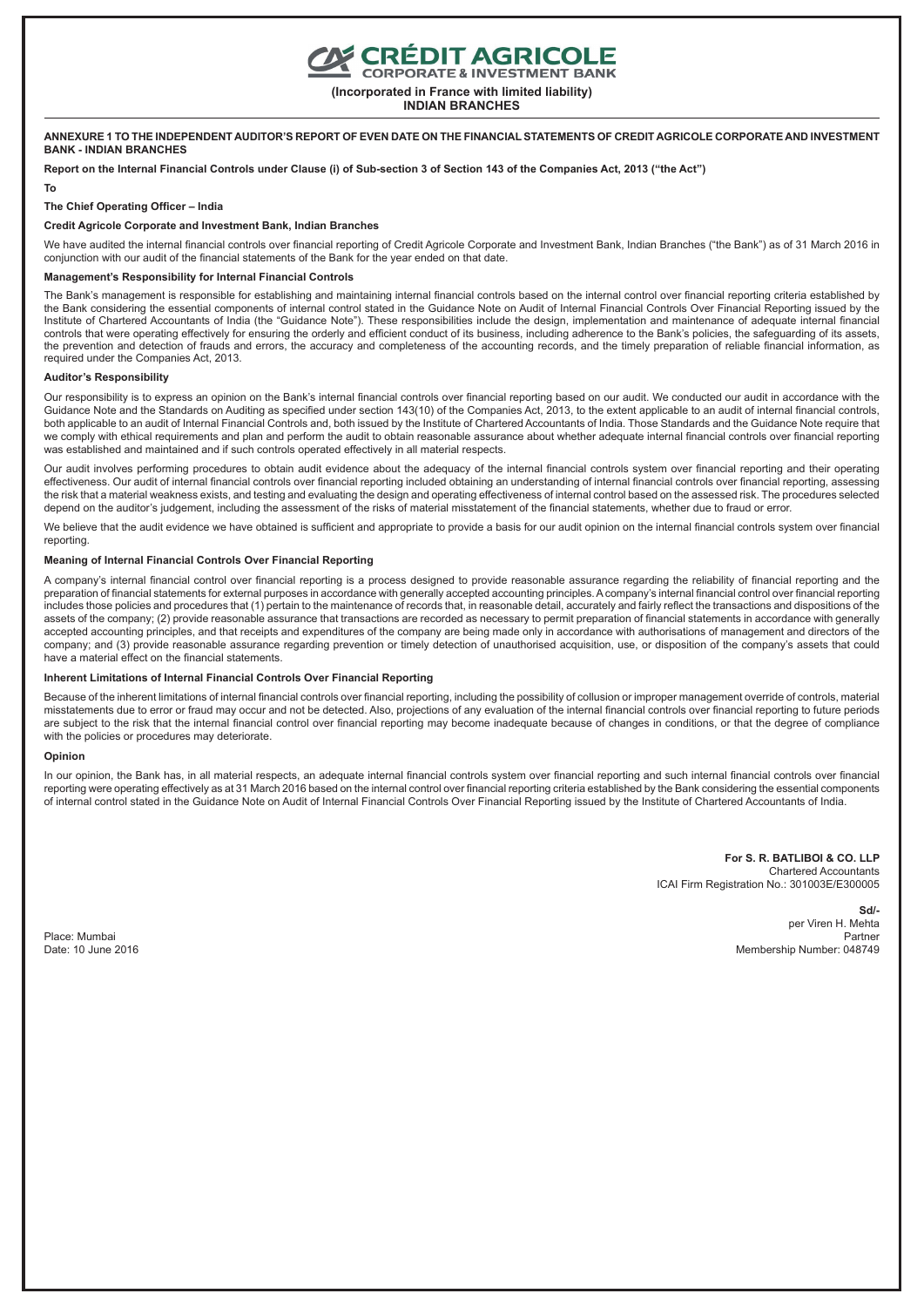**EXPEDIT AGRICOLE** 

**(Incorporated in France with limited liability)**

**INDIAN BRANCHES**

#### **BALANCE SHEET AS AT MARCH 31, 2016 (All amounts in thousands of Indian Rupees)**

|                                                           | (All alliounts in thousands of mulan Rupees) |                         |                         |  |
|-----------------------------------------------------------|----------------------------------------------|-------------------------|-------------------------|--|
| <b>Schedules</b>                                          |                                              | As at<br>March 31, 2016 | As at<br>March 31, 2015 |  |
| <b>CAPITAL AND LIABILITIES</b>                            |                                              |                         |                         |  |
| Capital                                                   | 1                                            | 9,783,701               | 9,783,701               |  |
| Reserves and surplus                                      | $\overline{2}$                               | 10,450,833              | 9,736,498               |  |
| Deposits                                                  | 3                                            | 20,536,664              | 10,516,529              |  |
| <b>Borrowings</b>                                         | 4                                            | 30,969,156              | 36,790,988              |  |
| Other liabilities and provisions                          | 5                                            | 62,276,221              | 63,501,966              |  |
| <b>Total Liabilities</b>                                  |                                              | 134,016,575             | 130,329,682             |  |
| <b>ASSETS</b>                                             |                                              |                         |                         |  |
| Cash and balances with Reserve<br>Bank of India           | 6                                            | 3,191,836               | 700,918                 |  |
| Balances with banks and money at<br>call and short notice | 7                                            | 278,274                 | 12,677,344              |  |
| Investments                                               | 8                                            | 13,814,953              | 12,135,378              |  |
| Advances                                                  | 9                                            | 56,229,555              | 42,245,449              |  |
| <b>Fixed assets</b>                                       | 10                                           | 254.044                 | 258,836                 |  |
| Other assets                                              | 11                                           | 60.247.913              | 62,311,757              |  |
| <b>Total Assets</b>                                       |                                              | 134.016.575             | 130,329,682             |  |
| Contingent liabilities                                    | 12                                           | 5,172,902,502           | 4,669,545,619           |  |
| <b>Bills for collection</b>                               |                                              | 44,278,277              | 35, 127, 299            |  |
| <b>Significant Accounting policies</b>                    | 17                                           |                         |                         |  |
| Notes to Accounts                                         | 18                                           |                         |                         |  |

**Schedules For the year ended March 31, 2016 For the year ended March 31, 2015 INCOME** Interest earned **13** 4,102,026 3,805,080 Other income **14** 980,421 1,079,943 5,082,447 4,885,023 **EXPENDITURE** Interest expended **15** 1,917,742 1,706,491 Operating expenses **16** 1,162,560 1,068,281 Provisions and contingencies **18.10.1** 1,287,810 1,143,111 4,368,112 3,917,883 **PROFIT** Net profit for the year  $\vert$  714,335 967,140 Profit brought forward 714,335 967,140 **APPROPRIATIONS** Transfer to Statutory Reserve 178,584 241,785 Remitted to Head Office Remittable profit retained for capital adequacy - 725,355 Transfer to Investment Reserve Balance carried forward 535,751 714,335 967,140 Significant Accounting policies **17** Notes to Accounts **18**

The accompanying schedules are an integral part of the financial statements As per our attached report of even date

**For S.R.Batliboi & Co. LLP** Chartered Accountants ICAI Firm Registration No: 301003E/E300005

## **CREDIT AGRICOLE CORPORATE & INVESTMENT BANK**

Indian Branches

| $Sd$ -                     | Sd                    |
|----------------------------|-----------------------|
| Viren H. Mehta             | <b>Niloufer Zaiw</b>  |
| Partner                    | <b>Chief Financia</b> |
| Membership Number - 048749 | - India               |
| Mumbai                     |                       |
| June 10, 2016              |                       |

rala *Chief Financial Officer Chief Operating Officer*  Sd/- **Frederik Coyault** *- India*

The accompanying schedules are an integral part of the financial statements As per our attached report of even date

**For S.R.Batliboi & Co. LLP** Chartered Accountants ICAI Firm Registration No: 301003E/E300005

Sd/- **Niloufer Zaiwala**

*Chief Financial Officer Chief Operating Officer*  Sd/- **Frederik Coyault**

**CREDIT AGRICOLE CORPORATE & INVESTMENT BANK** Indian Branches

**Mumbai June 10, 2016**

Sd/- **Viren H. Mehta** *Partner*

*Membership Number - 048749 - India* *- India*

**PROFIT AND LOSS ACCOUNT FOR THE YEAR MARCH 31, 2016 (All amounts in thousands of Indian Rupees)**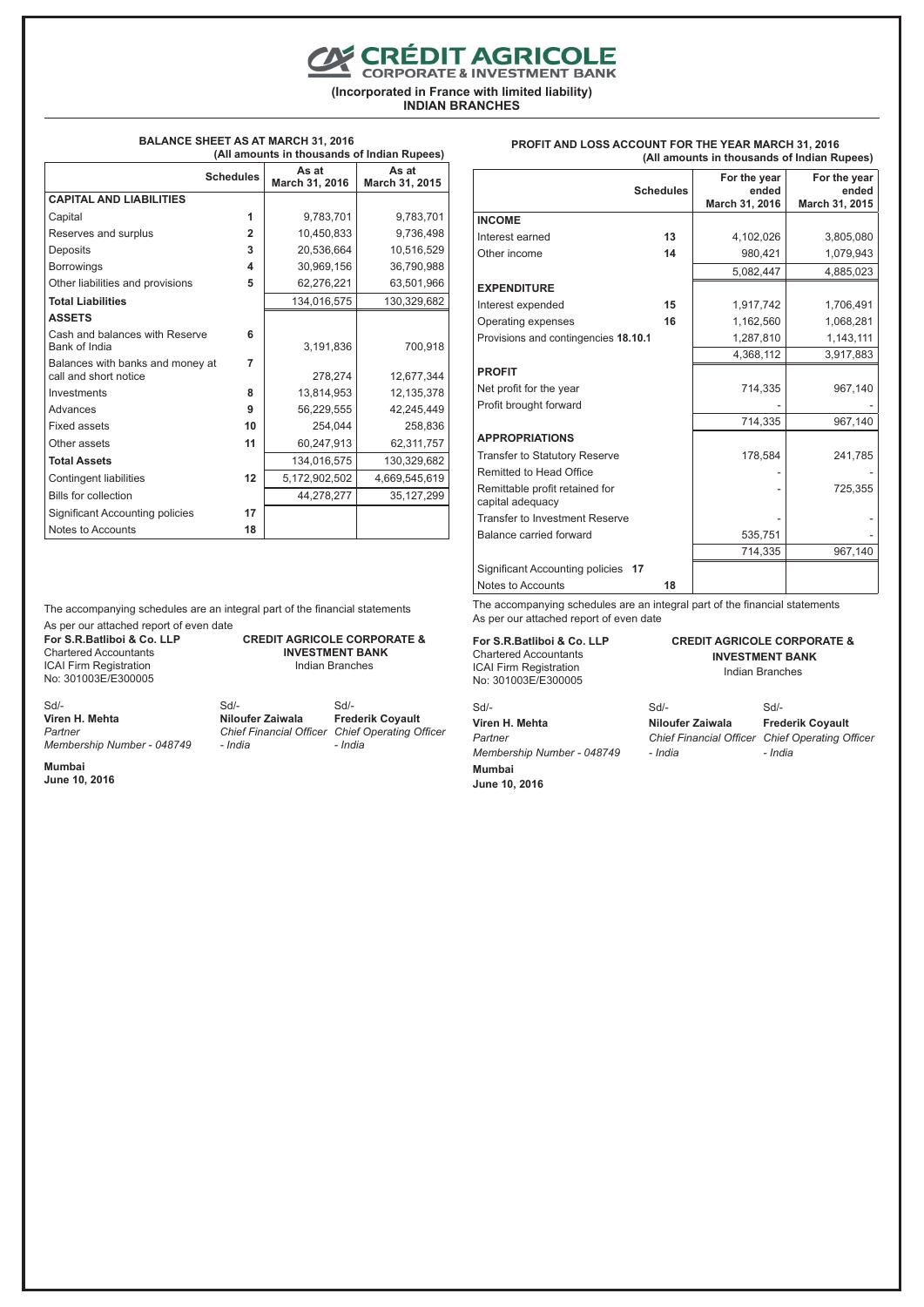## **CONTENT AGRICOLE**

**(Incorporated in France with limited liability)**

**INDIAN BRANCHES**

| CASH FLOW STATEMENT FOR THE YEAR ENDED MARCH 31, 2016                         |                                      | (All amounts in thousands of Indian Rupees) |
|-------------------------------------------------------------------------------|--------------------------------------|---------------------------------------------|
|                                                                               | For the year<br>ended March 31, 2016 | For the year<br>ended March 31, 2015        |
| Cash flow from operating activities                                           |                                      |                                             |
| <b>Net Profit after taxes</b>                                                 | 714,335                              | 967,140                                     |
| Adjustments for:                                                              |                                      |                                             |
| Interest Received from Held to Maturity Investments                           |                                      | (145, 317)                                  |
| Depreciation on fixed assets                                                  | 33,059                               | 34,333                                      |
| Provision for taxes                                                           | 655,708                              | 947,549                                     |
| Provision for Wealth tax                                                      |                                      | 305                                         |
| <b>Wealth Tax Paid</b>                                                        | 305                                  | 276                                         |
| Provision for depreciation on investments                                     |                                      |                                             |
| Provisions for bad and doubtful debts and other assets                        | 585,602                              | (84,938)                                    |
| Provisions for CVA                                                            | 46,499                               | 280,500                                     |
| (Profit)/ Loss on sale of fixed assets                                        | (93)                                 | (98)                                        |
|                                                                               | 2,035,415                            | 1,999,750                                   |
| Adjustments for:                                                              |                                      |                                             |
| (Increase)/Decrease in Investments (excluding held to maturities securities)  | (1,679,575)                          | 11,745,580                                  |
| (Increase)/Decrease in Advances                                               | (14, 598, 648)                       | (16,085,360)                                |
| Increase/(Decrease) in Borrowings                                             | (5,821,832)                          | 3,330,253                                   |
| Increase/(Decrease) in Deposits                                               | 10,020,135                           | 107,627                                     |
| (Increase)/Decrease in Other Assets                                           | 1,423,693                            | 24,254,486                                  |
| Increase/(Decrease) in Other Liabilities and Provisions                       | (138, 863)                           | (24, 694, 195)                              |
|                                                                               | (10, 795, 090)                       | (1, 341, 609)                               |
| Direct Taxes Paid (Net)                                                       | (1, 120, 305)                        | (725, 048)                                  |
| Net Cash flow from operating activities (A)                                   | (9,879,980)                          | (66, 907)                                   |
| Cash flow from investing activities                                           |                                      |                                             |
| Redemption of Investments (Held to Maturity)                                  |                                      | 2,569,800                                   |
| Interest Received from Held to Maturity Investments                           |                                      | 145,317                                     |
| Purchase of fixed assets                                                      | (29, 606)                            | (18,082)                                    |
| Proceeds from sale of fixed assets                                            | 1,434                                | 1,608                                       |
| Net cash flow from investing activities (B)                                   | (28, 172)                            | 2,698,643                                   |
| Cash flow from financing activities                                           |                                      |                                             |
| Net Cash flow from financing activities (C)                                   |                                      |                                             |
| Net increase in cash and cash equivalents $(A + B + C)$                       | (9,908,152)                          | 2,631,736                                   |
| Cash and cash equivalents at the beginning of the year as per Schedules 6 & 7 | 13,378,262                           | 10,746,526                                  |
| Cash and cash equivalents at the end of the year as per Schedules 6 & 7       | 3,470,110                            | 13,378,262                                  |

**For S.R.Batliboi & Co. LLP** Chartered Accountants ICAI Firm Registration No: 301003E/E300005 Sd/- **Viren H. Mehta** *Partner Membership Number - 048749*

Sd/- **Niloufer Zaiwala** *Chief Financial Officer - India*

**CREDIT AGRICOLE CORPORATE & INVESTMENT BANK** Indian Branches

> Sd/- **Frederik Coyault** *Chief Operating Officer - India*

**Mumbai June 10, 2016**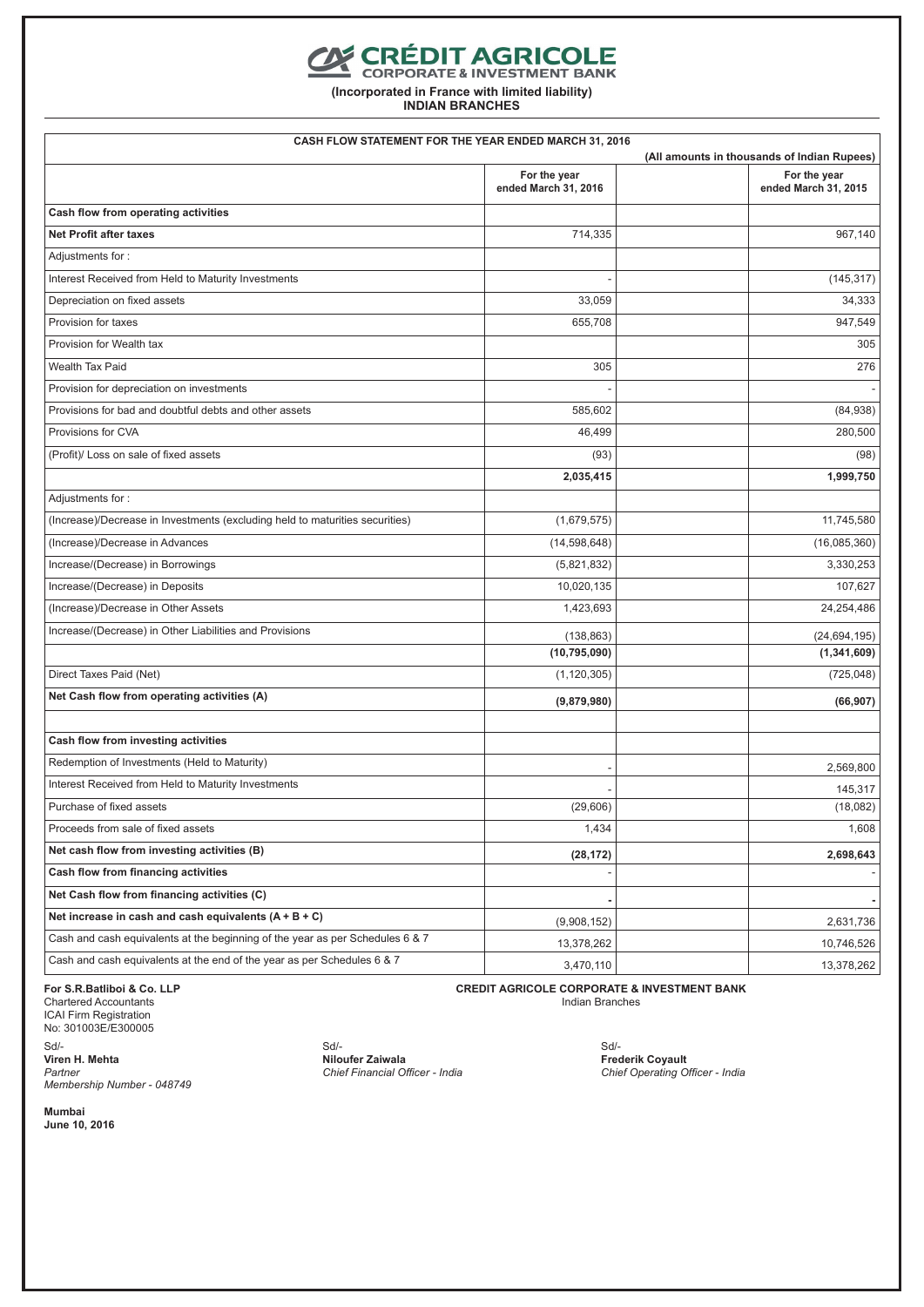**CONTENT AGRICOLE** 

**(Incorporated in France with limited liability) INDIAN BRANCHES**

## **SCHEDULES TO THE FINANCIAL STATEMENTS AS AT MARCH 31, 2016**

|                |                                                           | (All amounts in thousands of Indian Rupees) |                         |
|----------------|-----------------------------------------------------------|---------------------------------------------|-------------------------|
|                |                                                           | As at                                       | As at                   |
|                |                                                           | March 31, 2016                              | March 31, 2015          |
| 1              | <b>CAPITAL</b>                                            |                                             |                         |
|                | Capital                                                   |                                             |                         |
|                | Opening balance                                           | 9,783,701                                   | 9,783,701               |
|                | Additions during the year                                 |                                             |                         |
|                |                                                           | 9,783,701                                   | 9,783,701               |
|                |                                                           | 9,783,701                                   | 9,783,701               |
|                | Deposit kept with the Reserve Bank of                     |                                             |                         |
|                | India under                                               |                                             |                         |
|                | section 11(2)(b) of the Banking                           |                                             |                         |
|                | Regulation Act, 1949 (Face Value)                         | 3,600,000                                   | 3,350,000               |
| $\overline{2}$ | <b>RESERVES AND SURPLUS</b>                               |                                             |                         |
|                | <b>Statutory Reserve</b>                                  |                                             |                         |
|                | Opening balance                                           | 3,434,187                                   | 3,192,402               |
|                | Additions during the year                                 | 178,584                                     | 241,785                 |
|                | Closing balance                                           | 3,612,771                                   | 3,434,187               |
|                | <b>Investment Reserve</b>                                 |                                             |                         |
|                | Opening balance                                           | 222,032                                     | 222,032                 |
|                | Closing balance                                           | 222,032                                     | 222,032                 |
|                | <b>General Reserve</b>                                    |                                             |                         |
|                | Opening balance                                           | 250,670                                     | 250,670                 |
|                | Closing balance                                           | 250,670                                     | 250,670                 |
|                | Remittable profit retained for capital                    |                                             |                         |
|                | adequacy                                                  |                                             |                         |
|                | Opening balance                                           | 5,829,609                                   | 5,104,254               |
|                | Additions during the year                                 |                                             | 725,355                 |
|                | Deductions during the year                                |                                             |                         |
|                | Closing balance                                           | 5,829,609                                   | 5,829,609               |
|                | Balance in profit and loss account                        | 535,751                                     |                         |
|                |                                                           | 10,450,833                                  | 9,736,498               |
| 3              | <b>DEPOSITS</b>                                           |                                             |                         |
|                | Demand deposits                                           |                                             |                         |
|                | From banks                                                | 57,352                                      | 58,441                  |
|                | From others                                               | 4,772,621                                   | 1,051,494               |
|                | Savings bank deposits                                     | 52,120                                      | 95,934                  |
|                | Term deposits                                             |                                             |                         |
|                | From banks                                                |                                             |                         |
|                | From others                                               | 15,654,571                                  | 9,310,660               |
|                | <b>Total Deposits</b>                                     | 20,536,664                                  | 10,516,529              |
|                | Deposits of branches in India                             | 20,536,664                                  | 10,516,529              |
|                |                                                           | 20,536,664                                  | 10,516,529              |
| 4              | <b>BORROWINGS</b>                                         |                                             |                         |
|                | In India                                                  |                                             |                         |
|                | Reserve Bank of India (Incl export                        |                                             |                         |
|                | refinance)                                                |                                             | 292,500                 |
|                | Banks other than Reserve Bank of                          |                                             |                         |
|                | India                                                     | 20,910,000                                  | 21,650,000              |
|                | Other institutions and agencies                           |                                             | 1,248,437               |
|                | Outside India                                             |                                             |                         |
|                | From Head Office and its Branches                         |                                             |                         |
|                | (Incl export refinance)                                   | 2,903,616                                   | 6,850,051               |
|                | Subordinated Debt from Head Office<br>in foreign currency | 7,155,540                                   | 6,750,000               |
|                |                                                           | 30,969,156                                  |                         |
|                | Secured borrowings included in above                      | 2,111,968                                   | 36,790,988<br>8,390,988 |
|                | (Export Refinance and CBLO/Repo are                       |                                             |                         |
|                | considered secured)                                       |                                             |                         |
| 5              | <b>OTHER LIABILITIES AND</b>                              |                                             |                         |
|                | <b>PROVISIONS</b>                                         |                                             |                         |
|                | Interoffice adjustments/transactions                      |                                             |                         |
|                | <b>Bills payable</b>                                      | 10,250                                      | 10,059                  |
|                | Interest accrued                                          | 199,246                                     | 89,581                  |
|                | Mark-to-market (MTM) adjustments                          |                                             |                         |
|                | on Foreign Exchange and Derivative<br>contracts (Gross)   | 59,507,731                                  | 61,087,990              |
|                | <b>Others</b>                                             | 2,558,994                                   | 2,314,336               |
|                |                                                           |                                             |                         |

|                | fincludes provision towards standard                                          |                          |                          |
|----------------|-------------------------------------------------------------------------------|--------------------------|--------------------------|
|                | assets Rs 786,900 (previous year<br>Rs.786,900),                              |                          |                          |
|                | Deferred Tax Liability (Refer Schedule                                        |                          |                          |
|                | 18 - Note 18.9.5) Nil (previous year Rs                                       |                          |                          |
|                | $5,138$ ]                                                                     |                          |                          |
|                |                                                                               | 62,276,221               | 63,501,966               |
| 6              | <b>CASH AND BALANCES WITH</b>                                                 |                          |                          |
|                | <b>RESERVE BANK OF INDIA</b>                                                  |                          |                          |
|                | Cash in hand<br>Balances with Reserve Bank of India                           | 520                      | 876                      |
|                | In current accounts                                                           | 1,191,316                | 700,042                  |
|                | In other accounts (Reverse repo                                               |                          |                          |
|                | under LAF)                                                                    | 2,000,000                |                          |
|                |                                                                               | 3,191,836                | 700,918                  |
| $\overline{7}$ | <b>BALANCES WITH BANKS AND</b>                                                |                          |                          |
|                | <b>MONEY</b>                                                                  |                          |                          |
|                | AT CALL AND SHORT NOTICE                                                      |                          |                          |
|                | In India                                                                      |                          |                          |
|                | <b>Balances with banks</b>                                                    |                          |                          |
|                | In Current accounts                                                           | 33,109                   | 20,862                   |
|                | Money at call and short notice                                                |                          |                          |
|                | With Other institutions                                                       |                          |                          |
|                | Outside India<br>In Current accounts                                          | 245,165                  | 12,656,482               |
|                | In other deposit accounts                                                     |                          |                          |
|                | Money at call and short notice                                                |                          |                          |
|                |                                                                               | 278,274                  | 12,677,344               |
| 8              | <b>INVESTMENTS</b>                                                            |                          |                          |
|                | Investments in India in                                                       |                          |                          |
|                | Government securities                                                         | 13,814,953               | 12,135,378               |
|                | <b>Shares</b>                                                                 |                          |                          |
|                | <b>Others</b>                                                                 |                          |                          |
|                | Gross Investments in India                                                    | 13,814,953               | 12,135,378               |
|                | Less: Depreciation in the value of                                            |                          |                          |
|                | investments                                                                   |                          |                          |
|                | Net Investments in India<br>Investments outside India                         | 13,814,953               | 12,135,378               |
|                |                                                                               | 13,814,953               | 12,135,378               |
|                | Government securities includes the                                            |                          |                          |
|                | following at Face Value:                                                      |                          |                          |
|                | a) Securities kept as margin for clearing                                     |                          |                          |
|                | of Securities/Forex with Clearing                                             |                          |                          |
|                | Corporation of India Ltd (CCIL) Rs.<br>1,740,000 (previous year Rs. 868,000), |                          |                          |
|                | b) Securities deposited with CCIL for                                         |                          |                          |
|                | Collateral Borrowing & Lending Obligation                                     |                          |                          |
|                | (CBLO) Rs. 650,000 (previous year                                             |                          |                          |
| 9              | Rs. 2,350,000)<br><b>ADVANCES</b>                                             |                          |                          |
|                | Bills purchased and discounted                                                | 25,562,870               | 15,514,536               |
|                | Cash credits, overdrafts and loans                                            |                          |                          |
|                | repayable on demand                                                           | 28,312,540               | 25,587,548               |
|                | Term loans                                                                    | 2,354,145                | 1,143,365                |
|                |                                                                               | 56,229,555               | 42,245,449               |
|                | Secured by tangible assets (includes                                          |                          |                          |
|                | secured against book debts)                                                   | 6,577,602                | 3,787,110                |
|                | Covered by bank/government                                                    |                          |                          |
|                | guarantees                                                                    | 22,371,321               | 14,458,633               |
|                | Unsecured                                                                     | 27,280,632<br>56,229,555 | 23,999,706<br>42,245,449 |
|                | Advances in India                                                             |                          |                          |
|                | <b>Priority sectors</b>                                                       | 15,552,583               | 19,069,220               |
|                | <b>Banks</b>                                                                  |                          |                          |
|                | Others                                                                        | 40,676,972               | 23,176,229               |
|                |                                                                               | 56,229,555               | 42,245,449               |
| 10             | <b>FIXED ASSETS</b>                                                           |                          |                          |
|                | Premises                                                                      |                          |                          |
|                | Cost - beginning of the year                                                  | 355,334                  | 355,334                  |
|                | Additions during the year                                                     |                          |                          |
|                |                                                                               |                          |                          |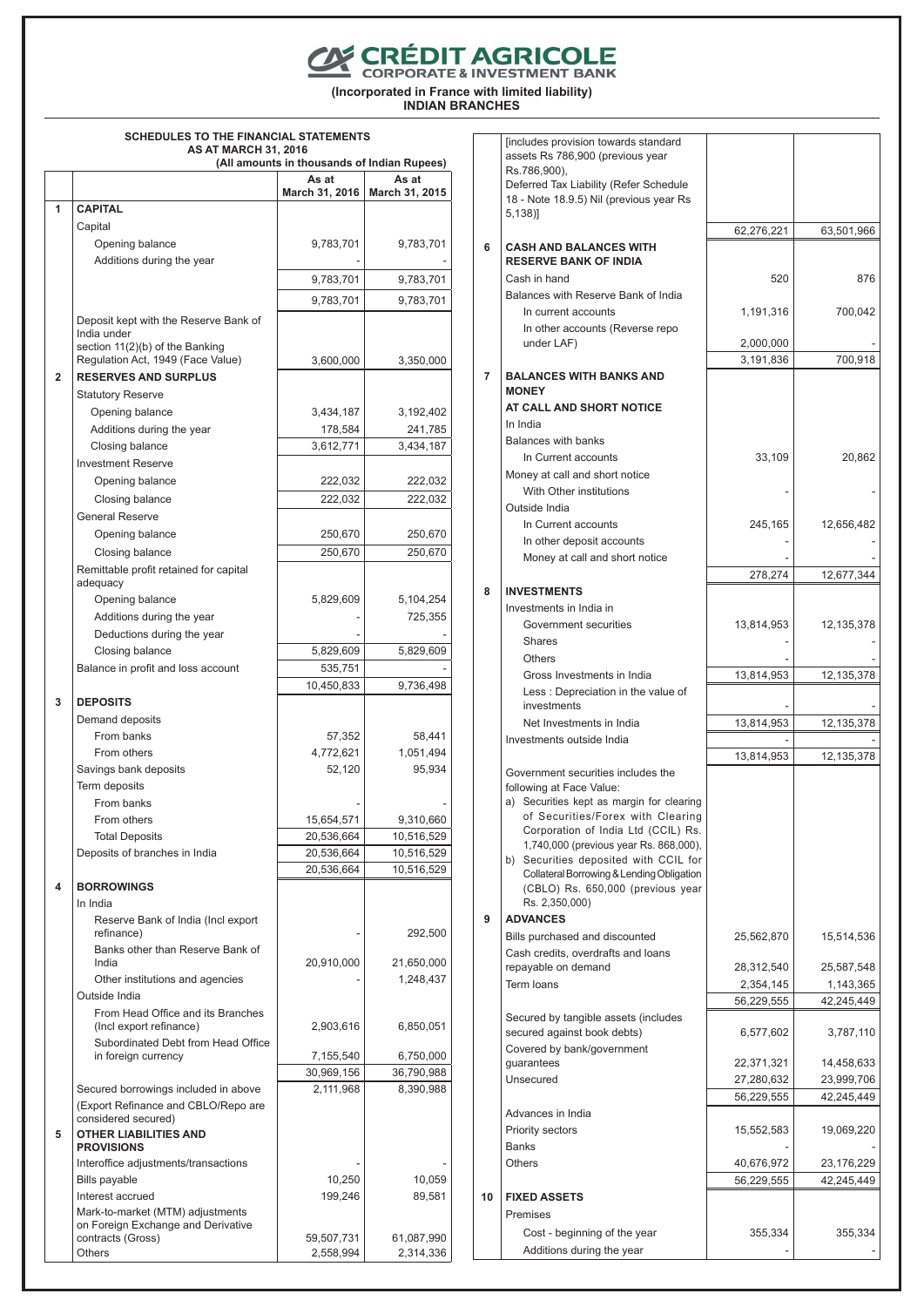**CRÉDIT AGRICOLE**<br>CORPORATE & INVESTMENT BANK

**(Incorporated in France with limited liability) INDIAN BRANCHES**

| Deductions during the year                                                                                |                      |                      |
|-----------------------------------------------------------------------------------------------------------|----------------------|----------------------|
| Gross book value                                                                                          | 355,334              | 355,334              |
| Depreciation to date                                                                                      | (154, 460)           | (143, 800)           |
| Net book value<br>Other than premises (including furniture<br>& fixtures)                                 | 200,874              | 211,534              |
| Cost - beginning of the year                                                                              | 225,485              | 245,433              |
| Additions during the year                                                                                 | 29,607               | 17,547               |
| Deductions during the year                                                                                | (17, 915)            | (37, 495)            |
| Gross book value                                                                                          | 237,177              | 225,485              |
| Depreciation to date                                                                                      | (184,007)            | (178, 183)           |
| Net book value                                                                                            | 53,170               | 47,302               |
|                                                                                                           | 254,044              | 258,836              |
| 11<br><b>OTHER ASSETS</b><br>Interoffice adjustments/transactions                                         |                      |                      |
| (Nostro Balances with Head Office and<br>its branches)                                                    | 9,075                | 14,415               |
| Interest accrued                                                                                          | 322,500              | 136,413              |
| Mark-to-market (MTM) adjustments<br>on Foreign Exchange and Derivative                                    |                      |                      |
| contracts (Gross)<br>Advance tax / Tax deducted at source (                                               | 58,000,578           | 60,682,146           |
| net of provisions)<br>Deferred tax asset (Net) (Refer                                                     | 35,626               | 675,776              |
| Schedule 18 - Note 18.9.5)                                                                                | 1,099,302            |                      |
| Others                                                                                                    | 780,832              | 803,007              |
|                                                                                                           | 60,247,913           | 62,311,757           |
| 12<br><b>CONTINGENT LIABILITIES</b><br>Transfers to Depositor Education and                               |                      |                      |
| Awareness Fund<br>Claims against the bank not                                                             | 7,730                | 772                  |
| acknowledged as debts<br>Liability on account of outstanding:                                             |                      | 55,000               |
| a) Forward exchange contracts<br>(Including Spot)                                                         | 3,437,006,688        | 2,702,685,015        |
| b) Currency option contracts                                                                              | 2,964,911            | 3,291,918            |
| c) Other Derivative contracts                                                                             | 1,648,087,197        | 1,889,732,668        |
| Guarantees given on behalf of<br>constituents:                                                            |                      |                      |
| In India                                                                                                  | 13,642,360           | 10,805,892           |
| Outside India                                                                                             | 52,276,272           | 45,715,605           |
| Letter of credit                                                                                          | 7,798,872            | 7,353,975            |
| Acceptances, endorsements and other<br>obligations                                                        | 10,476,044           | 9,536,328            |
| Other items for which the bank is<br>contingently liable                                                  | 642,428              | 368,446              |
|                                                                                                           | 5,172,902,502        | 4,669,545,619        |
| 13<br><b>INTEREST EARNED</b>                                                                              |                      |                      |
| Interest /discount on advances/bills                                                                      | 2,929,977            | 1,670,235            |
| Income on investments<br>Interest on balances with the Reserve<br>Bank of India and other interbank funds | 1,053,430            | 1,747,465            |
| (includes CCIL placements)<br>Others (including on margin placements                                      | 107,158              | 75,912               |
| with OCCPs                                                                                                |                      |                      |
| and on income tax refunds)                                                                                | 11,461               | 311,468              |
|                                                                                                           | 4,102,026            | 3,805,080            |
| <b>OTHER INCOME</b>                                                                                       |                      |                      |
| Commission, exchange and brokerage                                                                        | 432,540              | 506,834              |
| Profit/(Loss) on sale of investments<br>Profit/(Loss) on sale of Fixed assets                             | 40,957<br>93         | 39,369<br>98         |
| Income on Exchange & Derivative<br>transactions                                                           | 484,847              | 516,146              |
| Miscellaneous Income (net)                                                                                | 21,984               | 17,496               |
|                                                                                                           | 980,421              | 1,079,943            |
| <b>INTEREST EXPENDED</b>                                                                                  |                      |                      |
| Interest on deposits<br>Interest on Reserve Bank of India/<br>interbank borrowings (includes CCIL         | 504,738              | 278,252              |
| Borrowings)<br>Others (includes interest on Sub-Debt                                                      | 1,097,555            | 1,177,318            |
| and collateral                                                                                            |                      |                      |
| received under Credit Support Annex)                                                                      | 315,449<br>1.917.742 | 250,921<br>1.706.491 |
|                                                                                                           |                      |                      |

| 16 | <b>OPERATING EXPENSES</b>                                                                                     |           |           |
|----|---------------------------------------------------------------------------------------------------------------|-----------|-----------|
|    | Payments to and provisions for<br>employees                                                                   | 519,536   | 527,803   |
|    | Rent, taxes & lighting                                                                                        | 68,480    | 70,886    |
|    | Printing & stationery                                                                                         | 1,658     | 1,534     |
|    | Advertisement & publicity                                                                                     | 4,502     | 3,584     |
|    | Depreciation on bank's property                                                                               | 33,059    | 34,333    |
|    | Auditors' fees & expenses                                                                                     | 2,400     | 2,000     |
|    | Law charges                                                                                                   | 11,951    | 15,646    |
|    | Postage, telegrams, telephone etc.                                                                            | 9,751     | 7,753     |
|    | Repairs & maintenance                                                                                         | 33,899    | 32,691    |
|    | Insurance                                                                                                     | 11,678    | 11,198    |
|    | Other expenditure [Including Head<br>Office expenses Rs. 145,442 (PY Rs.<br>153,856) and CSR expenses Rs. 100 |           |           |
|    | (PY Rs. 815)]                                                                                                 | 465,646   | 360,853   |
|    |                                                                                                               | 1,162,560 | 1,068,281 |

#### **17. SIGNIFICANT ACCOUNTING POLICIES**

## **17.1 General**

17.1.1 Background

The financial statements for the year ended March 31, 2016 comprise the accounts of the Indian branches of Credit Agricole Corporate & Investment Bank ('the Bank') which is incorporated in France with Limited Liability.

17.1.2 Basis of preparation

The financial statements have been prepared in accordance with requirements prescribed under the Third Schedule of the Banking Regulation Act, 1949. The accounting policies used in the preparation of these financial statements, in all material aspects, conform to Generally Accepted Accounting Principles in India (Indian GAAP), the guidelines issued by Reserve Bank of India (RBI) from time to time, the Accounting Standards (AS) issued by the Institute of Chartered Accountants of India (ICAI) and prescribed under Section 133 of the Companies Act, 2013 ('Act') read with Rule 7 of the Companies (Account) Rules, 2014, the provisions of the Act (to the extent notified) and practices generally prevalent in the banking industry in India. The Bank follows the accrual method of accounting, except where otherwise stated, and the historical cost convention.

17.1.3 Use of estimates

The preparation of financial statements requires the management to make estimates and assumptions to be considered in the reported amounts of assets and liabilities (including contingent liabilities) as of the date of the financial statements and the reported income and expense during the reporting period. Management believes that the estimates used in the preparation of the financial statements are prudent and reasonable. Future results could differ from these estimates.

## **17.2 Transactions involving foreign exchange and derivatives**

- 17.2.1 Foreign currency assets and liabilities are translated at the spot exchange rates prevailing at the close of the year as notified by the Foreign Exchange Dealers' Association of India (FEDAI).
- 17.2.2 Income and expenditure items in foreign currency are translated at the exchange rates prevailing on the date of the transaction.
- 17.2.3 Outstanding forward foreign exchange contracts designated as 'Trading' as at balance sheet date are fair valued based on the exchange rates notified by FEDAI for specified maturities.
- 17.2.4 Outstanding forward foreign exchange contracts designated as 'Hedging' and spot exchange contracts as at balance sheet date are revalued at the spot exchange rates, prevailing at the close of the year as notified by FEDAI. Premium / discount on these forward foreign exchange contracts are evenly spread over the tenor of the contract and are recognized as income / expense.
- 17.2.5 Outstanding derivatives contracts, designated as 'Trading', are measured at their fair value. The resulting profit / losses are recognized in the Profit & Loss Account. The marked to market assets/liabilities as at the reporting date are shown at gross value in the balance sheet.
- 17.2.6 Outstanding derivatives contracts, designated as 'Hedging', are undertaken for hedging interest rate risks and the income/expenditure on these derivative contracts is accounted for on an accrual basis over the life of the contract. The hedge contracts are marked to market, in case the underlying is marked to market. In case the net mark to the market results into a loss, a provision for the same is made on a prudent basis.
- 17.2.7 Contingent liabilities on account of guarantees, acceptances, endorsements and other obligations are stated at the spot exchange rates prevailing at the close of the year as notified by FEDAI.
- 17.2.8 In respect of derivative transactions, any overdue receivables representing positive Marked to Market (MTM) value due to the Bank, which remains unpaid for a period of 90 days from the specified due date for payment, as well as the recognized positive MTM in respect of future receivables, as per RBI guidelines are reversed from the Profit & Loss Account.

## **17.3 Investments**

17.3.1 Investments are classified as "Available for Sale (AFS)", "Held for Trading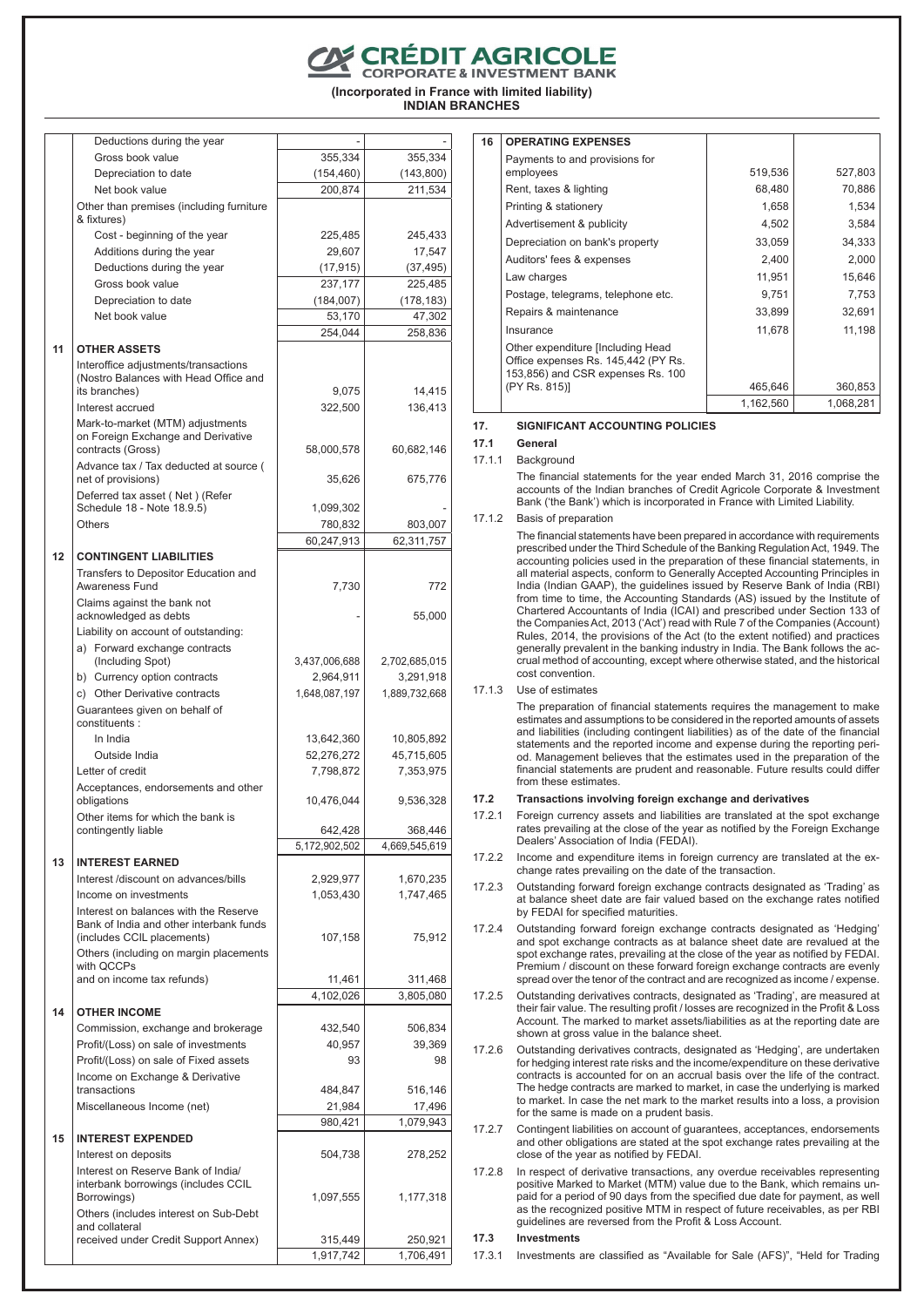E CRÉDIT AGRICOLE<br>CORPORATE & INVESTMENT BANK

**(Incorporated in France with limited liability)**

**INDIAN BRANCHES**

(HFT)" or "Held to Maturity (HTM)" based on intent at the time of its purchase, in accordance with the RBI guidelines. The Bank follows the settlement date method of accounting (the Bank records an off balance sheet commitment for the purchase / sale of the security on the trade date). Cost of investments is determined on the FIFO cost basis.

- 17.3.2 The investment held under the "Held for Trading", "Available for sale" and "Held to Maturity" categories are valued in accordance with the guidelines issued by the RBI. Investment under 'Available for Sale' and 'Held for Trading' categories are valued monthly at the market price or fair value as declared by Primary Dealers Association of India jointly with Fixed Income Money Market and Derivatives Association of India ("FIMMDA"). Securities under each category are valued scrip-wise and depreciation/appreciation is aggregated for each category. Net depreciation, if any, is provided for in the Profit & Loss Account and net appreciation (if any) is ignored per category. Treasury bills and certificates of deposits, being discounted instruments, are valued at carrying cost. Investments classified under "Held to Maturity (HTM)" are carried at their acquisition cost or amortized cost, if acquired at a premium/discount to the face value.
- 17.3.3 In accordance with the RBI's Master Circular DBR No.BP.BC.6/21.04.141/2015- 16 dated 1st July 2015, any reversal of provision on account of depreciation in the HFT and AFS categories in excess of the required amount in any financial year is credited to the Profit & Loss Account and an equivalent amount (net of taxes if any and net of transfer to Statutory Reserve) is appropriated to an Investment Reserve Account shown under Reserves and Surplus in Schedule 2. The bank as a conservative policy does not reverse the amount from the Investment Reserve Account in case of reversal in provisions or NIL provisions. Any reversal is done after proper management approvals in line with extant RBI guidelines.
- 17.3.4 In accordance with the RBI Regulations, repurchase and reverse repurchase transactions are accounted for as secured borrowing and lending transaction respectively. The expenditure / income in respect of such transactions are treated as interest expense / income.

### **17.4 Advances**

- 17.4.1 Advances are classified into performing and non-performing advances based on the management's periodic internal assessment and RBI's prudential norms on classification.
- 17.4.2 Provisions for non-performing advances are made as per the guidelines prescribed by the RBI. The related interest on such non performing advances is not recognized as income until received.
- 17.4.3 In addition to the specific provision on NPAs, the Bank maintains a general provision on standard assets as per RBI guidelines. This general provision also includes the incremental provisioning requirement towards Un-hedged foreign currency exposures introduced vide RBI's Circular DBOD No.BP. BC.85/21.06.200/2013-14 dated 15<sup>th</sup> January 2014 effective 1<sup>st</sup> April 2014.

### **17.5 Fixed assets and depreciation**

- 17.5.1 Fixed assets are stated at cost less accumulated depreciation.
- 17.5.2 Depreciation has been provided on straight line method, over the estimated useful lives, as determined by the management, at the rates mentioned below per annum :

| Premises*                         | 33 Years |
|-----------------------------------|----------|
| <b>Furniture and Fixtures</b>     | 10 Years |
| Office and Residential Equipment* | 4 Years  |
| Motor Vehicles*                   | 5 Years  |
| <b>Computers and Software</b>     | 3 Years  |

- 17.5.3 Assets costing less than Rs. 5,000 each have been depreciated at 100% in the year of purchase.
- 17.5.4 The useful lives of fixed assets marked with \* above are different than those specified under schedule II of Companies Act 2013. The management believes that useful life of fixed assets currently considered for the purpose of depreciation fairly reflect its estimate of the useful lives and residual values of fixed assets.
- 17.5.5 Depreciation to the extent of the original cost is charged to the Profit & Loss Account starting from the month of purchase.

#### **17.6 Revenue recognition and related matters**

Interest income is recognized on an accrual basis except interest income on non-performing assets, which is recognized upon realization as per the applicable RBI guidelines.

Commission received on Guarantees /Letter of Credit issued is amortized on a straight-line basis over the period of the Guarantees / Letter of Credit. Other fees and commission income are recognized on accrual basis.

## **17.7 Employees benefits**

17.7.1 Provident Fund

The Bank contributes to a recognized provident fund. These contributions are accounted for on an accrual basis and recognized in the Profit & Loss Account.

## 17.7.2 Gratuity

The Bank makes an annual contribution to the insurance company for amounts notified by the said insurance company. The Bank provides for gratuity based on an independent external actuarial valuation at the balance sheet date using the Projected Unit Credit Method.

## 17.7.3 Leave Encashment / Compensated Absences

The Bank does not have a policy of en-cashing un-availed leave, except at the time of separation of an eligible employee. The Bank provides for leave encashment/compensated absences based on an independent external actuarial valuation at the balance sheet date.

#### 17.7.4 Long service award

The Bank rewards its eligible employees under the long service award pay plan, which is a non-contributory defined benefit plan. The Bank provides for this plan based on an independent external actuarial valuation at the balance sheet date

#### 17.7.5 Actuarial gains/losses

Actuarial gains/losses are immediately recognized in the Profit & Loss Account.

#### **17.8 Operating lease transactions**

Leases, where the lessor effectively retains substantially all the risks and benefits of ownership are classified as operating leases. Operating lease payments are recognized as an expense in the Profit & Loss Account on a straight line basis over the lease term.

#### **17.9 Taxation**

Provision for corporate tax is arrived at after due consideration of the applicable law, judicial pronouncements and / or legal counsels' opinion on the issues. The charge for taxation during the year comprises current tax charge (inclusive of impacts for Income Computation and Disclosure Standards) and the net change in the deferred tax asset and liability during the year. The bank accounts for deferred taxes in accordance with provisions of Accounting Standard (AS) 22 "Accounting for Taxes on Income" issued by Institute of Chartered Accountants of India (ICAI). Deferred taxation is provided on timing differences between accounting and tax treatment of income/expenditure. Deferred tax assets are recognized only to the extent there is reasonable certainty that the assets can be realized in the future. However, where there is unabsorbed depreciation or carried forward loss under taxation laws, deferred tax assets are recognized only if there is virtual certainty of realization of such assets. Deferred tax assets/liabilities are measured using tax rates that have been enacted as on balance sheet date.

#### **17.10 Provisions and Contingencies**

The Bank estimates the probability of any loss that might be incurred on outcome of contingencies on the basis of information available up to the date on which the financial statements are prepared. A provision is recognized when the Bank has a present obligation as a result of past event and it is probable that an outflow of resources will be required to settle the obligation, in respect of which a reliable estimate can be made. Provisions are determined based on management's estimate required to settle the obligations at the balance sheet date, supplemented by experience of similar transactions. These are reviewed at each balance sheet date and adjusted to reflect the management's current estimates. In cases where the available information indicates that the loss on the contingency is reasonably possible but the amount of loss cannot be reasonably estimated, a disclosure is made in the financial statements. In case of remote possibility, neither provisions nor disclosure is made in the financials.

#### **18. Notes to Accounts**

#### **18.1 Capital**

As per the RBI guidelines on Capital to Risk Weighted Assets Ratio (CRAR) issued, banks are required to compute their capital requirement under Basel III effective 30<sup>th</sup> June 2013. The CRAR as per Basel III is 12.85% (Previous year 13.47%).

The CRAR of the bank, calculated as per RBI Basel III guidelines is given below:

| Sr.<br>No. | <b>Particulars</b>                                                | 2016   | 2015   |
|------------|-------------------------------------------------------------------|--------|--------|
| (i)        | Common Equity Tier I Capital Ratio (%)                            | 11.41% | 11.43% |
| (ii)       | Tier I Capital Ratio (%)                                          | 11.41% | 11.43% |
| (iii)      | Tier II Capital Ratio (%)                                         | 1.44%  | 2.04%  |
| (iv)       | Total Capital Ratio (%)                                           | 12.85% | 13.47% |
| (v)        | Amount of Interest free funds raised from HO<br>in the year       | Nil    | Nil    |
| (vi)       | Amount of Additional Tier I capital raised from<br>HO in the year | Nil    | Nil    |
| (vii)      | Amount of Tier II capital raised from HO in<br>the year           | Nil    | Nil    |

Details of Sub-Debt raised from CA-CIB Head office outstanding as of date are as follows:

| Date of Receipt    | <b>Maturity date</b>  | Amount          | Tenor    |
|--------------------|-----------------------|-----------------|----------|
| October 31, 2008   | October 28, 2016      | USD 25 millions | 8 years  |
| September 18, 2009 | September 18,<br>2019 | USD 43 millions | 10 years |
| August 3, 2011     | August 5, 2019        | USD 40 millions | 8 years  |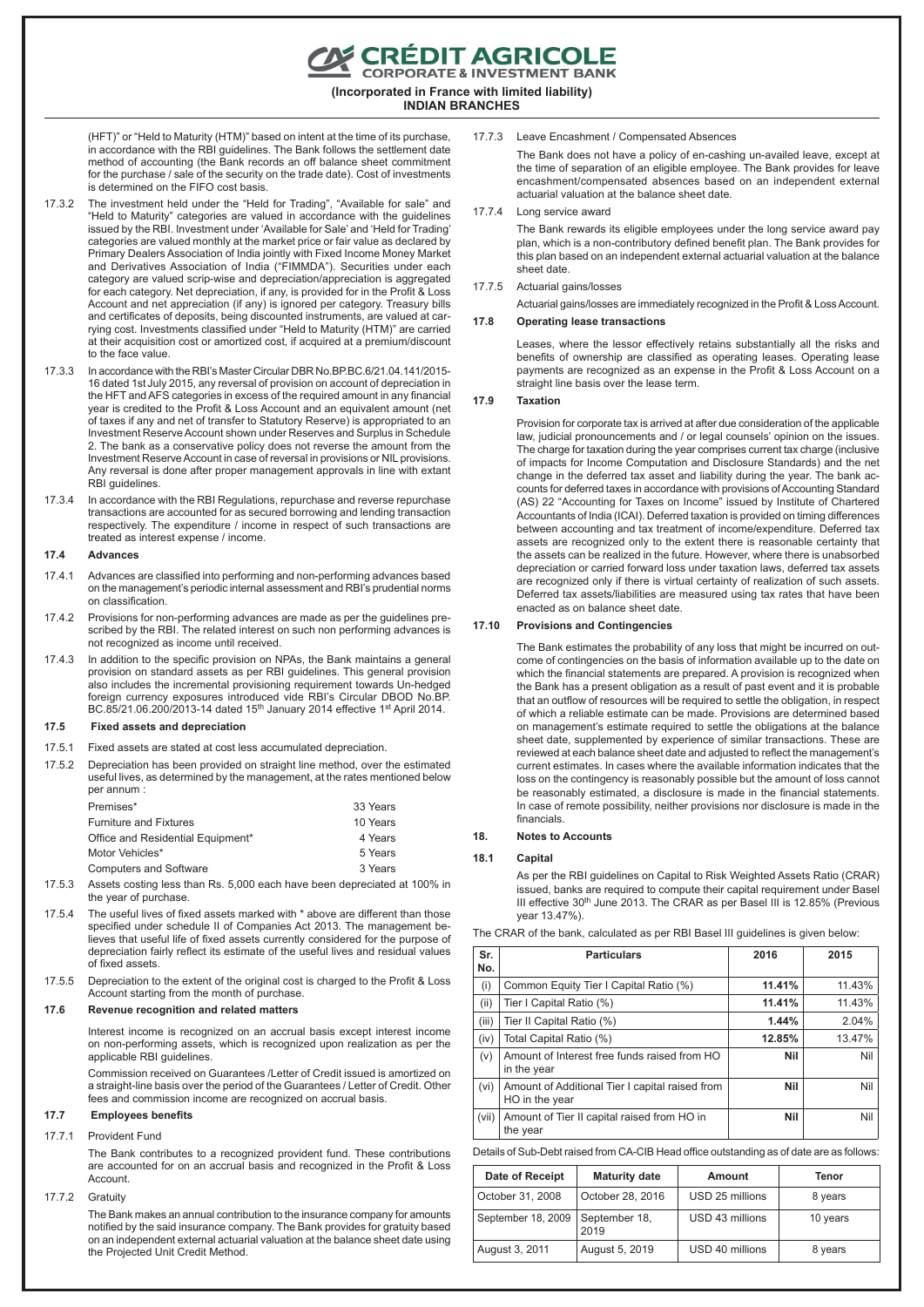## **CON CRÉDIT AGRICOLE**

**(Incorporated in France with limited liability)**

**INDIAN BRANCHES**

## **18.2 Investments**

|     | 18.2.1. Value of investments                                         |          | (Amount in ₹ crore) |
|-----|----------------------------------------------------------------------|----------|---------------------|
|     |                                                                      | 2016     | 2015                |
| (1) | <b>Value of Investments</b>                                          |          |                     |
|     | <b>Gross Value of Investments</b>                                    | 1,381.50 | 1,213.54            |
|     | In India                                                             | 1,381.50 | 1,213.54            |
|     | Outside India                                                        |          |                     |
|     | <b>Provisions for Depreciation</b>                                   |          |                     |
|     | In India                                                             |          |                     |
|     | Outside India                                                        |          |                     |
|     | <b>Net Value of Investments</b>                                      | 1,381.50 | 1,213.54            |
|     | In India                                                             | 1,381.50 | 1,213.54            |
|     | Outside India                                                        |          |                     |
| (2) | Movement of provisions held towards depreci-<br>ation on investments |          |                     |
|     | Opening balance                                                      |          |                     |
|     | Add: Provisions made during the year                                 |          |                     |
|     | Less: Write-off, excess provisions written back<br>during the year   |          |                     |
|     | Closing balance                                                      |          |                     |

## **18.2.2. Repurchase transactions (including LAF)**

(Amount in  $\bar{\tau}$  crore)

|                                         | <b>Particulars</b>           | Minimum<br>outstanding<br>during the<br>year | Maximum<br>outstanding<br>during the<br>year | Daily average<br>outstanding<br>during the<br>year | Outstanding<br>as at March<br>31, 2016 |
|-----------------------------------------|------------------------------|----------------------------------------------|----------------------------------------------|----------------------------------------------------|----------------------------------------|
|                                         | Securities sold under repo   |                                              |                                              |                                                    |                                        |
| i.                                      | Government securities        | $(\textnormal{-})$                           | 95.00<br>(1,221.00)                          | 0.43<br>(147.33)                                   | $(-)$                                  |
| ii.                                     | Corporate debt<br>securities | $(-)$                                        | $(-)$                                        | $(-)$                                              | $(-)$                                  |
| Securities bought under<br>reverse repo |                              |                                              |                                              |                                                    |                                        |
| i.                                      | Government securities        | $(-)$                                        | 200.00<br>(125.00)                           | 1.65<br>(1.43)                                     | 200.00<br>$(-)$                        |
| ii.                                     | Corporate debt<br>securities | $\left( -\right)$                            | (-)                                          | $\left( -\right)$                                  | (-)                                    |

The above workings are based on the face value of repo/reverse repo deals. The previous year's figures are shown in brackets.

## **18.2.3. Non-SLR investment portfolio**

## **i) Issuer composition of Non-SLR investments**

There were no Non-SLR investments as on 31st March 2015 and 31st March 2016.

#### **ii) Non performing Non-SLR investments**

There were no non performing Non-SLR investments as on 31st March 2015 and 31st March 2016.

## **18.2.4. Sale and Transfers to / from HTM Category**

The bank does not have any investments in the HTM category as on 31<sup>st</sup> March 2015 and 31<sup>st</sup> March 2016. As such, there were no sale and transfer to/from HTM category during the year ending 31<sup>st</sup> March 2015 and 31<sup>st</sup> March 2016.

#### **18.3 Derivatives**

#### **18.3.1. Forward rate agreements / Interest rate swaps**

|      |                                                                                                                  |                          | (Amount in ₹ crore)      |
|------|------------------------------------------------------------------------------------------------------------------|--------------------------|--------------------------|
|      | <b>Particulars</b>                                                                                               | 2016                     | 2015                     |
| i)   | The notional principal of swap agreements<br>Of which:                                                           | 145,890.65               | 170.917.79               |
|      | <b>IRS</b><br><b>FRA</b>                                                                                         | 145.890.65<br><b>NIL</b> | 170.917.79<br><b>NIL</b> |
| ii)  | Losses which would be incurred if counter<br>parties failed to fulfill their obligations under<br>the agreements | 1.839.48                 | 2.329.29                 |
| iii) | Collateral required by the bank upon entering<br>into swaps                                                      | <b>NIL</b>               | <b>NIL</b>               |
| iv)  | Concentration of credit risk arising from the<br>swaps*                                                          | 89.61%                   | 91.12%                   |
| V)   | The fair value of the swap book                                                                                  | 15.68                    | (71.07                   |

\* Based on the notional principal amount, the maximum single industry exposure lies with the banking industry.

| <b>Nature</b> | No. of<br><b>Trades</b> | <b>Notional</b><br><b>Principal</b> | <b>Benchmark</b> | <b>Term</b>                                        |
|---------------|-------------------------|-------------------------------------|------------------|----------------------------------------------------|
| Trading       | 243                     | 13.460.24                           | OIS              | Fixed Receivable v/s<br><b>Floating Payable</b>    |
| Trading       | 203                     | 14.302.28                           | OIS              | <b>Floating Receivable</b><br>v/s Fixed Payable    |
| Trading       | 232                     | 11,420.50                           | <b>MIFOR</b>     | Fixed Receivable v/s<br><b>Floating Payable</b>    |
| Trading       | 260                     | 12,180.60                           | <b>MIFOR</b>     | <b>Floating Receivable</b><br>v/s Fixed Payable    |
| Trading       | 8                       | 1,656.38                            | <b>LIBOR</b>     | <b>Floating Receivable</b><br>v/s Floating Payable |
| Trading       | 233                     | 47.037.98                           | <b>LIBOR</b>     | <b>Floating Receivable</b><br>v/s Fixed Payable    |
| Trading       | 209                     | 45.832.67                           | <b>LIBOR</b>     | Fixed Receivable v/s<br><b>Floating Payable</b>    |
|               | 1388                    | 145.890.65                          |                  |                                                    |

The nature and terms of the IRS as on 31<sup>st</sup> March 2016 are set out below (Amount

in  $\overline{\tau}$ crore)

 $(Amount in *7* or *or*)$ 

The nature and terms of the IRS as on 31<sup>st</sup> March 2015 are set out below (Amount ...  $\frac{1}{x}$  crore)

| <b>Nature</b> | No. of<br><b>Trades</b> | <b>Notional</b><br><b>Principal</b> | <b>Benchmark</b> | <b>Term</b>                                        |
|---------------|-------------------------|-------------------------------------|------------------|----------------------------------------------------|
| Trading       | 338                     | 19.482.41                           | OIS              | Fixed Receivable v/s<br><b>Floating Payable</b>    |
| Trading       | 304                     | 17.842.52                           | OIS              | <b>Floating Receivable</b><br>v/s Fixed Payable    |
| Trading       | 1                       | 222.05                              | <b>MIOIS</b>     | <b>Floating Receivable</b><br>v/s Fixed Payable    |
| Trading       | 232                     | 10,120.50                           | <b>MIFOR</b>     | Fixed Receivable v/s<br><b>Floating Payable</b>    |
| Trading       | 291                     | 11,972.10                           | <b>MIFOR</b>     | <b>Floating Receivable</b><br>v/s Fixed Payable    |
| Trading       | 13                      | 1,816.20                            | <b>LIBOR</b>     | <b>Floating Receivable</b><br>v/s Floating Payable |
| Trading       | 217                     | 54.944.89                           | <b>LIBOR</b>     | <b>Floating Receivable</b><br>v/s Fixed Payable    |
| Trading       | 204                     | 54.517.12                           | <b>LIBOR</b>     | Fixed Receivable v/s<br><b>Floating Payable</b>    |
|               | 1,600                   | 170,917.79                          |                  |                                                    |

**18.3.2. Exchange traded interest rate derivatives**

| Sr.<br>No. | <b>Particulars</b>                                                                                                  | 2016       | 2015       |
|------------|---------------------------------------------------------------------------------------------------------------------|------------|------------|
| 1          | Notional principal amount of exchange traded in-<br>terest rate derivatives undertaken during the year              |            |            |
|            |                                                                                                                     | <b>NIL</b> | <b>NIL</b> |
| 2          | Notional principal amount of exchange traded<br>interest rate derivatives outstanding as on 31st<br>March           |            |            |
|            |                                                                                                                     | <b>NIL</b> | <b>NIL</b> |
| 3          | Notional principal amount of exchange traded<br>interest rate derivatives outstanding and not<br>"highly effective" |            |            |
|            |                                                                                                                     | <b>NIL</b> | <b>NIL</b> |
| 4          | Mark-to-market value of exchange traded<br>interest rate derivatives outstanding and not<br>"highly effective"      |            |            |
|            |                                                                                                                     | nil        | nil        |

#### **18.3.3. Disclosures on risk exposure in derivatives**

#### **Products**

The Bank offers derivative products to its customers for hedging various types of risk exposures. The Bank is also an active market maker in the derivative market. The derivative transactions expose the bank primarily to counter-party credit risk, market risk, operational risk, interest rate, liquidity risk and foreign exchange risk.

#### **Organization architecture**

The Bank has a derivative desk within the Global Markets front office, which deals in derivative transactions. The bank has independent back-office and mid-office as per regulatory guidelines. The Bank has a credit and market risk department that processes various counterparty and market risks limit assessments, within the risk architecture and processes of the bank. The back-office is part of the global operations and mid-office is under the control of Risk, thus providing segregation of functions and effective controls.

#### **Policies for hedging risk**

The derivative transactions entered are as per the internal policy framed by head office of the bank and also in accordance with the guidelines issued by Reserve Bank of India.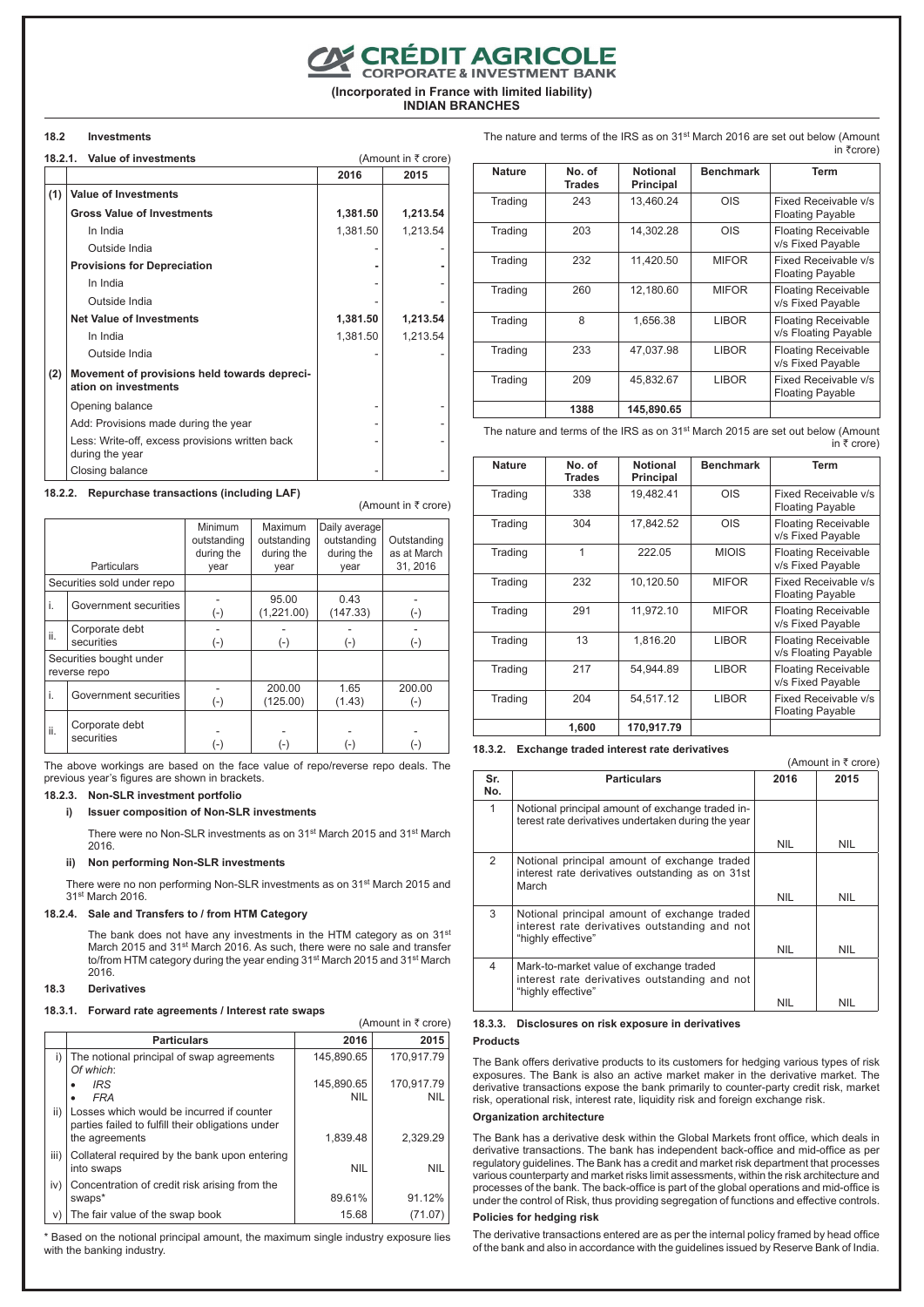## CRÉDIT AGRICOLE

**(Incorporated in France with limited liability) INDIAN BRANCHES**

Separately, the Bank has also a policy on "Suitability and Customer Appropriateness" put in place as per the group norms. The head office of the bank has formulated New Activities and Product guidelines to identify, evaluate, monitor and to control key risks for all derivative products before undertaking any transaction. Towards this end, the bank has a New Activities and Product Committee which validates these products taking into account various risks and local requirements for dealing in such products.

All the transactions undertaken by the Bank for trading purpose are classified under trading book, which are marked to market on daily basis. Other transactions are classified as part of banking book. Derivative transactions in the nature of balance sheet hedges are identified at inception and the hedge effectiveness is measured periodically.

## **Risk measurement and monitoring**

The Bank uses Value at Risk (VaR) to measure and monitor all market risk related activities. Back testing of VaR models are carried out to ensure pre-determined levels of accuracy are maintained. In addition to VaR, other sensitivity measures like PV01, stress testing and limits specific to instruments and currency are placed and applied as risk management tools. Option risks are controlled through full revaluation limits in conjunction with limits on underlying variables that determine option's value. This monitoring is done by the treasury mid-office (Market Activity Monitoring department) on a daily basis through system reports and advised to senior management as appropriate. The Bank ensures that the gross PV01 of all non-option rupee derivative contracts are within 0.25 percent of the net worth, of the Bank as on the last day of the balance sheet.

The Bank enters into derivative deals within credit limits set for each counterparty by the risk department. These limits are set based on the Bank's credit risk assessment for the counterparty which inter alia considers the ability of the counterparty to honor its obligations in the event of crystallization of the exposure. Exposures against these limits are monitored on day to day basis by an independent risk department at local as well as at head office level. The Bank applies the current exposure methodology to manage credit risk associated with derivative transactions. This is calculated by taking the cost of replacing the contract, where its mark-to-market value is positive together with an estimate of the potential future change in the market value of the contract, reflecting the volatilities that affect it. The credit risk on contracts with a negative mark-to-market value is restricted to the potential future change in their market value. Bank obtains standard ISDA documentation from the counterparties to cover the derivative transactions.

#### **Provisioning, collateral and credit risk mitigation**

The exposure taken on derivative contracts are also subject to provisioning and asset classification as per bank's internal guidelines and assessment subject to minimum RBI norms on provisioning. Appropriate credit covenants and collaterals are stipulated where required for risk mitigation and termination events to call for collaterals or for reducing the risk by terminating the contracts.

(Amount in ₹ crore)

For accounting policies on derivatives please refer to Schedule17.2

|                  |                                                                          |                          | 2016                                  | 2015                     |                                           |  |
|------------------|--------------------------------------------------------------------------|--------------------------|---------------------------------------|--------------------------|-------------------------------------------|--|
| Sr.<br><b>No</b> | Particulars                                                              | Currency<br>Derivatives* | Interest<br>Rate<br><b>Derivtives</b> | Currency<br>Derivatives* | <b>Interest Rate</b><br><b>Derivtives</b> |  |
| (i)              | Derivatives (Notional<br>Principal)                                      |                          |                                       |                          |                                           |  |
|                  | a) For hedging                                                           | L,                       |                                       | $\overline{\phantom{a}}$ |                                           |  |
|                  | b) For trading                                                           | 17,880.17                | 147,225.04                            | 16,722.95                | 172,579.50                                |  |
| (ii)             | Marked to Market<br>Positions (net)                                      |                          |                                       |                          |                                           |  |
|                  | Assets $(+)$<br>a)                                                       | 823.41                   | 1.884.05                              | 1,092.15                 | 2,381.07                                  |  |
|                  | b) Liability (-)                                                         | (1,021.33)               | (1,850.69)                            | (1, 173.88)              | (2,433.36)                                |  |
| (iii)            | Credit Exposure                                                          | 2,206.81                 | 3,277.17                              | 2,487.01                 | 4,105.42                                  |  |
| (iv)             | Likely impact of one<br>percentage change in<br>interest rate (100*PV01) |                          |                                       |                          |                                           |  |
|                  | a) On hedging<br>derivatives                                             |                          |                                       |                          |                                           |  |
|                  | b) On trading derivatives                                                | (10.66)                  | 9.20                                  | (21.94)                  | 5.28                                      |  |
| (v)              | Maximum and minimum<br>Ωf<br>100*PV01 oserved<br>during the year         |                          |                                       |                          |                                           |  |
|                  | a) On hedging                                                            |                          |                                       |                          |                                           |  |
|                  | Mimum                                                                    | -                        | $\overline{a}$                        |                          |                                           |  |
|                  | Maximum                                                                  |                          |                                       |                          |                                           |  |
|                  | b) On trading                                                            |                          |                                       |                          |                                           |  |
|                  | Minimum                                                                  | (27.58)                  | 5.41                                  | (27.21)                  | (10.58)                                   |  |
|                  | Maximum                                                                  | (2.69)                   | 24.88                                 | (5.96)                   | 12.80                                     |  |

\*Currency Derivatives includes exchange traded currency futures.

#### **18.4 Asset quality**

#### **18.4.1.** Non-performing assets<sup>\*\*</sup> (Amount in ₹ crore)

|       |                                                                                   | 2016   | 2015     |
|-------|-----------------------------------------------------------------------------------|--------|----------|
| (i)   | Net NPAs to net advances                                                          | 3.12%  | $0.00\%$ |
| (ii)  | <b>Movement of NPAs (gross)</b>                                                   |        |          |
|       | Opening balance                                                                   | 0.59   | 17.38    |
|       | Additions during the year                                                         | 237.03 |          |
|       | Reductions during the year                                                        |        | 16.79    |
|       | Exchange rate movement                                                            |        |          |
|       | Closing balance                                                                   | 237.62 | 0.59     |
| (iii) | <b>Movement of net NPAs</b>                                                       |        |          |
|       | Opening balance                                                                   |        | 8.39     |
|       | Additions during the year                                                         | 175.58 |          |
|       | Reductions during the year                                                        |        | 8.39     |
|       | Exchange rate movement                                                            |        |          |
|       | Closing balance                                                                   | 175.58 |          |
| (iv)  | Movement of provisions for NPAs (exclud-<br>ing provisions on standard assets)    |        |          |
|       | Opening balance                                                                   | 0.59   | 8.99     |
|       | Provisions made during the year                                                   | 61.45  |          |
|       | Write-off/write-back of excess provisions during<br>the year (including recovery) |        | 8.40     |
|       | Exchange rate movement                                                            |        |          |
|       | Closing balance                                                                   | 62.04  | 0.59     |
|       |                                                                                   |        |          |

\*\* The information disclosed pertains to only advances (as reported in Schedule 9 of the Balance Sheet)

#### **18.4.2. Non-Performing Assets (Mark to Market on Derivative deals)**

As per the guidelines issued by RBI vide notification DBOD.No.BP. BC.28/21.04.157/2011-12 dated 11 August 2011, Crystallized

Receivables – Positive MTM on terminated derivative deals overdue for more than 90 days have been reported under "Schedule 11- Other Assets" after netting of the "Suspense crystallized receivables". The Gross value of crystallized receivables as on 31 March 2016 is Nil (Previous year:-Rs. 7.78 crores) and the Net value is Nil (Previous year: Nil).

## **18.4.3. Particulars of accounts restructured**

During the year, the bank has not subjected any loans/assets to restructuring.

**18.4.4. Details of financial assets sold to Securitisation / Reconstruction Company for Asset Reconstruction**

During the year, the Bank has not transferred any assets to any Asset Reconstruction Company.

#### **18.4.5. Details of non-performing financial assets purchased/sold**

During the year the bank has not purchased or sold non-performing assets.

#### **18.4.6. Provisions towards standard assets**

|                                                                                                                       |       | (Amount in $\bar{\tau}$ crore) |
|-----------------------------------------------------------------------------------------------------------------------|-------|--------------------------------|
| <b>Particulars</b>                                                                                                    | 2016  | 2015                           |
| Provisions towards standard assets (including<br>provision for derivative and un-hedged foreign<br>currency exposure) | 78.69 | 78.69                          |

Standard Asset provision has been computed based on RBI regulations. Based on RBI guidelines provisions on standard assets in excess of current requirement have not been reversed.

#### **18.5 Business Ratios**

(Amount in  $\bar{\tau}$  crore unless otherwise stated)

|       |                                                         | 2016  | 2015  |
|-------|---------------------------------------------------------|-------|-------|
| (i)   | Interest income as a percentage to<br>working funds     | 3.86% | 3.31% |
| (ii)  | Non-interest income as a percentage to<br>working funds | 0.92% | 0.94% |
| (iii) | Operating profit as a percentage to<br>working funds    | 1.88% | 1.84% |
| (iv)  | Return on assets                                        | 0.67% | 0.84% |
| (v)   | Business (deposits + advances) per<br>employee          | 82.48 | 57.92 |
| (vi)  | Profit per employee                                     | 0.77  | 1.06  |

#### **Note:-**

a) Employees as of balance sheet date are considered for computation of ratios.

b) Deposit & Advances (excluding interbank) outstanding as of balance sheet date are taken for calculating ratios in (v) above.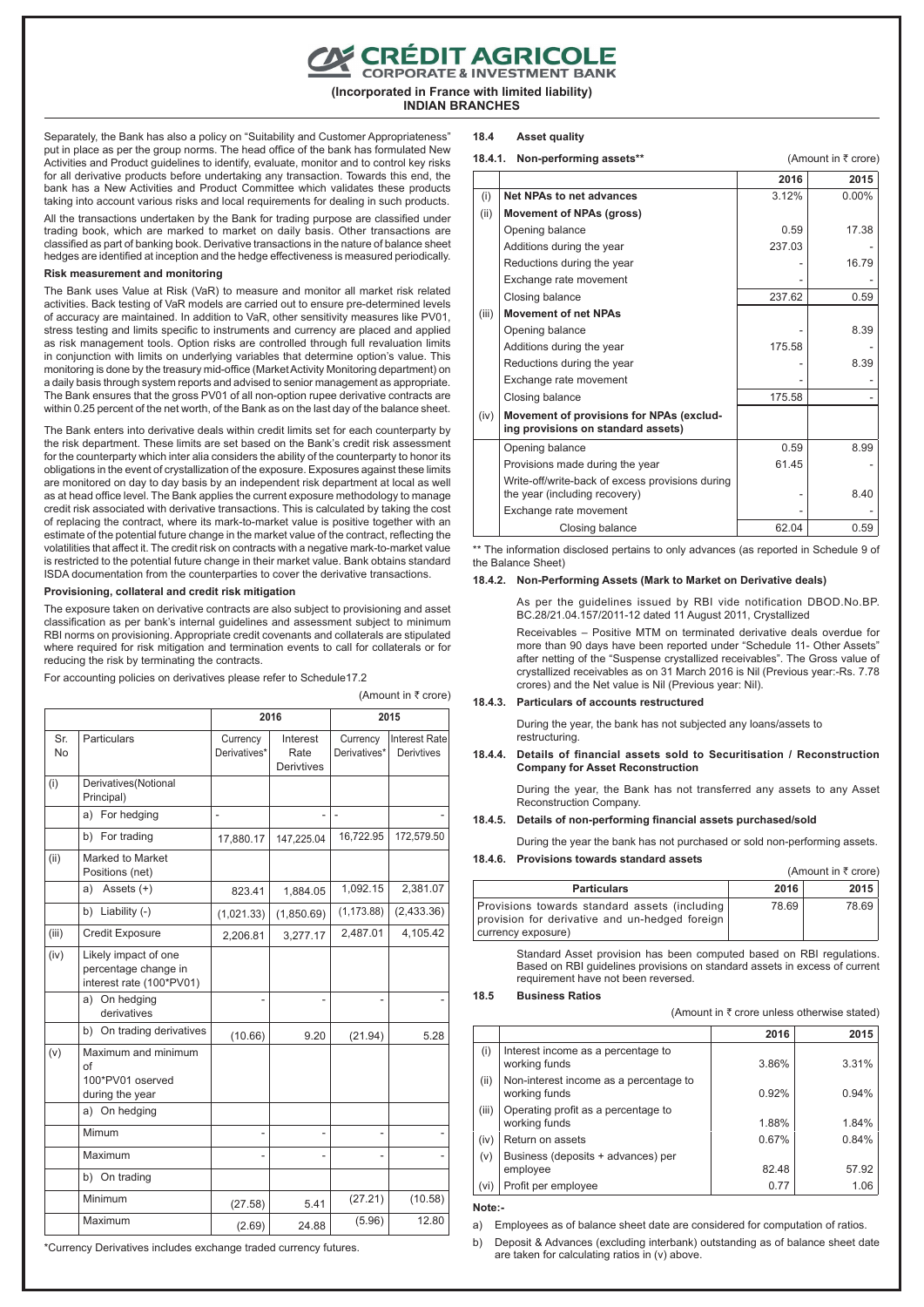**EXPEDIT AGRICOLE** 

**(Incorporated in France with limited liability)**

**INDIAN BRANCHES**

c) Working funds is average of total assets of Form X as reported to RBI plus effect of the MTM gross up for the respective dates.

**18.6 Asset liability management: Maturity pattern of assets and liabilities**

Year ended March 31, 2016 (D/M/Y indicate days/months/years respectively) (Amount in  $\bar{\tau}$  crore)

| <b>Particulars</b>           | 1D     | 2D to<br>7D | 8D to 14D | 15D to<br>30D# | 31D to<br>3M <sup>#</sup> | Over 3M<br>& up to<br>6M | Over 6M<br>& up to<br>1Υ | Over 1Y<br>& up to<br>3Υ | Over 3Y<br>& up to<br>5Y | Over 5Y | Total    |
|------------------------------|--------|-------------|-----------|----------------|---------------------------|--------------------------|--------------------------|--------------------------|--------------------------|---------|----------|
| Advances                     | 52.54  | 237.87      | 923.17    | 661.37         | .308.69                   | 879.72                   | 1.171.27                 | 206.89                   | 176.39                   | 5.05    | 5.622.96 |
| Investments                  | 561.72 | 98.92       | 69.17     | 102.52         | 265.55                    | 23.54                    | 41.09                    | 27.90                    | 127.15                   | 63.94   | 1,381.50 |
| Deposits                     | 107.66 | .119.68     | 227.52    | 290.19         | 93.50                     | 18.26                    | 17.80                    | 179.06                   |                          | -       | 2,053.67 |
| Borrowings                   |        | 605.00      | 166.55    | 4.31           | 804.16                    | 800.20                   | 166.77                   |                          | 549.93                   | ٠       | 3,096.92 |
| Foreign currency assets      | 26.49  | 6.34        | 178.82    | 534.80         | 347.93                    | 291.00                   | 268.62                   | 25.51                    |                          | 0.17    | 1.679.68 |
| Foreign Currency liabilities | 9.80   | 9.74        | 171.29    | 4.31           | 122.12                    | 37.07                    | 181.38                   | 17.11                    | 549.92                   | 1.31    | 1,104.05 |

Year ended March 31, 2015 (D/M/Y indicate days/months/years respectively) (Years and the state of the state of the state of the state of the state of the state of the state of the state of the state of the state of the sta

**Particulars 1D 2D to 7D 8D to 14D 15D to 28D 29D to 3M Over 3M & up to 6M Over 6M & up to 1Y Over 1Y & up to 3Y Over 3Y & up to 5Y Over 5Y Total** Advances | 49.19 | 612.02 | 61.84 | 703.59 | 1,077.86 | 752.87 | 774.21 | 165.37 | 21.43 | 6.16 | 4,224.54 Investments 3.75 324.91 23.54 10.00 722.43 8.87 5.19 28.57 64.48 21.80 1,213.54 Deposits 29.24 672.26 87.74 73.02 107.00 4.97 30.52 46.90 - - 1,051.65 Borrowings -| 1,940.41 | 100.86 | 10.25 | 920.16 | 29.03 | 3.38 | 156.26 | 518.75 | - | 3,679.10 Foreign currency assets 1,269.74 590.93 1.78 23.34 424.99 449.61 262.24 24.08 - 0.14 3,046.85 Foreign currency liabilities | 9.68 600.67 10.97 6.50 73.95 34.89 17.08 176.41 518.75 1.22 1.450.12

# In line with RBI circular DBR.BP.BC.No.86/21.04.098/2015-16 the bucketing is changed for FY 2015-16 disclosures.

Classification of assets and liabilities under the different maturity buckets are compiled by management based on the guidelines issued by the RBI and are based on the same assumptions as used by the Bank for compiling the return submitted to the RBI and which have been relied upon by the Auditors.

 $(Amount in *7* or *one*)$ 

(Amount in  $\bar{\tau}$  crore) **2016 2015**

- -

- -

- -

- -

- -

- -

## **18.7 Exposures**

#### **18.7.1. Exposure to real estate sector**

|                                                                             | 2016 | 2015 |
|-----------------------------------------------------------------------------|------|------|
| Direct exposure                                                             |      |      |
| <b>Residential Mortgages</b>                                                |      |      |
| Residential Mortgages – Individual housing loans up to<br>Rs.20 lakh        |      |      |
| Residential Mortgages - All Others                                          |      |      |
| <b>Commercial Real Estate</b>                                               |      |      |
| Investments in MBS and other securitized exposures                          |      |      |
| <b>Residential Real Estate</b>                                              |      |      |
| <b>Commercial Real Estate</b>                                               |      |      |
| Any Other- Direct Exposure-<br><b>Please Specify</b>                        |      |      |
| <b>Indirect Exposure</b>                                                    |      |      |
| Funded and Non-Funded exposures NHB and Housing<br>Finance Companies (HFCs) |      |      |
| Any Other- Indirect Exposure-<br><b>Please Specify</b>                      |      |      |
| Total Exposure to Real Estate Sector (A + B)                                |      |      |
| 18.7.2.<br><b>Exposure to capital market</b>                                |      |      |

 $(i)$  Direct investment in equity shares, convertible bonds, convertible debentures and units of equity-oriented mutual funds the corpus of which is not exclusively invested in corporate debt;

 $\vert$ (ii)  $\vert$  Advances against shares /bonds/ debentures or other securities or on clean basis to individual for investment in shares (including IPOs/ESOPs), convertible bonds, convertible debentures, and

(iii) Advances for any other purpose where shares or convertible bonds or convertible debenture or units of equity-oriented mutual

 $(v)$  Secured and unsecured advances to stockbrokers and guarantees issued on behalf of stockbrokers and market makers;

(vi) Loan sanctioned to corporate against security of share/ bonds/ debentures or other security or on clean basis for meeting promoter's contribution to the equity of new companies in

secured by the collateral security of shares or convertible bonds or convertible debentures or units of equity oriented mutual fund i.e. where the primary security other than shares/convertible bonds/ convertible debentures/units of equity oriented mutual fund does

units of equity-oriented mutual fund;

fund are taken as primary security;

not fully cover the advances;

anticipation of raising resources;

 $\vert$ (iv)  $\vert$  Advance for any other purpose to the extent

| (vii) | Bridge loan to companies against expected equity flows/issues;                                                                                                                           |  |
|-------|------------------------------------------------------------------------------------------------------------------------------------------------------------------------------------------|--|
|       | (viii) Underwriting commitments taken up by the banks in respect<br>of primary issue of shares or convertible bonds or convertible<br>debenture or units of equity oriented mutual fund; |  |
| (ix)  | Financing to stockbrokers for margin trading;                                                                                                                                            |  |
| (x)   | All exposures to Venture Capital Funds (both registered and<br>unregistered)                                                                                                             |  |
|       | Total exposure to capital market                                                                                                                                                         |  |

#### **18.7.3. Risk category wise country exposure**

| (Amount in ₹ crore)     |                                         |                                             |                                         |                                             |  |  |
|-------------------------|-----------------------------------------|---------------------------------------------|-----------------------------------------|---------------------------------------------|--|--|
| <b>Risk</b><br>category | Exposure(net)<br>as at March<br>31.2016 | Provision<br>held as<br>at March<br>31,2016 | Exposure(net)<br>as at March<br>31.2015 | Provision<br>held as<br>at March<br>31,2015 |  |  |
| Insignificant           | 2,087.34                                | 1.66                                        | 2,646.70                                | 1.62                                        |  |  |
| Low                     | 105.04                                  |                                             | 50.53                                   |                                             |  |  |
| Moderate                |                                         |                                             | 10.19                                   |                                             |  |  |
| High                    |                                         | ۰                                           |                                         |                                             |  |  |
| Very High               |                                         |                                             |                                         |                                             |  |  |
| Restricted              | ۰                                       | ۰                                           | ۰                                       |                                             |  |  |
| Off-Credit              | ۰                                       | ۰                                           | -                                       |                                             |  |  |
| Total                   | 2,192.38                                | 1.66                                        | 2.707.42                                | 1.62                                        |  |  |

### **18.7.4. Details of Single Borrower Limit (SGL) / Group Borrower Limit (GBL) exceeded by the bank**

During FY 2015-16, the Bank has taken single borrower exposure above15% of capital funds with the approval of the bank's local credit committee in the below cases:

| <b>Name of Borrower</b>            | During the<br>year 2015-16 | As at 31.3.2016 |
|------------------------------------|----------------------------|-----------------|
| Export Import Bank Of India (EXIM) | 30.49%                     | 23.47%          |
| <b>Bharat Forge Limited</b>        | 15.10%                     | 12.40%          |

For EXIM the exposure had exceeded 20% of the capital funds due to exchange rate fluctuations. The same has already been notified to the Reserve Bank of India in the first year of breach itself.

**18.7.5. Unsecured Advances – advances granted against intangible securities**

There are no advances granted against intangible securities such as charge over the rights, licenses, authority, etc. during the year (Previous year Nil).

## **18.8 Penalties imposed by the Reserve Bank of India (RBI).**

There have been no instances of penalty imposed and other actions taken by the Reserve Bank of India (RBI) during the year (Previous year Nil).

**18.9 Disclosures as per Accounting Standards (AS)**

**18.9.1. Accounting Standard 15 - Employee benefits**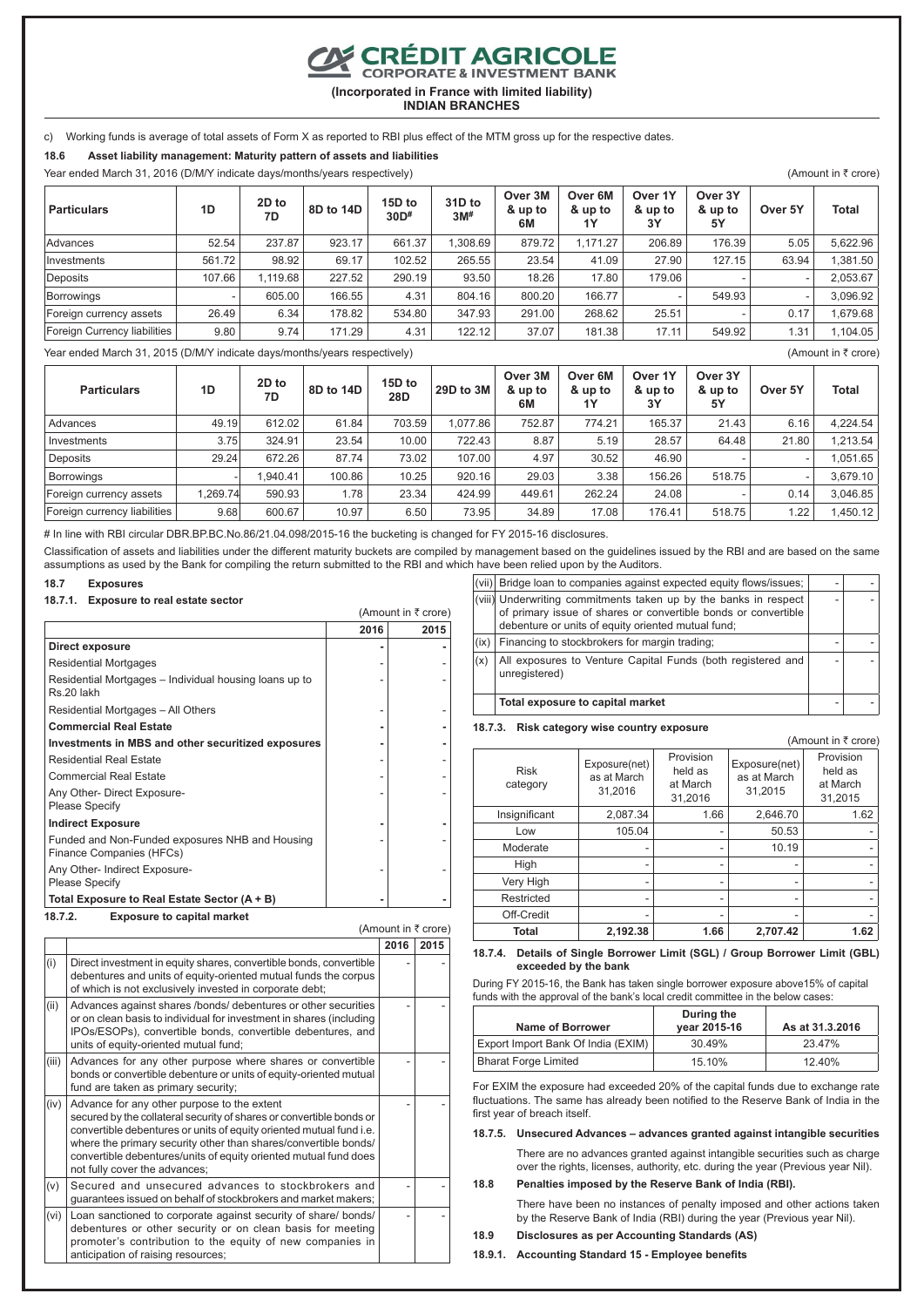**CRÉDIT AGRICOLE**<br>CORPORATE & INVESTMENT BANK

**(Incorporated in France with limited liability)**

**INDIAN BRANCHES**

#### **18.9.1.1.Provident fund**

The guidance note on implementing AS 15 states that benefits involving employer established provident funds, which requires interest shortfalls to be provided, are to be considered as defined benefit plans. As per the information available with the bank, there is no interest shortfall to be provided as at 31<sup>st</sup> March 16.

The amount charged to P&L in the current year is INR 1.29 crore (PY 1.22 crore).

## **18.9.1.2. Gratuity**

The following table gives the disclosures regarding the Gratuity Scheme in accordance with Accounting Standard 15 (Revised) as notified by the Companies (Accounting Standards) Rules 2006.

(Amount in  $\bar{\tau}$  crore)

#### (1) Changes in Defined Benefit Obligation during the year

| <b>Particulars</b>                 | 2016   | 2015   |
|------------------------------------|--------|--------|
| Opening Defined Benefit Obligation | 5.37   | 4.24   |
| Interest cost                      | 0.41   | 0.29   |
| Current service cost               | 0.61   | 0.59   |
| <b>Transfer Out</b>                |        |        |
| Benefits paid                      | (0.33) | (1.12) |
| Actuarial (gain)/losses            | 0.00   | 1.37   |
| Closing Defined Benefit Obligation | 6.06   | 5.37   |

(2) Changes in fair value of Plan Assets

| <b>Particulars</b>                | 2016   | 2015   |
|-----------------------------------|--------|--------|
| Opening fair value of Plan Assets | 4.48   | 4.76   |
| Expected return on Plan Assets    | 0.38   | 0.37   |
| Contributions                     | 0.38   | 0.43   |
| Benefits paid                     | (0.32) | (1.12) |
| Actuarial gain/(losses)           | 0.02   | 0.04   |
| Closing fair value of Plan Assets | 4.94   | 4.48   |

(3) Net (Asset) /Liability recognised in the Balance Sheet

| <b>Particulars</b>                                | 2016   | 2015   |
|---------------------------------------------------|--------|--------|
| Present value of obligations as at year end       | 6.06   | 5.37   |
| Fair value of Plan Assets as at year end          | (4.94) | (4.48) |
| Net (Asset)/Liability recognised in Balance Sheet | 1 1 2  | 0.89   |

(4) Amount recognised in the Profit & Loss Account

| <b>Particulars</b>                                  | 2016   | 2015   |
|-----------------------------------------------------|--------|--------|
| Current service cost                                | 0.61   | 0.59   |
| Interest cost                                       | 0.41   | 0.29   |
| Expected return on Plan Assets                      | (0.38) | (0.37) |
| Net actuarial (losses)/gains recognised in the year | (0.02) | 1.33   |
| Past service cost                                   |        |        |
| Amount recognised in the Profit & Loss Account      | 0.62   | 1.84   |

#### **18.9.1.3. Other long term employee benefits**

Amount of Rs 0.22 crore {Previous year Rs 0.59 crores} is charged in Profit & Loss Account towards provision for Long term Employee Benefits included under the head "Payments to and provisions for employees"*.*

Details of Provisions outstanding for various long Term Employees' Benefits:

| (Amount in ₹ crore) |  |  |
|---------------------|--|--|
|                     |  |  |

Unallocated

Unallocated<br>Liabilities\*

| S. No. | Long Term Employees' Benefits                                                           | 2016 | 2015 |
|--------|-----------------------------------------------------------------------------------------|------|------|
|        | Compensated absences including Leave Encashment<br>at the time of separation/retirement | 1 71 | 1.59 |
|        | Long Service Award                                                                      | 0.51 | 0.42 |
| Total  |                                                                                         | 2.22 | 2.01 |

#### **18.9.1.4. Principal actuarial assumptions**

| 31 <sup>st</sup> March 2016               | Long service<br>Award                             | Gratuity | Leave<br>encashment |
|-------------------------------------------|---------------------------------------------------|----------|---------------------|
| Discount rate                             | 7.84%                                             | 7.84%    | 7.84%               |
| Expected rate of return<br>on plan assets | N.A.                                              | 8.00%    | N.A.                |
| Salary escalation rate                    | N.A.                                              | 10.00%   | 10.00%              |
| Mortality rate                            | Indian Assured Lives Mortality (2006-08) Ultimate |          |                     |
| <b>Attrition Rate</b>                     | 6%                                                | 6%       | 6%                  |

| 31 <sup>st</sup> March 2015               | Long service<br>Award                             | Gratuity | Leave encashment |
|-------------------------------------------|---------------------------------------------------|----------|------------------|
| Discount rate                             | 7.80%                                             | 7.80%    | 7.80%            |
| Expected rate of return on<br>plan assets | N A                                               | 8.00%    | N A              |
| Salary escalation rate                    | N.A.                                              | 11.00%   | 11.00%           |
| Mortality rate                            | Indian Assured Lives Mortality (2006-08) Ultimate |          |                  |
| <b>Attrition Rate</b>                     | 9%                                                | 9%       | 9%               |

#### **18.9.1.5.Superannuation**

The Superannuation fund of the bank has been discontinued effective 1st April 2010. An application to wind up the fund was made to the Income tax<br>authorities and we have received approval from them on 7<sup>th</sup> Jan 2014. We<br>received approval on Superannuation withdrawal from LIC on 29th July 2015. There has been withdrawal from the fund by employees during the year, though few employees are yet to revert and as such the Superannuation Fund Account continues to have balance.

#### **18.9.2. Accounting Standard 17 – Segment reporting**

In line with the RBI guidelines, the Bank has identified "Global Market Operations", "Corporate / Wholesale Banking" and "Other Banking Operations" as the primary reporting segments.

- ii. Global Market Operations includes foreign exchange (merchant and inter-bank), money market, derivatives trading and liquidity management. Corporate/Wholesale Banking includes commercial client relationships, structured & international finance, debt/local syndications, trade finance, correspondent banking, corporate finance/advisory and Distressed Assets. Other Banking Operations comprises activities other than Global Market Operations and Corporate/Wholesale Banking (mainly internal capital management). Exposures to Indian subsidiaries of large multinational corporations have been considered as Corporate/Wholesale Banking, even though initially the turnover & exposure of these companies could be less than Rs. 50 crores and Rs. 5 crores respectively. Loans to ex-staff have been shown under Other Banking Operations.
- iii. The methodology of funds transfer pricing between the segments, which is essentially based on market rates, is determined by the Bank's Assets and Liabilities Committee from time to time.

iv. The Bank operates only in domestic segment.  $\frac{1}{2}$  and March 31, 2016 (Amount in  $\bar{z}$  crore)

| <b>IGAL GHUGU MAIGH JI, ZU ID</b>  |                                           |                                           |                                         | $($ Allioulit III $\tau$ Grore) |
|------------------------------------|-------------------------------------------|-------------------------------------------|-----------------------------------------|---------------------------------|
| <b>Business</b><br><b>Segments</b> | <b>Global Market</b><br><b>Operations</b> | Corporate/<br>Wholesale<br><b>Banking</b> | Other<br><b>Banking</b><br>Operations** | Total                           |
| Revenue                            | 208.20                                    | 164.11                                    | 135.94                                  | 508.25                          |
| Result                             | 60.27                                     | (7.42)                                    | 98.69                                   | 151.54                          |
| Unallocated<br>expenses            |                                           |                                           |                                         | (14.54)                         |
| Operating Profit/Loss              |                                           |                                           |                                         | 137.00                          |
| Income taxes                       |                                           |                                           |                                         | (65.57)                         |
| Net Profit/Loss                    |                                           |                                           |                                         | 71.43                           |
| Other Information                  |                                           |                                           |                                         |                                 |
| Segment assets                     | 7,615.89                                  | 5,620.74                                  | 51.54                                   | 13,288.17                       |
| Unallocated<br>assets#             |                                           |                                           |                                         | 113.49                          |
| <b>Total Assets</b>                |                                           |                                           |                                         | 13,401.66                       |
| Segment liabilities                | 8,351.97                                  | 2,145.25                                  | 880.99                                  | 11.378.21                       |
| Unallocated<br>Liabilities*        |                                           |                                           |                                         | 2023.45                         |
| <b>Total Liabilities</b>           |                                           |                                           |                                         | 13.401.66                       |
| Year ended March 31, 2015          |                                           |                                           |                                         | (Amount in ₹ crore)             |
| <b>Business</b><br><b>Segments</b> | <b>Global Market</b><br><b>Operations</b> | Corporate/<br>Wholesale<br><b>Banking</b> | Other<br><b>Banking</b><br>Operations** | Total                           |
| Revenue                            | 194.25                                    | 120.90                                    | 173.35                                  | 488.50                          |
| Result                             | 42.56                                     | 52.11                                     | 112.18                                  | 206.85                          |
| Unallocated ex-<br>penses          |                                           |                                           |                                         | (15.39)                         |
| <b>Operating Profit/Loss</b>       |                                           |                                           |                                         | 191.46                          |
| Income taxes                       |                                           |                                           |                                         | (94.75)                         |
| Net Profit/Loss                    |                                           |                                           |                                         | 96.71                           |
| Other Information                  |                                           |                                           |                                         |                                 |

Segment assets 8,698.43 4,224.70 42.26 12,965.39

assets# 67.58 Total Assets **13,032.97** Segment liabilities | 9,155.82 | 1,110.46 814.67 | 11,080.95

Liabilities\* 1,952.02 Total Liabilities 13,032.97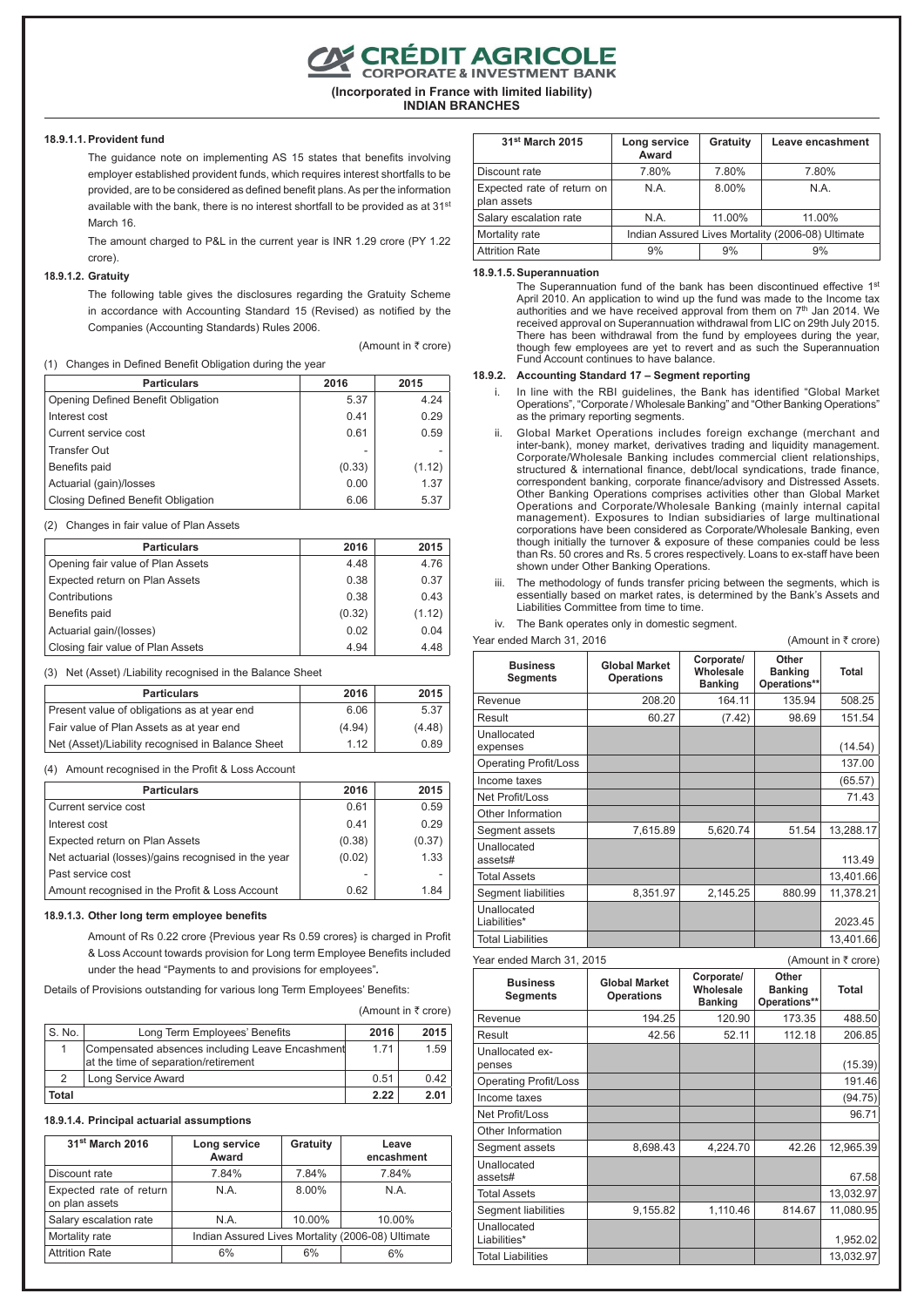**CON CRÉDIT AGRICOLE** 

**(Incorporated in France with limited liability) INDIAN BRANCHES**

(Segment details as compiled by Management and relied upon by the Auditors) # Unallocated assets represent advance tax net of provision & deferred tax assets

\* Unallocated liabilities represent capital & reserves

\* Subordinated borrowing & related interest expenses are reported under other banking operations.

#### **18.9.3. Accounting Standard 18 - Related party disclosures:**

In terms of AS 18 on "Related Party Disclosures" issued by ICAI and the related guidelines issued by the RBI, the details pertaining to related parties are as under:

i. Related party relationships with whom transactions have occurred during the year including outstanding:

| Sr.<br>No.     | <b>Relationships</b>           | <b>Party Name</b>                                                                                                                                                                                                                                                                                                                                                                                                                                                                                                                                                |  |  |
|----------------|--------------------------------|------------------------------------------------------------------------------------------------------------------------------------------------------------------------------------------------------------------------------------------------------------------------------------------------------------------------------------------------------------------------------------------------------------------------------------------------------------------------------------------------------------------------------------------------------------------|--|--|
| 1 <sub>1</sub> | Parent                         | The bank is a branch of Credit Agricole Corporate &<br>Investment Bank SA, a limited liability company in France<br>headquartered at Paris and Credit Agricole SA is the ultimate<br>Holding Company.                                                                                                                                                                                                                                                                                                                                                            |  |  |
| 2.             | Fellow<br>subsidiaries         | Companies, which have a common ultimate holding company<br>Credit Agricole Srbija Ad Novi Sad<br>a)<br>Banca Popolare Friuladria Spa<br>b)<br>Cassa Di Risparmio Di Parma E Piacenza Spa<br>C)<br>(CARIPARMA)<br>Le Credit Lyonnais<br>d)<br>Crcam De Paris Ile De France<br>e)<br>f)<br>Crcam Aquitaine<br>Crcam Des Savoie<br>g)<br>Cream De La Touraine Et Du Poitou<br>h)<br>i)<br>Bankoa SA<br>$\overline{1}$<br>Bni Madagascar<br>Credit Du Maroc S.A.<br>$\mathsf{k}$<br>Crcam De L Anjou Et Du Maine<br>$\mathsf{D}$<br>Credit Agricole Egypt. SAE<br>m) |  |  |
|                |                                | Subsidiaries of Head Office<br>Banque Saudi Fransi<br>a)<br>Credit Agricole CIB (China) Limited<br>b)<br>Credit Agricole CIB Services Pvt Ltd<br>C)<br>d)<br>Credit Agricole CIB Zao (Russia)<br>Union de Banques Arabes et Francaises<br>e)<br>Ca Indosuez Switzerland Sa<br>f)<br>Credit Agricole CIB Algerie SPA<br>g)<br>Indosuez W I Carr Securities India Private Limited<br>h)                                                                                                                                                                            |  |  |
| 3.             | Key<br>Management<br>Personnel | Mr. Thierry Hebraud, SCO as at 31 <sup>st</sup> Mar 16                                                                                                                                                                                                                                                                                                                                                                                                                                                                                                           |  |  |

Related parties are identified by the management and relied upon by the auditors.

- ii. The details of transactions/ financial dealings of the Bank with the above related parties are detailed below except where there is only one related party (i.e. Parent and Key Management Personnel), or where
- iii. The Bank has an obligation under law to maintain confidentiality in respect of their customer transactions.

|                              | <b>Fellow Subsidiaries 2016</b> |                               | <b>Fellow Subsidiaries 2015</b> |                               |  |
|------------------------------|---------------------------------|-------------------------------|---------------------------------|-------------------------------|--|
| <b>Items / Related party</b> | Outstanding                     | <b>Maximum</b><br>outstanding | Outstanding                     | <b>Maximum</b><br>outstanding |  |
| Advances                     |                                 | 0.63                          |                                 | 4.00                          |  |
| Deposit                      | 18.58                           | 18.96                         | 15.91                           | 18.76                         |  |
| Net Other<br>Liabilities     | 0.18                            | <b>NA</b>                     | 0.20                            | <b>NA</b>                     |  |
| <b>Net Other Assets</b>      | 0.00                            | <b>NA</b>                     | 0.00                            | <b>NA</b>                     |  |
| Non-funded commitments       | 210.51                          | 232.68                        | 155.23                          | 227.70                        |  |
|                              | For the year                    |                               | For the year                    |                               |  |
| Interest<br>expenses         | 0.63                            |                               | 1.01                            |                               |  |
| Interest income              | 0.05                            |                               | 0.39                            |                               |  |
| Charges paid                 | 5.60                            |                               | 4.55                            |                               |  |
| Non-interest income          | 2.80                            |                               | 2.35                            |                               |  |
| Purchase of fixed assets     |                                 |                               | 0.03                            |                               |  |
| Sale of fixed assets         |                                 |                               |                                 |                               |  |

#### (Amount in  $\bar{\tau}$  crore)

#### **18.9.4. Accounting Standard 19 – Leases**

Lease payments for assets taken on operating lease are recognized in the Profit & Loss Account over the term of the lease in accordance with the AS-19 on Leases. The bank has entered into non-cancellable operating leases only for vehicles.

The total of future minimum lease payments under non-cancellable operating leases as determined by the lease agreements are as follows: (Amount in  $\bar{\tau}$  crore)

| <b>Particulars</b>                                 | 2016 | 2015 |
|----------------------------------------------------|------|------|
| Not later than one year                            | 0.23 | 0.29 |
| Later than one year and not later than five years  | 0.08 | 0.31 |
| Later than five years                              |      |      |
| Total                                              | 0.31 | 0.60 |
| Total minimum lease payments recognized in the P&L | 0.29 | 0.29 |

#### **18.9.5. Accounting standard 22 – Accounting for taxes on income**

The primary components that gave rise to deferred tax assets and liabilities included in the balance sheet are as follows:  $(Amount in *F* cr)$ 

| 17111041111111110101                 |          |        |  |
|--------------------------------------|----------|--------|--|
| <b>Particulars</b>                   | 2016     | 2015   |  |
| Deferred tax assets                  |          |        |  |
| Provision for doubtful clients       | (15.91)  | (1.79) |  |
| Provision for employee benefits      | (2.28)   | (2.16) |  |
| Others (ICDS)                        | (95.95)  |        |  |
| Deferred tax liabilities             |          |        |  |
| Fixed assets                         | 4.21     | 4.46   |  |
| Net deferred tax liability / (asset) | (109.93) | 0.51   |  |

#### **18.9.6. Accounting Standard 28 – Impairment of assets**

As at March 31, 2016 there were no events or changes in circumstances which indicate any material impairment in the carrying value of the assets covered by AS 28 on "Impairment of Assets" issued by ICAI.

|  | 18.9.7. Accounting Standard 29 - Provisions, contingent liabilities and assets |  |  |  |  |  |  |  |
|--|--------------------------------------------------------------------------------|--|--|--|--|--|--|--|
|--|--------------------------------------------------------------------------------|--|--|--|--|--|--|--|

| Sr.<br><b>No</b> | <b>Contingent liability</b>                                                                                          | <b>Brief description</b>                                                                                                                                                                                                                                                                                                                                                                                                                                                                                                                                                                                                                                                                                                                                                                            |
|------------------|----------------------------------------------------------------------------------------------------------------------|-----------------------------------------------------------------------------------------------------------------------------------------------------------------------------------------------------------------------------------------------------------------------------------------------------------------------------------------------------------------------------------------------------------------------------------------------------------------------------------------------------------------------------------------------------------------------------------------------------------------------------------------------------------------------------------------------------------------------------------------------------------------------------------------------------|
| $\mathbf{1}$     | Claims against<br>the Bank not<br>acknowledged as<br>debts                                                           | The Bank is a party to various legal proceedings in the<br>normal course of business. The Bank does not expect<br>the outcome of these proceedings to have a material<br>adverse effect on the Bank's financial conditions, results<br>of operations or cash flows.                                                                                                                                                                                                                                                                                                                                                                                                                                                                                                                                 |
| $\mathcal{P}$    | Liability on account<br>of outstanding<br>forward foreign<br>exchange contracts<br>and other derivative<br>contracts | The Bank enters into foreign exchange contracts,<br>currency options, forward rate agreements, currency<br>swaps and interest rate swaps with inter-bank<br>participants on its own account and for customers.<br>Forward foreign exchange contracts are commitments<br>to buy or sell foreign currency at a future date at the<br>contracted rate. Currency swaps are commitments to<br>exchange cash flows by way of interest/principal in<br>one currency against another, based on predetermined<br>rates. Interest rate swaps are commitments to exchange<br>fixed and floating interest rate cash flows. The notional<br>amounts that are recorded, as contingent liabilities<br>are typically amounts used as a benchmark for the<br>calculation of the interest component of the contracts. |
| 3                | Guarantees<br>given on behalf<br>of constituents.<br>acceptances,<br>endorsements and<br>other obligations           | As a part of its commercial banking activities the Bank<br>issues documentary credit and guarantee on behalf of<br>its customers. Documentary credits such as letter of<br>credit enhance the credit standing of the customers of<br>the Bank. Guarantees generally represent irrevocable<br>assurances that the Bank will make payment in the event<br>of the customer failing to fulfill its financial or performance<br>obligations. Acceptances, endorsements and other<br>obligations include undrawn committed credit lines.                                                                                                                                                                                                                                                                  |
| 4                | Other items for<br>which the Bank is<br>contingently liable                                                          | The Bank is a party to various taxation matters in respect<br>of which appeals are pending. This is being disputed<br>by the Bank and not provided for. This also includes<br>contingent liability corresponding to amount transferred<br>to Depositor Education and Awareness Fund.                                                                                                                                                                                                                                                                                                                                                                                                                                                                                                                |

#### **18.10 Miscellaneous disclosures**

**18.10.1. Breakup of provisions and contingencies**

Break of provisions and contingencies charged to the Profit & Loss Account:

|                                                                     |          | (Amount in ₹crore) |
|---------------------------------------------------------------------|----------|--------------------|
|                                                                     | 2016     | 2015               |
| Provision for taxation                                              |          |                    |
| Current tax                                                         | 176.01   | 95.50              |
| Deferred tax                                                        | (110.44) | (0.75)             |
| Provisions for depreciation on investments                          |          |                    |
| Provision towards NPA                                               | 61.45    | (8.39)             |
| Provision towards CVA (Credit Valuation<br>Adjustment)*             | 4.65     | 28.05              |
| Provision on country risk                                           | 0.04     | (0.10)             |
| Provision towards standard assets (including<br>derivatives & UFCE) |          |                    |
| Reversal of Provisions (Non-Funded<br>Commitments)                  | (2.93)   |                    |
|                                                                     | 128.78   | 114.31             |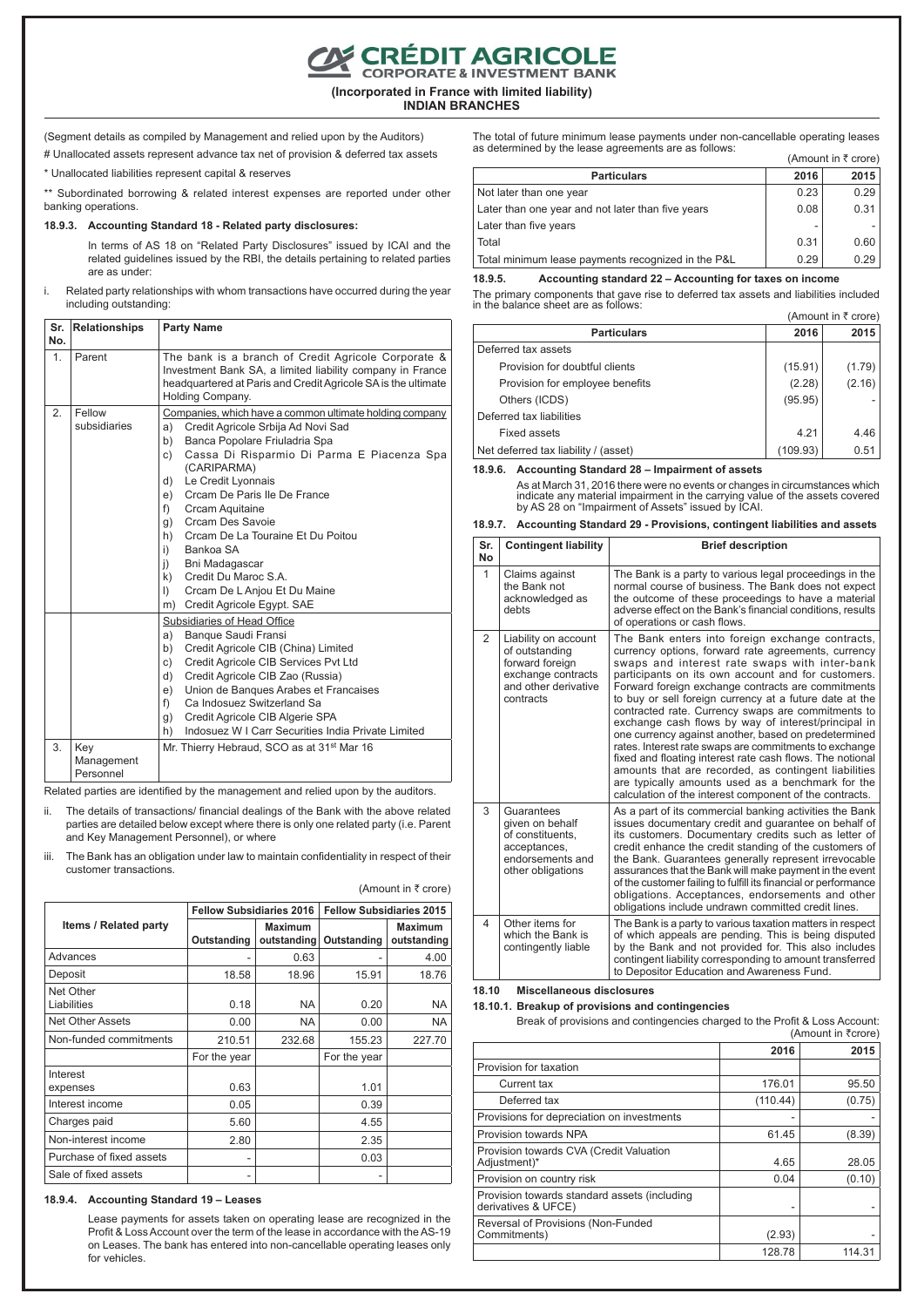**CRÉDIT AGRICOLE**<br>CORPORATE & INVESTMENT BANK

**(Incorporated in France with limited liability) INDIAN BRANCHES**

**\***Pursuant to CVA guidelines provided in the master circular of RBI on Basel III – Capital **Regulations** 

#### **18.10.2. Floating provisions**

The floating provisions as on 31<sup>st</sup> March 2016 is Nil (Previous year Nil).

#### **18.10.3. Draw down from Reserves**

The bank has not drawn down from Reserves during the current year (Previous year Nil).

## **18.10.4. Customer complaints and unimplemented awards of Banking Ombudsman**

## A. Customer complaints

|     | <b>Particulars</b>                                     |   | 2015 |
|-----|--------------------------------------------------------|---|------|
| (a) | No. of complaints pending at the beginning of the year | ۰ |      |
| (b) | No. of complaints received during the year             |   |      |
| (c) | No. of complaints redressed during the year            |   |      |
| (d) | No. of complaints pending at the end of the year       |   |      |

B. Awards passed by the Banking Ombudsman

|     | <b>Particulars</b>                                               | 2016 | 2015 |
|-----|------------------------------------------------------------------|------|------|
| (a) | No. of unimplemented awards at the beginning of<br>the year      |      |      |
| (b) | No. of awards passed by the Banking Ombudsmen<br>during the year |      |      |
| (c) | No. of awards implemented during the year                        | ۰    |      |
| (d) | No. of unimplemented awards at the end of the year               |      |      |

The above details (A & B) has been based on the information provided by the Management

#### **18.10.5. Letters of comfort (LoCs) issued by banks**

The bank did not issue any LoCs during the year (Previous year Nil).

## **18.10.6. Provision Coverage Ratio**

The Provision coverage ratio of the Bank as at 31st March, 2016 computed as per the RBI guidelines is 26% (Previous year 100%).

\*\* The information disclosed pertains to only advances (as reported in Schedule 9 of the Balance Sheet)

## **18.10.9. Sector-wise Advances**

**18.10.7. Bancassurance Business**

The bank has not earned any income from bancassurance business during the year ended March 21, 2016 (Previous year Nil).

**18.10.8. Concentration of Deposits, Advances, Exposures and NPA Concentration of Deposits** (Amount in `crore)

| <b>Particulars</b>                                  | 2016     | 2015      |
|-----------------------------------------------------|----------|-----------|
| Total Deposits of twenty largest depositors         | 1.943.45 | 969.21    |
| Percentage of Deposits of twenty largest depositors |          |           |
| to Total deposits of the bank                       | 94.63%   | $92.16\%$ |

| <b>Concentration of Advances**</b>                                                  |          | (Amount in $\bar{z}$ crore) |
|-------------------------------------------------------------------------------------|----------|-----------------------------|
| <b>Particulars</b>                                                                  | 2016     | 2015                        |
| Total Advances of twenty largest borrowers*                                         | 3.752.65 | 3.656.26                    |
| Percentage of Advances to twenty largest borrowers<br>to Total Advances of the bank | 46.84%   | 48.62%                      |

\* Excluding Inter-bank exposure and based on actual outstanding.

\*\* Advances are computed as per definition of Credit Exposure including derivatives furnished in the Master Circular on Exposure Norms.

| <b>Concentration of Exposures</b>                                                                   |          | (Amount in ₹ crore) |
|-----------------------------------------------------------------------------------------------------|----------|---------------------|
| <b>Particulars</b>                                                                                  | 2016     | 2015                |
| Total Exposure to twenty largest borrowers/custom-<br>$ers*$                                        | 6.672.01 | 6,963.28            |
| Percentage of Exposures to twenty largest borrow-<br>ers/customers to Total Exposure of the bank on |          |                     |
| borrowers/customers                                                                                 | 43.92%   | 48.18%              |

\* Excluding Inter-bank exposure and based on higher of actual outstanding or limits.

| <b>Concentration of NPAs**</b>          |        | (Amount in ₹crore) |  |  |
|-----------------------------------------|--------|--------------------|--|--|
| <b>Particulars</b>                      | 2016   | 2015               |  |  |
| Total Exposure to top four NPA accounts | 237.62 | 0.59               |  |  |

| SI.            | <b>Sector</b>                                                        |                                  | 2016              |                                                        | 2015                             |                   |                                                        |
|----------------|----------------------------------------------------------------------|----------------------------------|-------------------|--------------------------------------------------------|----------------------------------|-------------------|--------------------------------------------------------|
| No.            |                                                                      | <b>Total Advances</b><br>(Gross) | <b>Gross NPAs</b> | % of Gross NPAs<br>to total advances<br>in that sector | <b>Total Advances</b><br>(Gross) | <b>Gross NPAs</b> | % of Gross NPAs<br>to total advances<br>in that sector |
| Α              | <b>Priority Sector</b>                                               |                                  |                   |                                                        |                                  |                   |                                                        |
|                | Agriculture and allied activities                                    |                                  |                   |                                                        |                                  |                   |                                                        |
| 2              | Advances to industries sector eligible as<br>priority sector lending | 1,308.36                         |                   |                                                        | 1,603.17                         |                   |                                                        |
| 3              | <b>Services</b>                                                      | 246.89                           |                   |                                                        | 303.75                           |                   |                                                        |
| $\overline{4}$ | Personal loans                                                       |                                  |                   |                                                        |                                  |                   |                                                        |
|                | Sub-total (A)                                                        | 1,555.25                         |                   |                                                        | 1,906.92                         |                   |                                                        |
| в              | <b>Non Priority Sector</b>                                           |                                  |                   |                                                        |                                  |                   |                                                        |
|                | Agriculture and allied activities                                    |                                  |                   |                                                        |                                  |                   |                                                        |
| 2              | Industry                                                             | 3,488.45                         | 237.62            | 6.81%                                                  | 2,001.63                         | 0.59              | 0.03%                                                  |
| 3              | <b>Services</b>                                                      | 636.25                           |                   |                                                        | 311.42                           |                   |                                                        |
| 4              | Personal loans                                                       | 5.05                             |                   |                                                        | 5.17                             |                   |                                                        |
|                | Sub-total (B)                                                        | 4,129.75                         | 237.62            | 5.75%                                                  | 2,318.22                         | 0.59              | 0.02%                                                  |
|                | Total (A+B)                                                          | 5,685.00                         | 237.62            | 4.18%                                                  | 4,225.14                         | 0.59              | 0.01%                                                  |

#### **18.10.10. Movement of NPAs\*\***

|                                                                          |        | (Amount in ₹ crore) |
|--------------------------------------------------------------------------|--------|---------------------|
| <b>Particulars</b>                                                       | 2016   | 2015                |
| <b>Gross NPAs - Opening</b>                                              | 0.59   | 17.38               |
| Additions (Fresh NPAs) during the year                                   | 237.03 |                     |
| Sub-total (A)                                                            | 237.62 | 17.38               |
| $Less$ :-                                                                |        |                     |
| (i)<br>Up-gradations                                                     | ۰      |                     |
| (ii)<br>Recoveries (excluding recoveries made from<br>upgraded accounts) |        | 16.79               |
| (iii)<br>Write-offs                                                      |        |                     |
| (iv) Exchange rate movement                                              |        |                     |
| Sub-Total (B)                                                            | 237.62 | 16.79               |
| 237.62<br>Gross NPAs - Closing (A-B)                                     |        |                     |

\*\* The information disclosed pertains to only advances (as reported in Schedule 9 of the Balance Sheet)

#### **18.10.11.Overseas Assets, NPAs and Revenue**

The bank does not have any Overseas Assets and NPAs as at March 31, 2016 and hence related revenues for the year ended March 31, 2016 is Nil (Previous year Nil).

## **18.10.12.Off-balance Sheet sponsored Special Purpose Vehicles (SPVs)**

The bank does not have any off balance sheet sponsored SPVs as at March 31, 2016 and March 31, 2015.

#### **18.10.13.Remuneration**

In terms of guidelines issued by RBI vide circular no. DBOD. No. BC. 72/29.67.001/2011-12 dated 13th Jan 2012 on "Compensation of Whole Time Directors/Chief Executive Officers/Risk takers and Control function staff, etc.", the Bank has submitted a declaration received from its Head Office to RBI to the effect that the compensation structure in India, including that of CEO's, is in conformity with the Financial Stability Board principles and standards.

#### **18.10.14.Disclosures relating to Securitization**

The bank does not have any securitized assets as of March 31, 2016 and March 31, 2015.

(Amount in  $\bar{\tau}$  crore)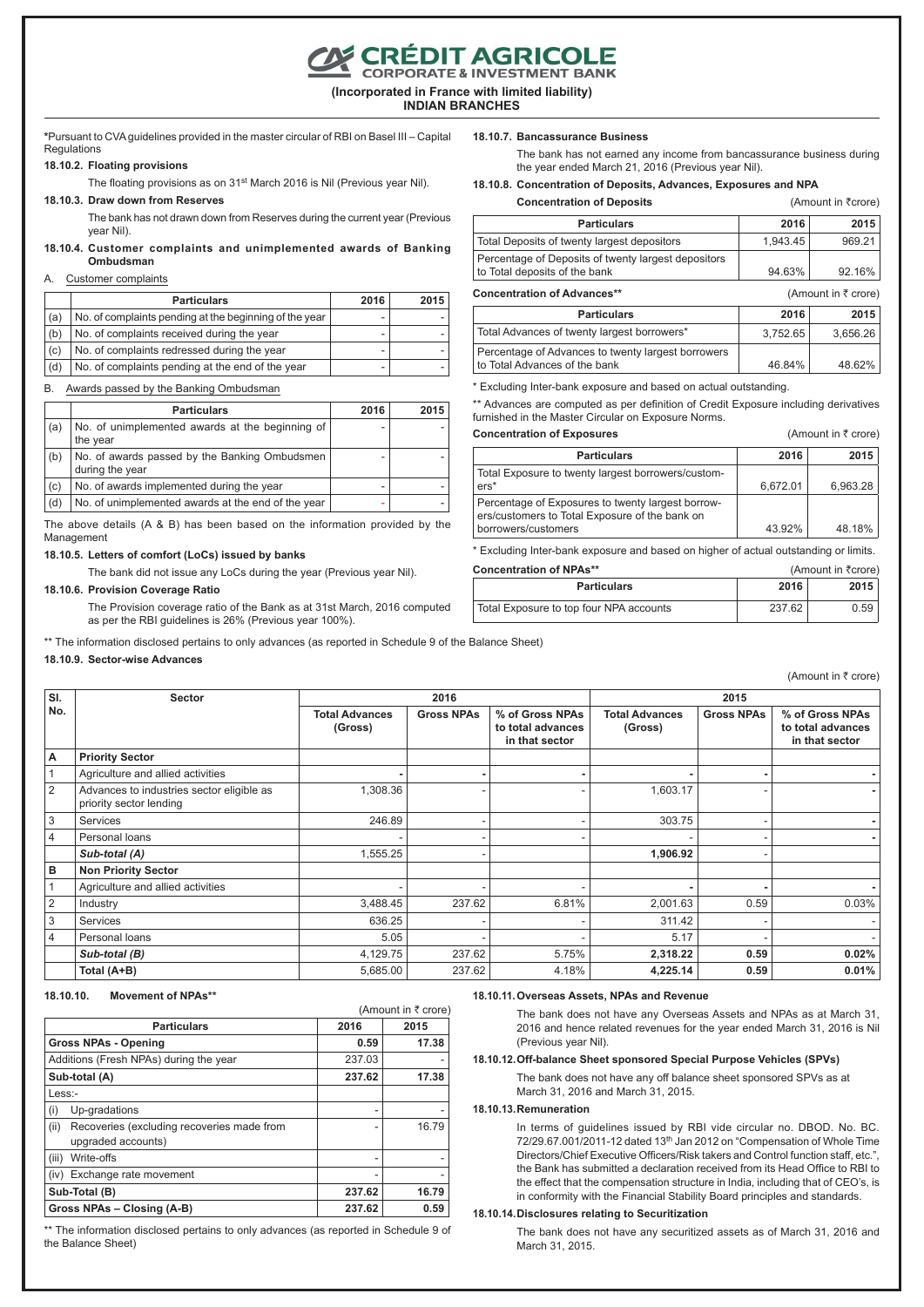**CRÉDIT AGRICOLE**<br>CORPORATE & INVESTMENT BANK

**(Incorporated in France with limited liability)**

**INDIAN BRANCHES**

#### **18.10.15.Intra-Group Exposures**

The intra-group exposure comprises of banks' transactions and exposures to the entities belonging to the bank's own group (group entities). The Bank's exposure to their Head Office and overseas branches of the parent bank, except for proprietary derivative transactions undertaken with them, are excluded from intra-group exposure.

The bank has the following exposures towards Intra-group:

- (a) Total amount of intra-group exposures Rs. 5.00 crore
- (b) Total amount of top-20 intra-group exposures Rs. 5.00 crore
- (c) Percentage of intra-group exposures to total exposure of the bank on borrowers / customers – 0.01%.
- (d) Details of breach of limits on intra-group exposures and regulatory action thereon, if any – NIL

**18.10.16. Transfer to Depositor Education and Awareness Fund (DEAF)**

(Amount in  $\bar{\tau}$  crore)

| <b>Particulars</b>                                | 2016 | 2015 |
|---------------------------------------------------|------|------|
| Opening balance of amounts transferred to DEAF    | 0.08 |      |
| Add   Amounts transferred to DEAF during the year | 0.70 | 0.08 |
| Less Amounts reimbursed by DEAF towards claims    |      |      |
| Closing balance of amounts transferred to DEAF    | 0.78 | 0.08 |

The amount transferred to DEAF is also shown as contingent liability under schedule 12.

#### **18.10.17.Unhedged Foreign Currency Exposure**

The Bank has in place a policy on managing credit risk arising out of unhedged foreign currency exposures (UFCE) of its borrowers. UFCE exposes the borrowers to the risk of exchange rate fluctuation, impacting the corporate's profitability and ability to service debt. The objective of the Bank's policy is to monitor & review the UFCE of the borrowers, encouraging the borrowers to hedge their UFCE and evaluate the risks arising out of UFCE of the borrowers while approving the credit facilities and price them in the credit risk premium. The Bank has also stipulated threshold limits for mandatory hedging in respect of foreign currency loans given by the Bank. The credit analysis critically evaluates the risks arising out of UFCE of the borrowers and its impact on the corporate's profitability and financial profile, with due consideration given to the foreign currency receivables generated by the borrower's export activities and the extent to which this might mitigate the foreign currency exposure.

The Bank reviews the UFCE across its portfolio on a periodic basis. The Bank also maintains incremental provision and capital towards the UFCE of its borrowers in line with the extant RBI guidelines.

In accordance with the RBI's Circular DBOD No.BP.BC.85/21.06.200/2013-14 dated 15<sup>th</sup> January 2014 effective 1<sup>st</sup> April 2014, the Bank has maintained incremental provision of Rs.25.93 crores (Previous year Rs.33.80 crores) and additional capital of Rs.137.26 crores (Previous year Rs.138.47 crores) on account of unhedged foreign currency exposure of its borrowers as at 31 Mar 2016.

#### **18.11 Liquidity Coverage Ratio (LCR)**

The tables below highlight the position of LCR computed based on simple average of month end position for each quarter.

|                |                                                                                       |                               | (Amount in ₹ crore)            |
|----------------|---------------------------------------------------------------------------------------|-------------------------------|--------------------------------|
| SI.            | <b>Sector</b>                                                                         |                               | Quarter ended March 31, 2016   |
| No.            |                                                                                       | Total<br>Un-weighted<br>Value | <b>Total Weighted</b><br>Value |
|                | <b>High Quality Liquid Assets</b>                                                     |                               |                                |
| $\mathbf{1}$   | <b>Total High Quality Liguid Assets</b><br>(HQLA)                                     | 869.45                        | 869.45                         |
|                | <b>Cash Outflows</b>                                                                  |                               |                                |
| $\overline{2}$ | Retail deposits and deposits from small<br>business customers, of which:              | 24.00                         | 2.39                           |
| (i)            | Stable deposits                                                                       | 0.14                          | 0.01                           |
| (ii)           | Less stable deposits                                                                  | 23.86                         | 2.38                           |
| 3              | Unsecured wholesale funding, of<br>which <sup>.</sup>                                 | 1,608.36                      | 657.91                         |
| (i)            | Operational deposits (all counterpar-<br>ties)                                        |                               |                                |
| (ii)           | Non-operational deposits (all counter-<br>parties)                                    | 1,608.36                      | 657.91                         |
| (iii)          | Unsecured debt                                                                        |                               |                                |
| 4              | Secured wholesale funding                                                             | 6.67                          |                                |
| 5              | Additional requirements, of which                                                     | 122.58                        | 122.58                         |
| (i)            | Outflows related to derivative expo-<br>sures and other collateral require-<br>ments* | 92.58                         | 92.58                          |
| (ii)           | Outflows related to loss of funding on<br>debt products                               |                               |                                |
| (iii)          | Credit and liquidity facilities                                                       | 30.00                         | 30.00                          |

| 6              | Other contractual funding obligations   | 716.78    | 716.78   |
|----------------|-----------------------------------------|-----------|----------|
| $\overline{7}$ | Other contingent funding obligations    | 8,765.40  | 325.15   |
| 8              | <b>Total Cash Outflows</b>              | 11.243.79 | 1,824.81 |
|                | <b>Cash Inflows</b>                     |           |          |
| 9              | Secured lending                         | 66.67     |          |
| 10             | Inflows from fully performing exposures |           | ۰        |
| 11             | Other cash inflows                      | 1,883.77  | 1,335.77 |
| 12             | <b>Total Cash Inflows</b>               | 1,950.44  | 1,335.77 |
| 21             | <b>TOTAL HOLA</b>                       | 869.45    | 869.45   |
| 22             | <b>Total Net Cash Outflows</b>          | 9,293.35  | 489.04   |
|                | 25% of Total Cash Outflow               | 2,810.95  | 456.20   |
| 23             | Liquidity Coverage Ratio (%)            |           | 177.79%  |

(Amount in ₹crore)

| SI.            | <b>Sector</b>                                                                     |                               | Quarter ended Dec 31, 2015               |
|----------------|-----------------------------------------------------------------------------------|-------------------------------|------------------------------------------|
| No.            |                                                                                   | Total<br>Un-weighted<br>Value | Total<br><b>Weighted Value</b>           |
|                | <b>High Quality Liquid Assets</b>                                                 |                               |                                          |
| 1              | <b>Total High Quality Liquid Assets</b><br>(HQLA)                                 | 704.78                        | 704.78                                   |
|                | <b>Cash Outflows</b>                                                              |                               |                                          |
| 2              | Retail deposits and deposits from small<br>business customers, of which:          | 23.46                         | 2.34                                     |
| (i)            | Stable deposits                                                                   | 0.20                          | 0.01                                     |
| (ii)           | Less stable deposits                                                              | 23.26                         | 2.33                                     |
| 3              | Unsecured wholesale funding, of<br>which:                                         | 900.23                        | 374.39                                   |
| (i)            | Operational deposits (all<br>counterparties)                                      |                               |                                          |
| (ii)           | Non-operational deposits (all<br>counterparties)                                  | 900.23                        | 374.39                                   |
| (iii)          | Unsecured debt                                                                    |                               |                                          |
| 4              | Secured wholesale funding                                                         | 2.33                          |                                          |
| 5              | Additional requirements, of which                                                 | 39.45                         | 39.45                                    |
| (i)            | Outflows related to derivative<br>exposures and other collateral<br>requirements* | 39.45                         | 39.45                                    |
| (ii)           | Outflows related to loss of funding on<br>debt products                           |                               |                                          |
| (iii)          | Credit and liquidity facilities                                                   |                               |                                          |
| 6              | Other contractual funding obligations                                             | 1,641.34                      | 1,641.34                                 |
| $\overline{7}$ | Other contingent funding obligations                                              | 8,738.07                      | 436.91                                   |
| 8              | <b>Total Cash Outflows</b>                                                        | 11,344.88                     | 2,494.43                                 |
|                | <b>Cash Inflows</b>                                                               |                               |                                          |
| 9              | Secured lending                                                                   |                               |                                          |
| 10             | Inflows from fully performing exposures                                           |                               |                                          |
| 11             | Other cash inflows                                                                | 2,336.57                      | 1,397.91                                 |
| 12             | <b>Total Cash Inflows</b>                                                         | 2.336.57                      | 1,397.91                                 |
| 21             | <b>TOTAL HOLA</b>                                                                 | 704.78                        | 704.78                                   |
| 22             | <b>Total Net Cash Outflows</b>                                                    | 9,008.31                      | 1,096.52                                 |
|                | 25% of Total Cash Outflow                                                         | 2,836.22                      | 623.61                                   |
| 23             | Liquidity Coverage Ratio (%)                                                      |                               | 64.27%                                   |
|                |                                                                                   |                               | $(\Delta$ mount in $\overline{z}$ crore) |

| SI.          | <b>Sector</b>                                                            |                                      | Quarter ended Sep 30, 2015     |
|--------------|--------------------------------------------------------------------------|--------------------------------------|--------------------------------|
| No.          |                                                                          | <b>Total</b><br>Un-weighted<br>Value | <b>Total Weighted</b><br>Value |
|              | <b>High Quality Liguid Assets</b>                                        |                                      |                                |
| $\mathbf{1}$ | <b>Total High Quality Liguid Assets</b><br>(HQLA)                        | 800.25                               | 800.25                         |
|              | <b>Cash Outflows</b>                                                     |                                      |                                |
| 2            | Retail deposits and deposits from small<br>business customers, of which: | 23.69                                | 2.36                           |
| (i)          | Stable deposits                                                          | 0.21                                 | 0.01                           |
| (ii)         | Less stable deposits                                                     | 23.48                                | 2.35                           |
| 3            | Unsecured wholesale funding, of<br>which:                                | 977.18                               | 407.79                         |
| (i)          | Operational deposits (all<br>counterparties)                             | ۰                                    |                                |
| (ii)         | Non-operational deposits (all<br>counterparties)                         | 977.18                               | 407.79                         |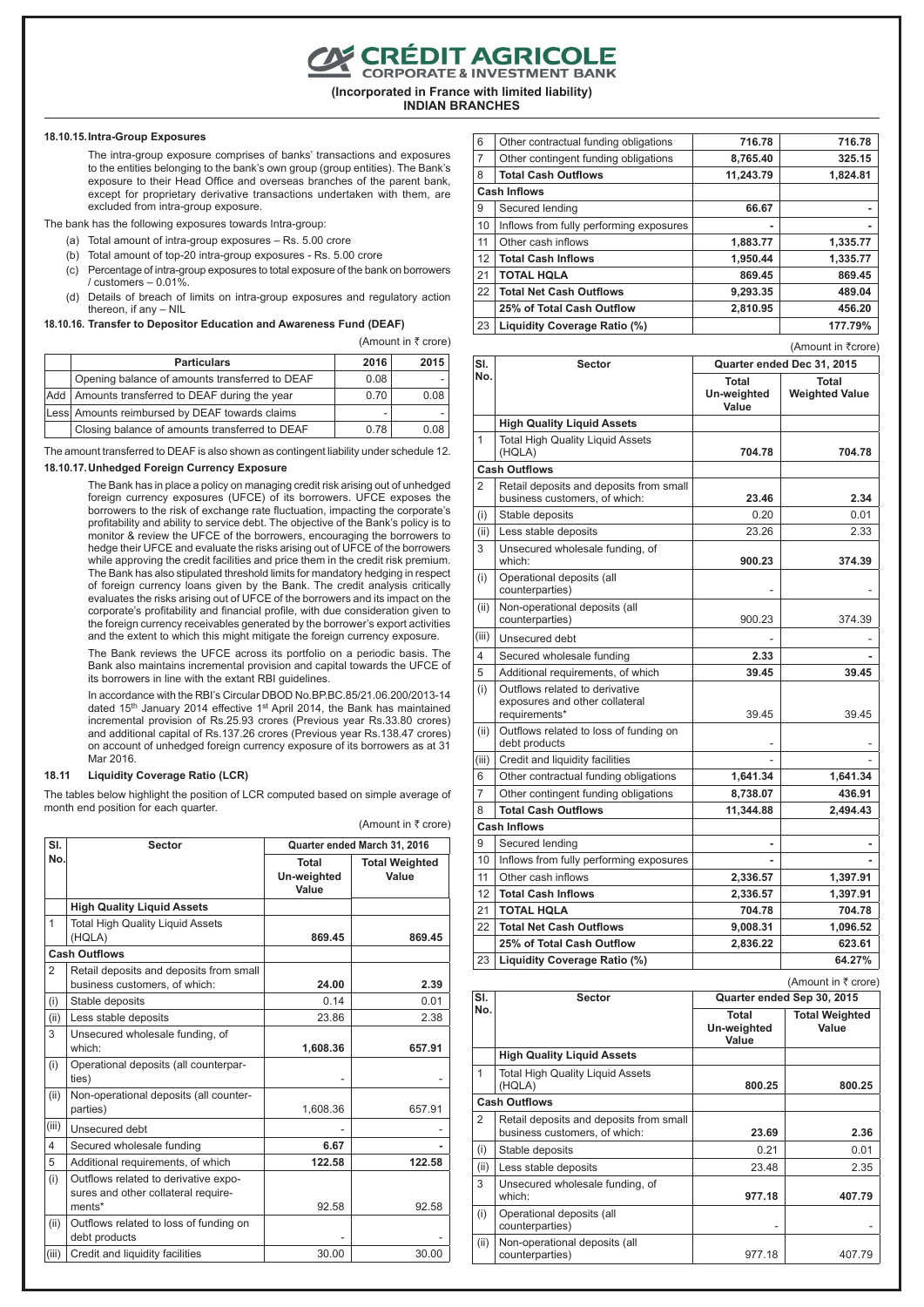## E CRÉDIT AGRICOLE<br>CORPORATE & INVESTMENT BANK

**(Incorporated in France with limited liability) INDIAN BRANCHES**

 $(iii)$  Unsecured debt  $-$ 4 Secured wholesale funding **18.00 -** 5 Additional requirements, of which (i) Outflows related to derivative exposures and other collateral requirements<sup>\*</sup> (ii) Outflows related to loss of funding on debt products  $(iii)$  Credit and liquidity facilities 6 Other contractual funding obligations **1,724.73 1,724.73** 7 Other contingent funding obligations **8,102.39** 405.12 8 **Total Cash Outflows 10,845.99 2,540.00 Cash Inflows** 9 Secured lending **- -** 10 | Inflows from fully performing exposures 11 Other cash inflows **2,843.28 1,536.61** 12 **Total Cash Inflows 2,843.28 1,536.61** 21 **TOTAL HQLA 800.25 800.25** 22 **Total Net Cash Outflows 8,002.71 1,003.39 25% of Total Cash Outflow 2,711.50 635.00** 23 **Liquidity Coverage Ratio (%) 79.75%** (Amount in  $\bar{\tau}$  crore)

| SI.                     | Sector                                                                            | Quarter ended 30, 2015               |                                |  |
|-------------------------|-----------------------------------------------------------------------------------|--------------------------------------|--------------------------------|--|
| No.                     |                                                                                   | <b>Total</b><br>Un-weighted<br>Value | Total<br><b>Weighted Value</b> |  |
|                         | <b>High Quality Liquid Assets</b>                                                 |                                      |                                |  |
| 1                       | <b>Total High Quality Liquid Assets</b><br>(HQLA)                                 | 433.57                               | 433.57                         |  |
|                         | <b>Cash Outflows</b>                                                              |                                      |                                |  |
| $\overline{2}$          | Retail deposits and deposits from small<br>business customers, of which:          | 25.57                                | 2.54                           |  |
| (i)                     | Stable deposits                                                                   | 0.28                                 | 0.01                           |  |
| (ii)                    | Less stable deposits                                                              | 25.29                                | 2.53                           |  |
| 3                       | Unsecured wholesale funding, of<br>which:                                         | 444.29                               | 196.91                         |  |
| (i)                     | Operational deposits (all<br>counterparties)                                      |                                      |                                |  |
| (ii)                    | Non-operational deposits (all<br>counterparties)                                  | 444.29                               | 196.91                         |  |
| (iii)                   | Unsecured debt                                                                    |                                      |                                |  |
| $\overline{\mathbf{4}}$ | Secured wholesale funding                                                         | 334.74                               |                                |  |
| 5                       | Additional requirements, of which                                                 | 36.55                                | 36.55                          |  |
| (i)                     | Outflows related to derivative<br>exposures and other collateral<br>requirements* | 36.55                                | 36.55                          |  |
| (ii)                    | Outflows related to loss of funding on<br>debt products                           |                                      |                                |  |
| (iii)                   | Credit and liquidity facilities                                                   |                                      |                                |  |
| 6                       | Other contractual funding obligations                                             | 1,455.99                             | 1,455.99                       |  |
| $\overline{7}$          | Other contingent funding obligations                                              | 7,745.63                             | 387.28                         |  |
| 8                       | <b>Total Cash Outflows</b>                                                        | 10,042.77                            | 2,079.27                       |  |
|                         | <b>Cash Inflows</b>                                                               |                                      |                                |  |
| 9                       | Secured lending                                                                   | 61.63                                |                                |  |
| 10                      | Inflows from fully performing exposures                                           |                                      |                                |  |
| 11                      | Other cash inflows                                                                | 1,910.33                             | 1587.92                        |  |
| 12                      | <b>Total Cash Inflows</b>                                                         | 1,971.96                             | 1,587.92                       |  |
| 21                      | <b>TOTAL HOLA</b>                                                                 | 433.57                               | 433.57                         |  |
| 22                      | <b>Total Net Cash Outflows</b>                                                    | 8,070.81                             | 491.35                         |  |
|                         | 25% of Total Cash Outflow                                                         | 2,510.69                             | 519.82                         |  |
| 23                      | Liquidity Coverage Ratio (%)                                                      |                                      | 83.41%                         |  |

\* Represents Net MTM on derivatives

The table below highlights the position of LCR computed based on simple average of month end position during the quarter ended 31st March 2015.

 $(Amount in *7* crone)$ 

| SI.            | <b>Sector</b>                                                                     | 2015                                 |                                |  |
|----------------|-----------------------------------------------------------------------------------|--------------------------------------|--------------------------------|--|
| No.            |                                                                                   | <b>Total</b><br>Un-weighted<br>Value | Total<br><b>Weighted Value</b> |  |
|                | <b>High Quality Liquid Assets</b>                                                 |                                      |                                |  |
| $\overline{1}$ | <b>Total High Quality Liguid Assets</b><br>(HQLA)                                 | 427.21                               | 427.21                         |  |
|                | <b>Cash Outflows</b>                                                              |                                      |                                |  |
| $\overline{2}$ | Retail deposits and deposits from small<br>business customers, of which:          | 23.45                                | 2.33                           |  |
| (i)            | Stable deposits                                                                   | 0.21                                 | 0.01                           |  |
| (ii)           | Less stable deposits                                                              | 23.24                                | 2.32                           |  |
| 3              | Unsecured wholesale funding, of<br>which:                                         | 647.48                               | 289.42                         |  |
| (i)            | Operational deposits (all<br>counterparties)                                      |                                      |                                |  |
| (ii)           | Non-operational deposits (all<br>counterparties)                                  | 647.48                               | 289.42                         |  |
| (iii)          | Unsecured debt                                                                    |                                      |                                |  |
| 4              | Secured wholesale funding                                                         | 459.21                               |                                |  |
| 5              | Additional requirements, of which                                                 | 34.41                                | 34.41                          |  |
| (i)            | Outflows related to derivative<br>exposures and other collateral<br>requirements* | 34.41                                | 34.41                          |  |
| (ii)           | Outflows related to loss of funding on<br>debt products                           |                                      |                                |  |
| (iii)          | Credit and liquidity facilities                                                   |                                      |                                |  |
| 6              | Other contractual funding obligations                                             | 1,903.55                             | 1,903.55                       |  |
| 7              | Other contingent funding obligations                                              | 7,789.08                             | 389.45                         |  |
| 8              | <b>Total Cash Outflows</b>                                                        | 10,857.18                            | 2,619.16                       |  |
|                | <b>Cash Inflows</b>                                                               |                                      |                                |  |
| 9              | Secured lending                                                                   | 224.19                               |                                |  |
| 10             | Inflows from fully performing exposures                                           |                                      |                                |  |
| 11             | Other cash inflows                                                                | 2,393.67                             | 2,113.67                       |  |
| 12             | <b>Total Cash Inflows</b>                                                         | 2,617.86                             | 2,113.67                       |  |
| 21             | <b>TOTAL HOLA</b>                                                                 | 427.21                               | 427.21                         |  |
| 22             | <b>Total Net Cash Outflows</b>                                                    | 8,239.32                             | 505.50                         |  |
|                | 25% of Total Cash Outflow                                                         | 2,714.29                             | 654.79                         |  |
| 23             | Liquidity Coverage Ratio (%)                                                      |                                      | 65.24%                         |  |

\* Represents Net MTM on derivatives

The RBI basis the circular titled "Basel III Framework on Liquidity Standards – Liquidity Coverage Ratio (LCR), Liquidity Risk Monitoring Tools and LCR Disclosure Standards" released on 9th June 2014 (DBOD.BP.BC. No.120/21.04.098/2013-14) has advised banks to measure and report LCR.

The LCR guidelines aims to ensure that the bank maintains an adequate level of unencumbered High Quality Liquid Assets (HQLAs) that can be converted into cash to meet its liquidity needs for a 30 calendar day time horizon under a significantly severe liquidity stress scenario specified by RBI. At a minimum, the stock of liquid assets should enable the bank to survive until day 30 of the stress scenario, by which time it is assumed that appropriate corrective actions can be taken.

As per the RBI guidelines the minimum LCR required to be maintained shall<br>be implemented in the phased manner from January 1, 2015. The minimum be implemented in the phased manner from January 1, 2015. The minimum LCR requirement for 2015 is 60% with a step up of 10% each year to reach the minimum requirement of 100% by January 1, 2019. As on Jan 01, 2016 the requirement is 70%.

The HQLA of the bank mainly consist of government securities in excess of minimum SLR requirements apart from regulatory dispensation allowed up to 10% of NDTL in the form of borrowings limit available through Marginal Standing Facility (MSF) @2% and Facility to Avail Liquidity for Liquidity Coverage Ratio (FALLCR) @ 8%. The bank does not hold any FCY HQLA.

The framework for funding the balance sheet is well defined in the ALCO policy which is supplemented with stress testing policy. All relevant aspects of liquidity measurement and monitoring are covered in the aforesaid policies. The liquidity for the bank is managed centrally from its Mumbai Office by the **Treasurer.** 

Given the business profile (Corporate Banking), the bank relies/concentrates more on corporate deposits and money market for its funding requirements<br>which has a short term maturity cycle. It is the bank's conscious strategy to<br>comply with the LCR mandate within the business and regulatory environm it is operating.

**18.12 Micro, Small and Medium Enterprises Development Act, 2006 (MSMED)** To the extent of the information received by the Bank from its vendors, there are no transactions with "suppliers" as defined under the Micro, Small and Medium Enterprises Development Act, 2006 during the financial year, hence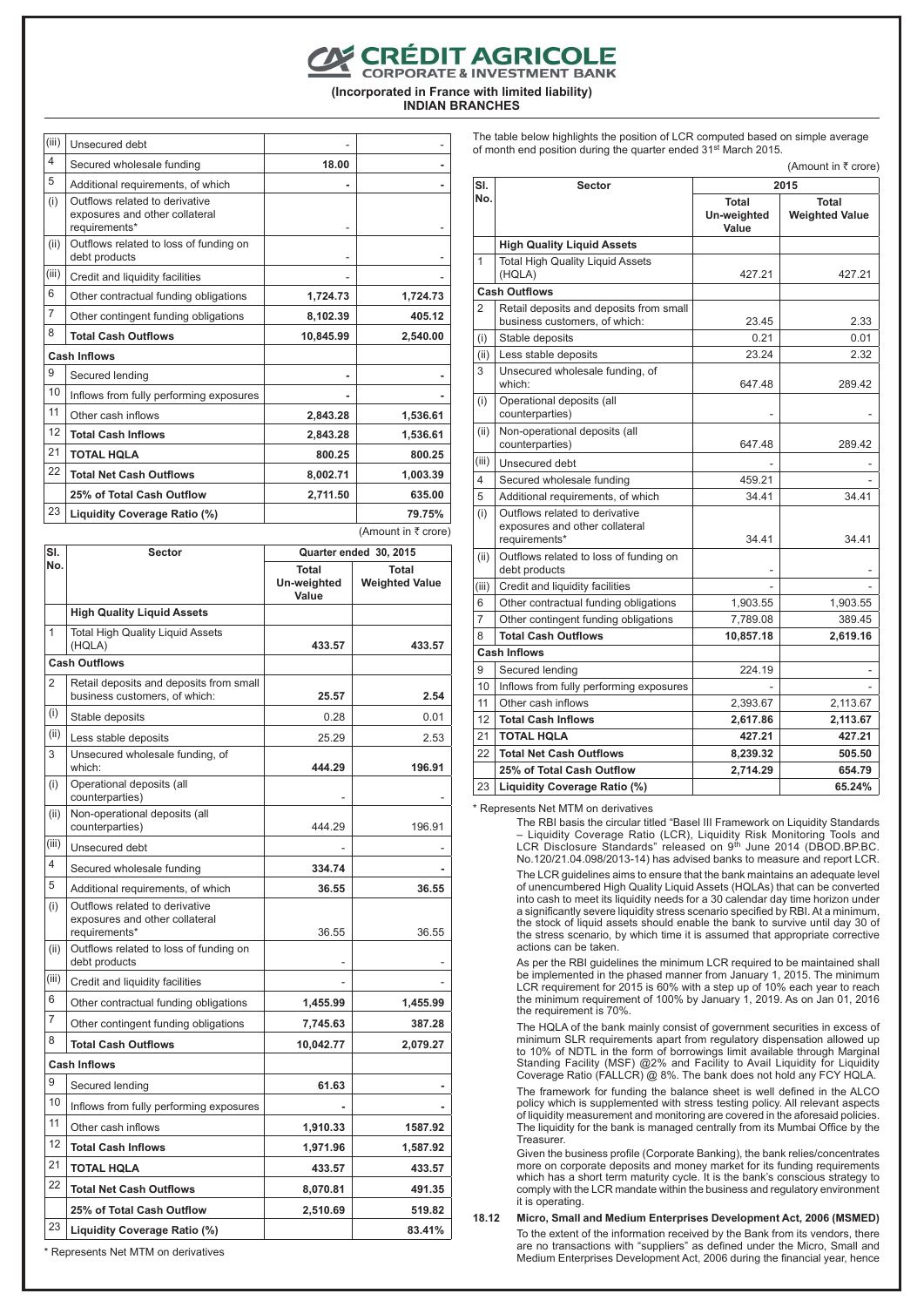**(Incorporated in France with limited liability) INDIAN BRANCHES**

E CRÉDIT AGRICOLE<br>CORPORATE & INVESTMENT BANK

the disclosures as required under the said Act are not applicable. This has been relied upon by the Auditors.

 $(Amount in ₹ error)$ 

## **18.13 Corporate Social Responsibility (CSR)**

- The details of CSR expenditure for the year ending 31<sup>st</sup> March 2016 are given below: Gross amount required to be spent by the company during the year: INR 4.12
	- Crores

b) Amount spent during the year on:

| Sr<br>No. | <b>Particulars</b>                    | In Cash         | Yet to be<br>paid in Cash | Total    |
|-----------|---------------------------------------|-----------------|---------------------------|----------|
| (i)       | Construction/Acquisition of any asset |                 |                           |          |
| (ii)      | On purposes other than (i) above      | <b>INR 0.01</b> |                           | INR 0.01 |

#### **18.14 Provision for Long Term Contracts**

The Bank has a process whereby periodically all long term contracts (including derivative contracts) are assessed for material foreseeable losses. At the year end, the Bank has reviewed and recorded adequate provision as required under any law / accounting standards for material foreseeable losses on such long term contracts (including derivative contracts) in the books of account and disclosed the same under the relevant notes in the financial statements.

#### **18.15 Previous Year's Comparatives**

Prior year amounts have been re-classified / re-stated wherever necessary to conform to the current year's presentation. Previous year figures were audited by another firm of Chartered Accountants.

As per our attached report Signatures to Schedules 1 to 18 of even date.

**For S.R.Batliboi & Co. LLP** Chartered Accountants ICAI Firm Registration No: 301003E/E300005 **CREDIT AGRICOLE CORPORATE & INVESTMENT BANK** Indian Branches Sd/- **Viren H. Mehta** *Partner Membership Number - 048749*  $CA/$ **Niloufer Zaiwala** *Chief Financial Officer - India* Sd/- **Frederik Coyault** *Chief Operating Officer - India*

**Mumbai**

**June 10, 2016**

## **BASEL III DISCLOSURES as at March 31, 2016 (Indian Branches)**

#### **1. SCOPE OF APPLICATION**

The Basel III disclosures contained herein relate to the Indian Branches of Credit Agricole Corporate & Investment Bank ('the Bank') for the year ended March 31, 2016. These are primarily in the context of the disclosures required under Annex 18 – Pillar 3 disclosure requirements of the Reserve Bank of India ('the RBI') Master Circular – Basel III Capital Regulations dated 1st July 2015. The Bank has implemented the requirements laid down by RBI for Pillar 3 disclosure, covering both the qualitative and quantitative items. The information provided has been reviewed by senior management and is in accordance with the guidelines prescribed by the RBI. All table DF references relate to those mentioned in Annex 18 – Pillar 3 of the above mentioned circular.

## *Qualitative & Quantitative disclosures as per table DF 1*

The Bank does not have any interest in subsidiaries/associates/Joint Ventures or Insurance entities. As such this disclosure is not applicable to the bank.

#### **2. CAPITAL ADEQUACY**

#### *Qualitative Disclosures as per table DF 2*

The Capital to Risk Weighted Assets Ratio (CRAR) of the bank is 12.85% as of March 31, 2016 computed under Basel III norms, higher than the minimum regulatory CRAR requirement of 9.625% including Capital Conservation Buffer (CCB) of 0.625%.

The bank's capital management approach is driven by its desire to maintain a strong capital base to support the development of its business and to meet regulatory capital requirements at all times.It is overseen by the Bank's Asset and Liability Committee (ALCO) and Local Credit Committee (LCC). It has a process for assessing its overall capital adequacy in relation to the risk profile. The Bank has a comprehensive Internal Capital Adequacy Assessment Process ('ICAAP'). The Bank's ICAAP document covers the capital management framework of the Bank, sets the process for assessment of the adequacy of capital to support current and future activities / risks and a report on the capital projections for a period of 3 years. The framework has been created by way of an approved ICAAP Manual which ensures existence of a good governance model to identify, assess, monitor and manage all material risks. This framework is supplemented by the existence of an approved stress testing framework which is an integral part of the ICAAP.

In the normal course of events, management reviews the adequacy of capital quarterly or with increased frequency, if circumstances demand. The capital requirement of the Bank is assessed after considering the Bank's strategy, its business model as well as opportunities for growth. The capital assessment by the Bank factors in the credit, operational and market risks associated with its current and future activities as well as the effective management of these risks to optimize the utilization of capital.

*Quantitative Disclosures as per table DF 2*

A summary of the bank's capital requirement for credit, market and operational risk and the capital adequacy ratio is presented below:

 $(Amount in *7* or *one*)$ 

|   | <b>Particulars</b>                                                                                            | March 31,<br>2016                            | March 31,<br>2015                            |
|---|---------------------------------------------------------------------------------------------------------------|----------------------------------------------|----------------------------------------------|
| A | Capital Requirement for Credit Risk<br>(Standardized Approach)                                                | 1,466.25                                     | 1,380.09                                     |
|   | On B/s excl securitization exposures                                                                          | 483.69                                       | 415.88                                       |
|   | Off B/s excl securitization exposures                                                                         | 982.56                                       | 964.21                                       |
|   | Non - Market Related<br>1                                                                                     | 330.54                                       | 272.05                                       |
|   | <b>Market Related</b><br>$\mathcal{P}$                                                                        | 652.02                                       | 692.16                                       |
|   | <b>Securitization Exposures</b>                                                                               |                                              |                                              |
| B | Capital Requirement for Market Risk<br>(Standardized Duration Approach)                                       | 96.79                                        | 95.27                                        |
|   | Interest Rate Risk                                                                                            | 78.79                                        | 77.27                                        |
|   | Foreign Exchange Risk<br><b>Equity Risk</b>                                                                   | 18.00                                        | 18.00                                        |
| C | Capital Requirement for Operational Risk<br>(Basic Indicator Approach)                                        | 45.14                                        | 44.35                                        |
| D | <b>Total Capital Requirement</b>                                                                              | 1,608.18                                     | 1,519.71                                     |
| E | Total Risk Weighted Assets of the Bank<br><b>Credit Risk</b><br><b>Market Risk</b><br><b>Operational Risk</b> | 17,069.14<br>15,295.02<br>1,209.82<br>564.30 | 16,885.61<br>15,334.34<br>1,058.50<br>492.77 |
| F | <b>Total Capital Ratio</b>                                                                                    | 12.85%                                       | 13.47%                                       |
|   | Common Equity Tier I                                                                                          | 11.41%                                       | 11.43%                                       |
|   | Tier I                                                                                                        | 11.41%                                       | 11.43%                                       |
|   | Tier II                                                                                                       | 1.44%                                        | 2.04%                                        |

#### **3. RISK EXPOSURE AND ASSESSMENT**

#### **Risk Management**

The management of risk lies at the heart of the Bank's business. The businesses undertaken by the Bank requires it to identify, measure, control, monitor and report risks effectively and to allocate capital among businesses appropriately.

The key components of the Bank's risk management are the risk policies, comprehensive processes, integrated risk management systems and internal control mechanism. The Bank's risk policies focus attention on key areas of risks such as counterparty, market, country, portfolio and operational risk and identification, analysis, measurement and control of these risks for effective and continuous monitoring.

#### **Categories of Risk**

The key risks the Bank assumes are:

- Credit risk is the risk of financial loss if a borrower or counterparty fails to honor commitments under an agreement and any such failure has an adverse impact on the financial performance of the Bank. Credit risk arises mainly from direct lending and certain off-balance sheet products such as Guarantees, Letters of Credits, Foreign Exchange Forward Contracts & Derivatives and also from the Bank's holding of assets in the form of debt securities.

- Market Risk arising from the uncertainty concerning changes in market prices and rates (including interest rates, equity prices, foreign exchange rates and commodity prices), the correlations among them and their levels of volatility.

- Interest rate risk in the banking book is primarily the change in the net interest income and the value of the bank's assets and liabilities due to changes in interest rates. Interest rate risk arises on account of banking products (non-trading nature) offered to retail and corporate customers.

- Liquidity risk arising from the potential inability to meet all payment obligations when they become due.

- Operational risk is the potential for incurring losses in relation to employees, process failures, project management, contractual specifications and documentations, technology, infrastructure failure and disasters, external influences and customer relationships. This definition includes legal and regulatory risk.

#### **Risk management components and policies**

The key components of the Bank's risk management are the risk policies, comprehensive processes, integrated risk management systems and internal control mechanism. The Bank's risk policies focus attention on key areas of risk such as counterparty, market, country, portfolio and operational risks and identification, analysis, measurement and control of these risks for effective and continuous monitoring.

The Bank's risk management processes are guided by well-defined policies appropriate for various risk categories, independent risk oversight and periodic monitoring. Head Office of the Bank approves the overall risk appetite and strategy for the Bank's operations. Locally, various senior management committees viz Asset-Liability Committee (ALCO), Internal Control Committee (ICC), and Local Credit Committee (LCC) operate within the broad policy set up by Head Office.

The Bank has formulated a local credit policy consistent with the Head Office policy and Reserve Bank of India regulations and guidelines on risk management. The Bank has also formulated a comprehensive Stress Testing policy to measure impact of adverse stress scenarios on the adequacy of capital.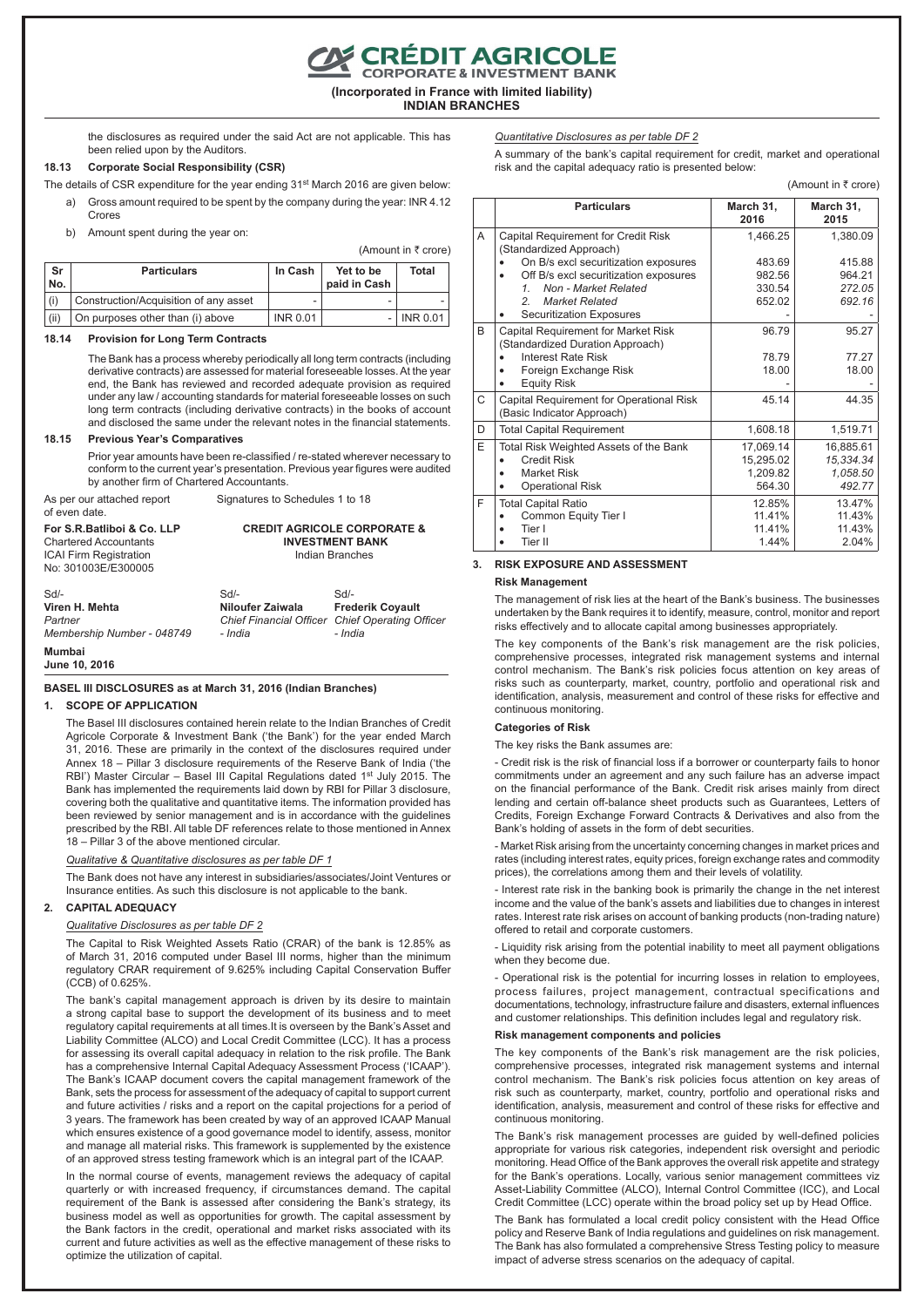CRÉDIT AGRICOLE

**(Incorporated in France with limited liability) INDIAN BRANCHES**

#### **Risk management organization**

Risk Management function is organized functionally on a global basis as the Risk & Permanent Control (RPC) Division. The Local Head of Risk Management Functions reports functionally to the Regional Chief Risk Officer, Asia Pacific Office in Hong Kong. The Local Head of Risk Management is responsible for credit, market and operational risk management activities for the Bank. The Bank has a Local Credit Committee comprising of the Senior Country Officer and other senior personnel representing Global Markets, Corporate Banking and Credit Risk Analysis. As per the scheme of delegations for credit approvals laid down by the Head Office, all credit applications from India of corporate clients are approved in the Local Credit Committee under the joint signatures of the Senior Country Officer and the Local Chief Risk Officer if the size of credit limits are within their delegation and in other cases by the Risk Committee at Regional Office or Head Office, based on the recommendation by the Local Credit Committee.

In case of Banks & Financial Institutions, the credit analysis of the counterparties is done by RPC in Regional Office, Hong Kong, based on the request from the Branch. The credit limits are assessed by the Branch and recommended to RPC Regional Office, and it requires a favorable recommendation from the Senior Country Officer of India. The final decision on the request for credit limits for Banks & Financial Institutions is made by Head Office.

The Risk Management function is responsible for the quality and performance of the credit portfolios and for monitoring and controlling all credit risks in the portfolio, including those subject to approval by the Regional Office and Head Office.

Treasury is responsible for the management of liquidity risk. The liquidity risk policies relating to the identification, measurement and management of liquidity risk as well as the actual status are reviewed on a regular basis by the ALCO.

The Bank's Finance, Audit and Legal departments support the risk management function. The role of Finance department is to quantify the risk assumed and ensure the quality and integrity of the risk related data. The Bank's Audit department reviews the compliance of the internal control procedures with internal and regulatory standards. The Legal department provides legal advice and support on topics including collateral arrangements and netting.

#### **Scope and Nature of Risk Reporting and Measurement Systems**

The Bank has globally adopted an internal rating system to rate the borrowers / counterparties. The internal rating model is a combination of quantitative and qualitative factors. It is comprehensive in terms of identification and assessment of all risks faced by a counter party. The rating model enables assessment of the possibility of delinquency over a one-year time horizon. Each internal rating grade corresponds to a distinct probability of default. Validation of Internal Rating Model is carried out at Head Office level periodically by objectively assessing its calibration accuracy and stability of ratings.

The local Credit Risk Management team manages the regular reporting to senior management on credit risk portfolio, including information on large credit exposures, concentrations, industry exposures, levels of impairment, provisioning and country exposures. The portfolio is also reviewed annually by the Country & Portfolio Review team of the Head Office Risk Department.

#### **Policies for Credit Risk Mitigants**

Credit Risk Mitigants (CRM) like financial collateral, non-financial collateral including guarantees are used to mitigate credit risk exposure. Availability of CRM either reduces effective exposure on the borrower (in case of collaterals) or transfers the risk to the more creditworthy party (in case of guarantees).

## **4. CREDIT RISK : GENERAL DISCLOSURES**

*Qualitative Disclosures as per table DF 3*

#### **Credit Risk Management Policy**

The Bank's credit risk management process integrates risk management into the business management processes, while preserving the independence and integrity of risk assessment. There is a clear segregation of duties between transaction originators in the businesses and the approvers in the Risk functions. All credit exposure limits are approved within a defined credit approval authority framework.

The Head Office of the Bank establishes the parameters for risk appetite, which is defined quantitatively and qualitatively in accordance with the laid-down strategic business plan for the country. Group policies/procedures are customized locally to incorporate any local regulatory and governance needs. This is laid down through a combination of organizational structures and credit risk policies, control processes and credit systems embedded into an integrated risk management framework.

The Bank regularly monitors credit exposures, portfolio performance and external trends which may impact risk management outcomes. Internal risk management reports are presented to risk committees, containing information on key environmental, political and economic trends across major portfolios, portfolio delinquency and loan impairment performance.

#### **Problem Credit Management and Provisioning**

The Bank has laid down a global policy for identification and management of Doubtful Assets and provisioning. In addition, the Bank's non-performing advances are identified by regular review of the portfolio by senior management in accordance with RBI guidelines on asset classification and provisioning. Specific provision is made on a case by case basis based on the management's assessment of impairment of the advance with approval from the Head Office, subject to the minimum provisioning levels prescribed by the RBI. All non performing advances are monitored by a specialized department called Distressed Assets Services at Regional Office, Hong Kong. The Bank engages with customers closely to work out of distress situations.

#### **Concentration Risk**

The Bank controls and limits concentration risk by means of appropriate borrower limits based on creditworthiness. These include:

Large exposures to individual clients or group

Large exposures are managed through -

- Individual borrower-wise exposure ceilings based on single borrower / group exposure ceilings prescribed under the RBI guidelines i.e. cap on exposure to single borrower / group of borrowers as a percentage of Bank's capital funds

- Exception approvals for single borrower exposures exceeding 15% of Bank's capital funds

- Ceiling on unsecured loans and guarantees to total loan and advances

## Industries

Industry analysis plays an important part in assessing the concentration risk within the loan portfolio. Particular attention is given to industry sectors where the Bank believes there is a high degree of risk or potential for volatility in the future. The Bank has fixed internal limits for aggregate commitments to different sectors so that the exposures are evenly spread over various sectors.

(Amount in  $\bar{\tau}$  crore)

*Quantitative Disclosures as per table DF 3*

**CREDIT RISK EXPOSURES**

#### **Total Net Credit Risk Exposure**

| <b>Particulars</b> | As at Mar 31, 2016 | As at Mar 31, 2015 |
|--------------------|--------------------|--------------------|
| Fund Based         | 5.622.95           | 4.224.55           |
| Non Fund Based     | 8.413.65           | 7.333.03           |
| Total              | 14.036.60          | 11.557.58          |

Note 1: Fund-based exposure represents funded loans & advances including overdrafts, cash credits and bill discounting.

Note 2: Non-fund based exposures are guarantees given on behalf of constituents, Letters of Credit, acceptances and endorsements.

Note 3: The exposure amount is the net outstanding (i.e. net of provisions and credit risk mitigants, if any).

Note 4: The increase in exposures by 25% due to unhedged foreign currency exposure is not considered in the above figures.

The Bank does not have overseas operations and hence exposures are restricted to the domestic segment.

**Distribution of credit risk exposure by industry sector as at Mar 31, 2016** (Amount in  $\bar{\tau}$  crore)

| Industry<br>code |            | <b>Industry Name</b>                                                      | <b>Funded</b> | <b>Non</b><br><b>Funded</b> | Total  |
|------------------|------------|---------------------------------------------------------------------------|---------------|-----------------------------|--------|
| 1                | А.         | Mining and Quarrying (A. 1 & A.2)                                         |               |                             |        |
| 1.1              | А.         | 1 Coal                                                                    |               |                             |        |
| 1.2              | A.2        | Others-                                                                   | ÷,            | $\overline{a}$              |        |
| $\overline{2}$   | В.         | Food Processing (Sum of B.1 to B.5)                                       | ٠             | ۰                           |        |
| 2.1              | <b>B.1</b> | Sugar                                                                     |               |                             |        |
| 2.2              | B.2        | Edible Oils and Vanaspati                                                 | ÷,            | -                           |        |
| 2.3              | B.3        | Tea                                                                       | ä,            |                             |        |
| 2.4              | B.4        | Coffee                                                                    | ٠             | $\overline{a}$              |        |
| 2.5              | B.5        | Others                                                                    | ÷.            |                             |        |
| 3                | C.         | Beverages (excluding Tea & Coffee) and<br>Tobbacco (sum of C.1 & C.2)     | ٠             | 9.66                        | 9.66   |
| 3.1              | C.1        | Tobacco and Tobacco products                                              |               |                             |        |
| 3.2              | C.2        | Others                                                                    |               | 9.66                        | 9.66   |
| 4                | D.         | Textiles (Sum of D.1 to D.6)                                              | 79.89         |                             | 79.89  |
| 4.1              | D.1        | Cotton                                                                    |               |                             |        |
| 4.2              | D.2        | Jute                                                                      |               |                             |        |
| 4.3              | D.3        | Handicraft / Khadi (Non priority)                                         |               |                             |        |
| 4.4              | D.4        | Silk                                                                      |               |                             |        |
| 4.5              | D.5        | Woolen                                                                    |               |                             |        |
| 4.6              | D.6        | Others                                                                    | 79.89         |                             | 79.89  |
| 4.7              |            | Out of D (i.e Total Textiles) to Spinning<br>Mills                        |               |                             |        |
| 5                | Е.         | Leather and Leather products                                              |               |                             |        |
| 6                | F.         | Wood and Wood products                                                    |               |                             |        |
| 7                | G.         | Paper and paper products                                                  | 207.96        | 72.76                       | 280.72 |
| 8                | н.         | Petroleum (non-infra), Coal products<br>(non-mining) and Nuclear Fuels    | 681.47        | ä,                          | 681.47 |
| 9                | I.         | Chemicals & Chemical products (Dyes,<br>Paints, etc.) (Sum of 1.1 to 1.4) | 538.83        | 398.68                      | 937.51 |
| 9.1              | 1.1        | Fertilisers                                                               |               |                             |        |
| 9.2              | 1.2        | Drugs and Pharmaceuticals                                                 | 362.00        |                             | 362.00 |
|                  |            |                                                                           |               |                             |        |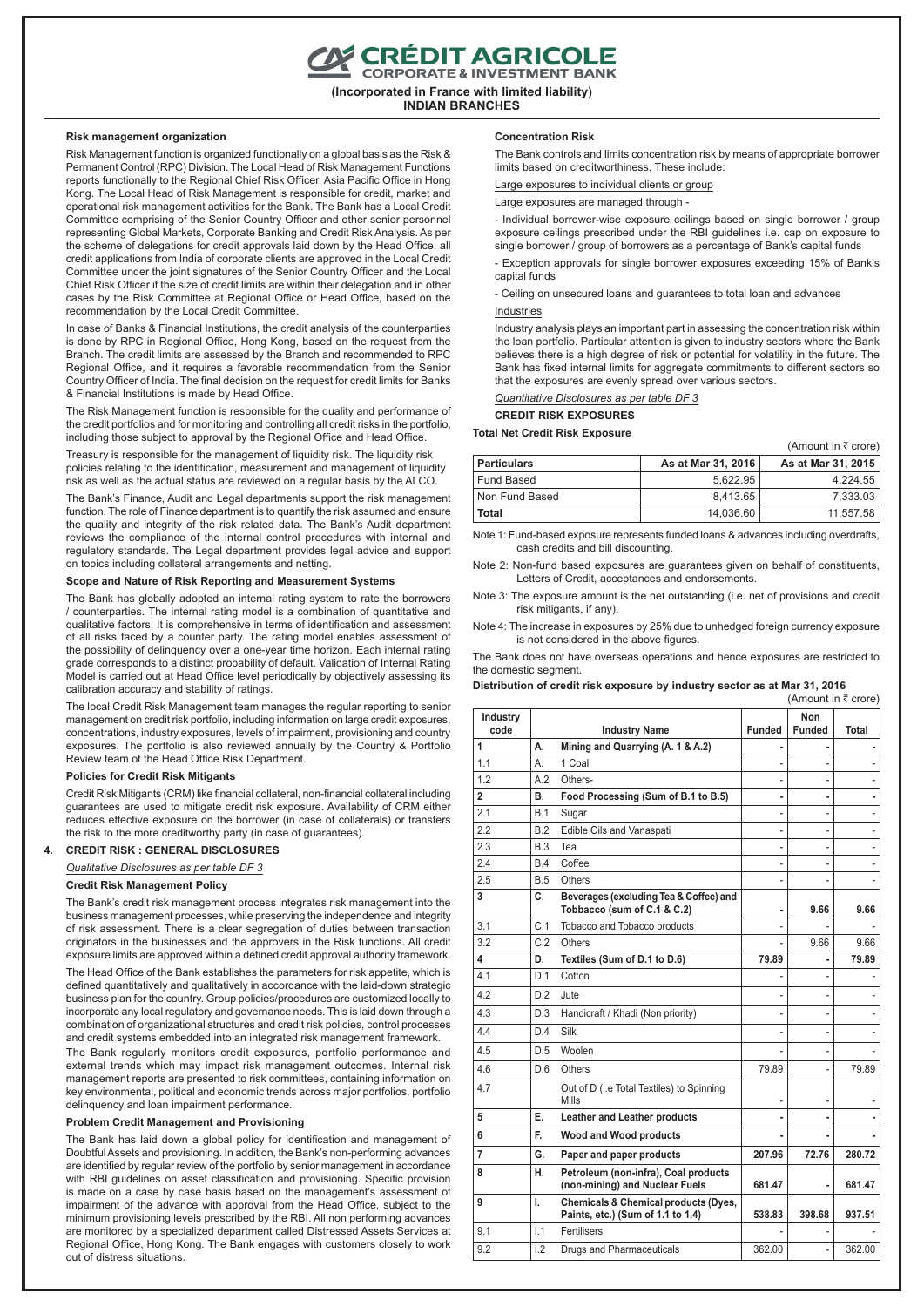**EXPEDIT AGRICOLE** 

**(Incorporated in France with limited liability) INDIAN BRANCHES**

| 9.3      | 1.3                     | Petro-chemicals (Excluding under<br>Infrastructure)                   |                |          |           |
|----------|-------------------------|-----------------------------------------------------------------------|----------------|----------|-----------|
| 9.4      | $\mathsf{I}.\mathsf{4}$ | <b>Others</b>                                                         | 176.83         | 398.68   | 575.51    |
| 10       | J                       | Rubber, Plastic and their Products                                    | 74.48          | 7.82     | 82.30     |
| 11       | κ                       | <b>Glass &amp; Glassware</b>                                          | 0.14           | 61.89    | 62.03     |
| 12       | L                       | <b>Cement and Cement products</b>                                     | ٠              | 0.51     | 0.51      |
| 13       | M                       | Basic Metal and Metal products (M.1 +<br>M.2)                         | 72.91          | 281.27   | 354.18    |
| 13.1     | M.1                     | Iron and Steel                                                        | 36.00          | 181.20   | 217.20    |
| 13.2     | M.2                     | Other Metal and Metal Products.                                       | 36.91          | 100.07   | 136.98    |
| 14       | N                       | All Engineering (N.1+ N.2)                                            | 1,253.46       | 1,027.12 | 2,280.58  |
| 14.1     | N.1                     | Electronics                                                           | 408.66         | 57.62    | 466.28    |
| 14.2     | N.2                     | <b>Others</b>                                                         | 844.80         | 969.50   | 1,814.30  |
| 15       | o                       | Vehicles, Vehicles Parts and<br><b>Transport Equipments</b>           | 667.92         | 349.72   | 1,017.64  |
| 16       | P                       | <b>Gems and Jewellery</b>                                             |                |          |           |
| 17       | Q                       | Construction                                                          | 407.48         | 245.50   | 652.98    |
| 18       | R                       | Infrastructure (Sum of R1 to R4)                                      | 603.33         | 214.11   | 817.44    |
| 18.1     | R.1                     | Transport ((Sum of R.1.1 to R.1.5)                                    | L,             |          |           |
| 18.1.1   |                         | R.1.1 Railways                                                        | L,             | ä,       |           |
| 18.1.2   |                         | R.1.2 Roadways                                                        | $\overline{a}$ |          |           |
| 18.1.3   |                         | R.1.3 Airport                                                         |                | ٠        |           |
| 18.1.4   |                         | R.1.4 Waterways                                                       |                |          |           |
| 18.1.5   |                         | R.1.5 Others                                                          |                |          |           |
| 18.2     | R.2                     | Energy (Sum of R.2.1 to R.2.4)                                        | 353.89         | 56.94    | 410.83    |
| 18.2.1   |                         | R.2.1 Electricity (generation-transportation and<br>distribution)     | 353.89         | 56.94    | 410.83    |
| 18.2.1.1 | R.2.1.1                 | <b>State Electricity Boards</b>                                       |                |          |           |
| 18.2.1.2 | R.2.1.2                 | <b>Others</b>                                                         | $\overline{a}$ | Ĭ.       |           |
| 18.2.2   |                         | R.2.2 Oil (Storage and Pipeline)                                      |                |          |           |
| 18.2.3   |                         | R.2.3 Gas/LNG (Storage and Pipeline)                                  |                |          |           |
| 18.2.4   |                         | R.2.4 Others                                                          |                |          |           |
| 18.3     | R.3                     | Telecommunication                                                     | 199.16         | ä,       | 199.16    |
| 18.4     | R.4                     | Others (Sum of R.4.1 to R.4.3)                                        | 50.28          | 157.17   | 207.45    |
| 18.4.1   |                         | R.4.1 Water Sanitation                                                | ٠              | 25.67    | 25.67     |
| 18.4.2   |                         | R.4.2 Social & Commercial Infrastructure                              |                |          |           |
| 18.4.3   |                         | R.4.3 Others                                                          | 50.28          | 131.50   | 181.78    |
| 19       | S                       | <b>Others Industries</b>                                              | 146.88         | 207.86   | 354.74    |
| 20       |                         | All Industries (Sum of A to S)                                        | 4,734.75       | 2,876.90 | 7,611.65  |
| 21       |                         | Residuary other Advances<br>(to<br>tally with gross advances) [a+b+c] | 888.20         | 5,536.75 | 6,424.95  |
| 21.1     | a                       | <b>Education Loan</b>                                                 |                |          |           |
| 21.2     | b                       | <b>Aviation Sector</b>                                                |                |          |           |
| 21.3     | C                       | <b>Other Residuary Advances</b>                                       | 888.20         | 5,536.75 | 6,424.95  |
| 22       |                         | <b>Total Loans and Advances</b>                                       | 5,622.95       | 8,413.65 | 14,036.60 |

**Residual contractual maturity breakdown of total assets**

| <b>Maturity bucket</b> | Mar 31, 2016 | Mar 31, 2015 |
|------------------------|--------------|--------------|
| 1day                   | 671.71       | 1,345.62     |
| 2 to 7 days            | 548.20       | 964.32       |
| 8 to 14 days           | 1,000.44     | 87.82        |
| 15 to 28 days          | 900.46       | 715.40       |
| 29 days to 3 months    | 1,615.82     | 1,820.76     |
| 3 to 6 months          | 920.62       | 761.80       |
| 6 to 12 months         | 1,217.03     | 799.68       |
| 1 to 3 years           | 297.99       | 306.90       |
| 3 to 5 years           | 317.57       | 94.24        |
| Over 5 years           | 5,911.82     | 6,136.43     |
| <b>Total</b>           | 13,401.66    | 13,032.97    |

 $(Am$ ount in  $\overline{z}$ crore)

**Movement of NPAs and Provision for NPAs (excludes NPAs on derivatives)**

#### (Amount in  $\bar{\tau}$  crore) **March 31, 2016 March 31, 2015**<br>237.62 **0.59** Amount of NPAs (Gross)<br>237.62<br>- Substandard 234.10 Substandard - Doubtful 1 - - Doubtful 2

|   | Doubtful 3                                         |        |          |
|---|----------------------------------------------------|--------|----------|
|   | Loss                                               | 3.52   | 0.59     |
| B | <b>Net NPAs</b>                                    | 175.58 |          |
| С | <b>NPA Ratios</b>                                  |        |          |
|   | Gross NPAs to gross advances<br>$(\% )$            | 4.18%  | 0.01%    |
|   | Net NPAs to net advances (%)                       | 3.12%  | $0.00\%$ |
| D | Movement of NPAs (Gross)                           |        |          |
|   | Opening balance                                    | 0.59   | 17.38    |
|   | Additions<br>$\overline{a}$                        | 237.03 |          |
|   | <b>Reductions</b>                                  |        | 16.79    |
|   | Exchange rate movement                             |        |          |
|   | Closing balance                                    | 237.62 | 0.59     |
| E | Movement of Provision for NPAs                     |        |          |
|   | Opening balance                                    | 0.59   | 8.99     |
|   | Provision made                                     | 61.45  |          |
|   | Write $-$ offs                                     |        |          |
|   | Write – back of excess provision<br>$\overline{a}$ |        | 8.40     |
|   | Exchange rate movement<br>۰                        |        |          |
|   | Closing balance                                    | 62.04  | 0.59     |

**NPIs and movement of provision for depreciation on investments**

|   |                                                             |                | (Amount in ₹ crore) |
|---|-------------------------------------------------------------|----------------|---------------------|
|   |                                                             | March 31, 2016 | March 31, 2015      |
| A | Amount of Non-Performing<br>Investments                     |                |                     |
| B | Amount of provision held for Non-<br>Performing Investments |                |                     |
| С | Movement of provision for depreciation<br>on investments    |                |                     |
|   | Opening balance                                             |                |                     |
|   | Provision made                                              |                |                     |
|   | Write $-$ offs                                              |                |                     |
|   | Write - back of excess provision                            |                |                     |
|   | Closing balance                                             | -              |                     |

**5. CREDIT RISK – Disclosures for portfolios under the standardized approach** *Qualitative Disclosures as per table DF 4*

**Use of external ratings issued by Rating Agencies under the Standardized Approach**

The Bank uses the issuer ratings and short-term and long-term instrument/bank facilities' ratings which are assigned by the accredited rating agencies viz. CRISIL, CARE, ICRA, India Ratings (FITCH group company), Brickwork and SMERA, and published in the public domain to assign risk-weights in terms of RBI guidelines. In respect of claims on non-resident corporates and foreign banks, ratings assigned by international rating agencies i.e. Standard & Poor's, Moody's and Fitch are used. For exposures with contractual maturity of less than one year, a short-term rating is used. For cash credit facilities and exposures with contractual maturity of more than one year, long-term rating is used.

Issue ratings would be used if the Bank has an exposure in the rated issue and this would include fund-based and non-fund based working capital facilities as well as loans and investments. In case the Bank does not have exposure in a rated issue, the Bank would use the issue rating for its comparable unrated exposures to the same borrower, provided that the Bank's exposures are pari-passu or senior and of similar or lesser maturity as compared to the rated issue. If an issuer has a long-term or short-term exposure with an external rating that warrants a risk weight of 150%, all unrated claims on the same counterparty, whether short-term or long-term, also receive 150% risk weight, unless the Bank uses recognized credit risk mitigation techniques for such claims.

The unrated short term claim on counterparty is assigned risk weight of at least one level higher than the risk weight applicable to the rated short term claim on that counterparty. Thus, if a short term rated facility to a counter party attracts a 20% or a 50% risk weight, unrated short-term claims on the same counterparty is assigned a risk weight of 30% or 100% respectively.

## **Risk Weight mapping of long term corporate ratings**

| Domestic rating |     |    |    |            | BB &  |                |
|-----------------|-----|----|----|------------|-------|----------------|
| agencies        | AAA | AA |    | <b>BBB</b> | below | <b>Unrated</b> |
| Risk weight (%) | ററ  | 30 | 50 | 100        | 150   | 100            |

## **Risk weight mapping of short term corporate ratings**

|                |                | India    |                |                  |                |                 |
|----------------|----------------|----------|----------------|------------------|----------------|-----------------|
| <b>CARE</b>    | <b>CRISIL</b>  | Ratings  | <b>ICRA</b>    | <b>Brickwork</b> | <b>SMERA</b>   | Risk Weight (%) |
| CARE           | <b>CRISIL</b>  |          | <b>ICRA</b>    | <b>Brickwork</b> | <b>SMERA</b>   |                 |
| $A1+$          | $A1+$          | $INDA1+$ | $A1+$          | $A1+$            | $A1+$          | 20              |
| CARE           | <b>CRISIL</b>  |          | <b>ICRA</b>    | <b>Brickwork</b> | <b>SMERA</b>   |                 |
| A <sub>1</sub> | A <sub>1</sub> | IND A1   | A <sub>1</sub> | A1               | A <sub>1</sub> | 30              |
| CARE           | <b>CRISIL</b>  |          | <b>ICRA</b>    | <b>Brickwork</b> | <b>SMERA</b>   |                 |
| A <sub>2</sub> | A2             | IND A2   | A2             | A2               | A2             | 50              |
|                |                |          |                |                  |                |                 |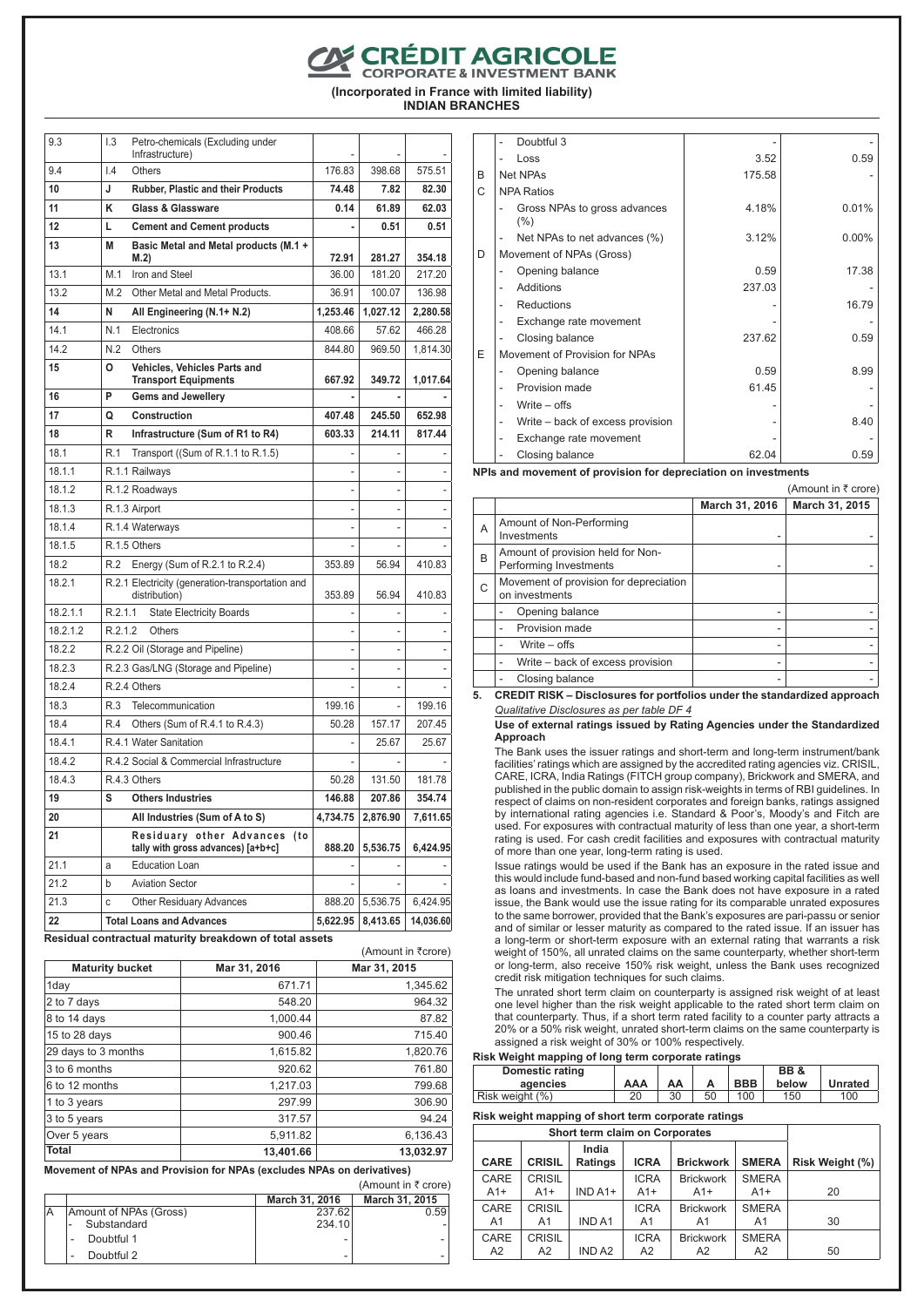CRÉDIT AGRICOLE

**(Incorporated in France with limited liability)**

**INDIAN BRANCHES**

| CARE    | CRISIL  |         | <b>ICRA</b> | <b>Brickwork</b> | <b>SMERA</b> |     |
|---------|---------|---------|-------------|------------------|--------------|-----|
| A3      | A3      | IND A3  | A3          | A3               | A3           | 100 |
| CARE    | CRISIL  | INDA4   | <b>ICRA</b> | <b>Brickwork</b> | <b>SMERA</b> |     |
| A4 &D   | A4 & D  | & D     | A4 & D      | A4 & D           | A4 & D       | 150 |
| Unrated | Unrated | Unrated | Unrated     | Unrated          | Unrated      | 100 |

The claims on banks incorporated in India and foreign banks branches in India, excluding investment in equity shares and other instruments eligible for capital status are risk weighted as under:

| Level of Common Equity Tier 1 capital (CET1)<br>including applicable capital conservation buffer<br>(CCB) (%) of the counterparty bank (where applicable) | <b>Scheduled</b><br><b>Banks</b> | Other<br><b>Banks</b> |
|-----------------------------------------------------------------------------------------------------------------------------------------------------------|----------------------------------|-----------------------|
| Applicable Minimum CET1 + Applicable CCB and above<br>Applicable Minimum CET1 + CCB = 75% and <100% of                                                    | 20%                              | 100%                  |
| applicable CCB                                                                                                                                            | 50%                              | 150%                  |
| Applicable Minimum CET1 + CCB = $50\%$ and <75% of<br>applicable CCB<br>Applicable Minimum CET1 + CCB = $0\%$ and <50% of                                 | 100%                             | 250%                  |
| applicable CCB<br>Minimum CET1 less than applicable minimum                                                                                               | 150%<br>625%                     | 350%<br>625%          |

#### **Risk weight mapping of foreign banks:**

| S&P / FITCH ratings | AAA to<br>АΑ | А  | <b>BBB</b> | BB to B | <b>Below</b><br>в | <b>Unrated</b> |
|---------------------|--------------|----|------------|---------|-------------------|----------------|
| Moody's ratings     | Aaa to<br>Αа | А  | Baa        | Ba to B | <b>Below</b><br>в | <b>Unrated</b> |
| Risk Weight (%)     | 20           | 50 | 50         | 100     | 150               | 50             |

**Risk weight mapping of foreign sovereigns:**

|                     | AAA to |    |            |         | <b>Below</b> |                |
|---------------------|--------|----|------------|---------|--------------|----------------|
| S&P / FITCH ratings | AA     | А  | <b>BBB</b> | BB to B | в            | <b>Unrated</b> |
|                     | Aaa to |    |            |         | <b>Below</b> |                |
| Moody's ratings     | Аа     | А  | Baa        | Ba to B | в            | <b>Unrated</b> |
| Risk Weight (%)     | 0      | 20 | 50         | 100     | 150          | 100            |

**Risk weight mapping of foreign public sector entities and non-resident corporates:**

| <b>S&amp;P / FITCH ratings</b> | AAA to AA | $\overline{A}$ |     | <b>BBB   Below B   Unrated</b> |     |
|--------------------------------|-----------|----------------|-----|--------------------------------|-----|
| Moody's ratings                | Aaa to Aa | A              | Baa | Below B   Unrated              |     |
| Risk Weight (%)                | 20        | 50             | 100 | 150                            | 100 |

*Quantitative Disclosures as per table DF 4*

#### **Amount of credit RWA outstanding under various risk buckets:**

|                            |              | (Amount in ₹ crore) |
|----------------------------|--------------|---------------------|
| <b>Particulars</b>         | Mar 31, 2016 | Mar 31, 2015        |
| Below 100% risk weight     | 4,742.94     | 5,726.22            |
| 100% risk weight           | 10,552.08    | 9,608.12            |
| More than 100% risk weight |              |                     |
| Deductions                 |              |                     |
| Total risk weighted assets | 15,295.02    | 15.334.34           |

Note: Credit Risk Exposure for foreign exchange contracts and derivatives has been calculated as per Current Exposure Method in accordance with RBI guidelines. Further, the unhedged foreign currency exposures are also incorporated in the above figures for 31st March 2016.

## **6. CREDIT RISK MITIGATION**

#### *Qualitative Disclosures as per table DF 5*

The Bank uses various collaterals both financial as well as non-financial as credit risk mitigants (CRM). The main recognized financial collaterals taken by the Bank comprises of bank deposits / cash margin, while main non-financial collaterals include guarantees given by corporates, parent companies, international Banks and Bank's overseas branches. In respect of corporate guarantees, in order for it to be recognized as a credit risk mitigants, it must have a credit rating of AA- or above by Standard & Poor's, Fitch and Moody's. The above collateral types are applicable to all customer segments including corporates and financial institutions, though exposures to banks are generally non-collateralized.

The Bank has in place a Credit Risk Mitigants management policy, which underlines the eligibility requirements for credit risk mitigants for capital computation as per Basel III guidelines. The Bank reduces its credit exposure to a counter party with the value of eligible financial collateral to take account of the risk mitigating effect of the collateral. To account for the volatility in the value of collateral, haircut is applied based on the type, issuer, maturity and rating of the collateral / collateral provider.

#### *Quantitative Disclosures as per table DF 5*

The quantum of the credit portfolio which benefits from financial collaterals and/ or guarantees as credit risk mitigants is an insignificant portion of our customer advances. Therefore the credit and/or market concentration risks are not material.

The total exposure that is covered by eligible financial collateral, after the application of haircuts is Rs 5.10 crores (March 31, 2015:- Rs 4.61 crores).

Break-down of exposure covered by eligible financial collateral:

|                                |              | (Amount in $\bar{\tau}$ crore) |
|--------------------------------|--------------|--------------------------------|
| Facility                       | Mar 31, 2016 | March 31, 2015                 |
| Funded                         |              |                                |
| Non-Funded - Letters of Credit |              |                                |
| Non-funded - Guarantees        | 5.10         | 4.61                           |
| Non-funded - FX/Derivative     |              |                                |
| Total                          | 5.10         | 4.61                           |
|                                |              |                                |

Details of exposure secured by Guarantees/ Credit derivatives:

|                               |              | (Amount in $\bar{z}$ crore) |
|-------------------------------|--------------|-----------------------------|
|                               | Mar 31, 2016 | Mar 31, 2015                |
| Secured by Bank Guarantees    | 62.67        | 57.32                       |
| Secured by Credit Derivatives | ۰            |                             |
| Total                         | 62.67        | 57.32                       |

#### **7. SECURITIZATION EXPOSURES**

#### *Qualitative & Quantitative disclosures as per table DF 6*

The Bank has not undertaken any securitization activity either as an originator or as credit enhancer. Details of exposure securitized by the Bank and subject to securitization framework is thus NIL.

#### **8. MARKET RISK IN TRADING BOOK**

#### *Qualitative Disclosures as per table DF 7*

Market risk is the risk to the Bank's earnings and capital due to changes in the market level of interest rates or prices of securities and foreign exchange as well as the volatilities of those changes.

Bank's market risk objectives are to understand and control market risk by robust measurement and the setting of position limits, facilitate business growth within a controlled and transparent risk management framework and minimize non-traded market risk.

The Bank is exposed to market risk through its trading activities, which are carried out both for customers and on a proprietary basis. The Bank adopts a comprehensive approach to market risk management for its trading, investment and asset / liability portfolios. The Bank uses various risk metrics, both statistical and non-statistical, including:

#### - Value at Risk (VaR)

- Non-statistical measures like position, gaps and sensitivities i.e. PV01, Duration and Option Greeks

The Bank uses Historical Simulation method for calculation of VaR at 99% confidence interval and holding period of 1 day. The 261 days historical market data (rate + volatility) are used. The shocks are applied to market data to calculate mark to market value of each scenario in a portfolio at each level of consolidation. The VaR models are back-tested at regular intervals and results are used to maintain and improve the efficacy of the model. VaR is calculated for trading and non-trading portfolio on daily basis and reported to senior management of the Bank. Stress test is also conducted on quarterly basis as per RBI methodology. Similarly stress test is also performed as per internal methodology on the total portfolio on weekly basis, which shows impact of extreme market movements on Bank's portfolio.

Different risk limits such as Overnight position, maximum maturity, Profit and Loss alert and Annual stop loss alerts are set up according to a number of criteria including relevant market analysis, business strategy, management experience and risk appetite for market risk exposures. These limits are monitored on daily basis and exceptions are reported to management and put up to ALCO. Market risk limits are reviewed at least once a year or more frequently if deemed necessary to maintain consistency with trading strategies and material developments in market conditions.

#### **Concentration Risk**

The Bank has allocated internal risk limits in order to avoid concentrations, wherever relevant. The Bank has allocated PVO1 limits currency wise / bucket wise, which are monitored on daily basis for any possible concentration risk.

## *Quantitative Disclosures as per table DF 7*

**Capital Requirement for Market Risk**

(Amount in  $\bar{\tau}$  crore)

| <b>Particulars</b>                       | Mar 31, 2016 | Mar 31, 2015 |
|------------------------------------------|--------------|--------------|
| Interest rate risk                       | 78.79        | 77 27        |
| - Equity position risk                   |              |              |
| - Foreign exchange risk (including gold) | 18.00        | 18.00        |
| Total                                    | 96.79        | 95.27        |

#### **9. OPERATIONAL RISK**

*Qualitative Disclosures as per table DF 8*

### **Operational Risk - Definition**

Operational risk is defined as the risk of loss resulting from inadequate or failed internal processes, people and systems or from external events. Operational risk is the risk of direct or indirect losses resulting from human factors, external events, inadequate or failed internal processes and systems. Major sources of operational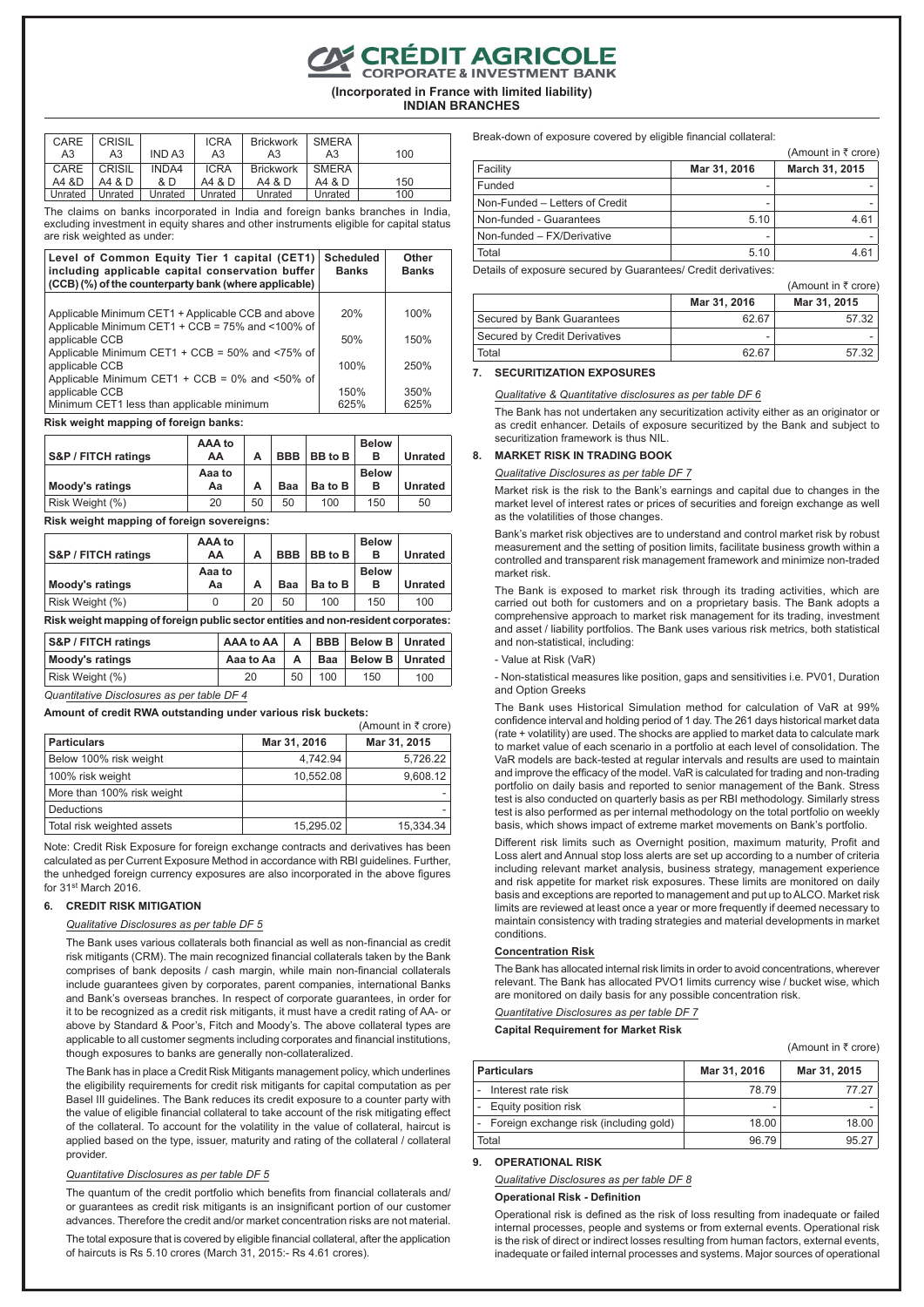E CRÉDIT AGRICOLE<br>CORPORATE & INVESTMENT BANK

**(Incorporated in France with limited liability) INDIAN BRANCHES**

risk include: operational process reliability, IT security, outsourcing of operations, dependence on key suppliers, implementation of strategic change, integration of acquisition, fraud, human error, customer service quality, regulatory compliance, recruitment, training and retention of staff and social and environmental impacts. This definition includes legal risk, but excludes business and reputation risk.

#### **Strategies and Processes**

The Bank has set up a Permanent Control Department within Risk to manage operational risk through identification, assessment and monitoring. Simultaneously, a framework has been laid to capture loss data which can be mapped to operational risk events to measure the impact quantitatively. The Bank has put in place a structure to effectively manage operational risk through the formation of several Internal Committees viz., Internal Control Committee (ICC), New Products and Activities Committee. The functioning of these committees is well defined. The Risk and Permanent Control Department acts as the convener of ICC.

#### **Structure and Organization**

The Bank has an Internal Control Committee (ICC) which is responsible for implementation of the Operational Risk policies of the Bank. This Internal Control Committee supervises effective monitoring of operational risk and the implementation of measures for enhanced capability to manage operational risk.

## **Internal Vigilance System**

As mandated by Reserve Bank of India the Bank has setup an Internal Vigilance Committee chaired by the Senior Country Officer (the other members being Chief Operating Officer, Heads of Risk, HR, Audit and Compliance with the Permanent Control Officer as the Chief Vigilance Officer) that is responsible for implementing anti-corruption measures and looking into acts of misconduct, alleged or committed, by employees within its control and take appropriate punitive action. The Committee also takes appropriate measures to prevent commission of misconducts / malpractices by employees. The Committee meets on a quarterly basis.

## **Operational Risk Reporting and Measurement Systems**

A systematic centralized process for reporting losses, "near misses" issues relating to operational events is implemented. Based upon the information gathered, control measures would be introduced. All operational loss events and potential loss events are reported to HO and reviewed by the Local ICC.

An Operational Risk Mapping project has been undertaken within the Bank to identify and assess the operational risk inherent in all material products, activities, processes and systems. The objective of the Operational Risk Mapping is to map the various business lines, organizational functions or process flows by risk type to reveal areas of weakness so to prioritize subsequent management actions.

#### **Policies for Managing Operational risk**

An Operational Risk Management Policy approved by the Internal Control Committee of the Bank details the framework for reducing/controlling operational risk in the Bank. As per the policy, all new products are being vetted by the New Products and Activities Committee to identify and assess potential operational risks involved and suggest control measures to mitigate the risks. A review of the approved products is being done by the Compliance Department on a regular basis.

#### **Operational Risk Capital Assessment**

As per the RBI guidelines, the Bank has followed the Basic Indicator Approach for the year ending 31st March 2016.

#### **10. INTEREST RATE RISK IN THE BANKING BOOK**

## *Qualitative Disclosures as per table DF 9*

Interest rate risk in the banking book is primarily the change in the net interest income and the value of the bank's assets and liabilities due to changes in interest rates. Treasury desk under the supervision of the Asset/Liability Committee (ALCO) manages interest rate risk within the ALM guidelines set up at Bank level and within the limits set up by the Department of Risk Management. The bank has ALCO approved funds transfer pricing policy between various product lines in the bank and also details about the interest rate risk management framework. As part of the policy interest rate risk originated due to commercial banking activities are transferred to Treasury – Fund Management desk, which is in charge of managing the interest rate risk within the banking book. The Treasury desk manages interest rate risk on ongoing basis by dealing in various approved financial products and is subject to same VaR & stress tests as that for the trading book.

#### *Quantitative Disclosures as per table DF 9*

The bank has started to use the modified duration approach to measure potential impact on the capital fund (MVE) for upward and downward interest rate shocks of 200 bps on quarterly basis effective 31st March 2013. The bank also has prescribed shocks to calculate impact arising out of the basis risk in the banking book.

The impact on the capital funds for upward/downward interest rate shock of 200 bps as at Mar 31, 2016 is as below:-

| (Amount in ₹ crore) |  |  |  |  |
|---------------------|--|--|--|--|
|---------------------|--|--|--|--|

| Currency   | <b>Upward Interest rate</b><br>shock | Downward Interest rate<br>shock |
|------------|--------------------------------------|---------------------------------|
| <b>INR</b> | 46.94                                | $-46.94$                        |
| <b>USD</b> | $-3.35$                              | 3.35                            |
| Others     | 0.52                                 | $-0.52$                         |
| Total      | 44.11                                | $-44.11$                        |

Earnings at risk (EaR) measure the interest rate risk from earnings perspective. This is computed based on the net gaps for each bucket up to 1 year with a 1% parallel shift in the yield curve on the bank's earning. The impact from earnings perspective as at Mar 31, 2016 is Rs. 8.19 crores**.**

### **11. GENERAL DISCLOSURE FOR EXPOSURES RELATED TO COUNTERPARTY CREDIT RISK**

### *Qualitative Disclosures as per table DF 10*

The Bank stipulates limits as per the norms on exposure stipulated by RBI for both fund and non-fund based products including derivatives. Limits are set as a percentage of the capital funds and are monitored. The utilization against specified limits is reported to the Credit Committee on a periodic basis. The analysis of the composition of the portfolio is presented to the Local Management Committee on a half yearly basis.

Credit Control Department monitors the credit excess (including FX/ Derivatives exceeding approved limit) on a daily basis. The 'credit exposure' arising on account of interest rate and foreign exchange derivative transactions is computed using the "Current Exposure Method" as laid down by RBI.

The Bank has entered into Credit Support Annex (CSA) agreement with one of the local bank. CSA defines the terms or rules under which collateral is posted or transferred between derivative counterparties to mitigate the credit risk arising from "in the money" derivative positions on OTC Derivative contracts.

Exposure to Central counterparties arising from over-the-counter derivative trades, exchange traded derivatives transactions and security financing transactions (SFTs), attracts capital charges applicable to Central Counterparty.

Applicable risk weights for trades, guaranteed by central counterparties, which are recognized as qualifying central counterparty (QCCP) by Reserve Bank of India or SEBI, are comparatively lower than OTC deals.

In India, presently there are four QCCPs viz. Clearing Corporation of India (CCIL), National Securities Clearing Corporation Ltd (NSCCL), Indian Clearing Corporation Ltd (ICCL) and MCX-SX Clearing Corporation Ltd (MCX-SXCCL). These CCPs are subjected, on an ongoing basis, to rules and regulations that are consistent with CPSS-IOSCO Principles for Financial Market Infrastructures.

The bank has also computed the incurred Credit Valuation Adjustment (CVA) loss as per Basel III master circular and the same has been considered for reduction in derivative exposure computation. The amount provided as on Mar 31 2016 is INR 32.70 crores.

#### *Quantitative Disclosures as per table DF 10*

The derivative exposure outstanding as of **Mar 31, 2016** is given below:

|                            |                                  |                               |           | (Amount in ₹ crore)        |
|----------------------------|----------------------------------|-------------------------------|-----------|----------------------------|
| <b>Particulars</b>         | <b>Notional</b><br><b>Amount</b> | <b>Positive</b><br><b>MTM</b> | Add-On    | Current<br><b>Exposure</b> |
| <b>Interest Rate Swaps</b> | 145,890.65                       | 1,839.48                      | 1,379.78  | 3,219.26                   |
| Currency Swaps (CIRS)      | 17.583.68                        | 821.89                        | 1,377.46  | 2,199.35                   |
| Caps/Floors                | 1.334.40                         | 44.57                         | 13.34     | 57.91                      |
| <b>Currency Options</b>    | 296.49                           | 1.53                          | 5.93      | 7.46                       |
| <b>Currency Future</b>     | 0.00                             | 0.00                          | 0.00      | 0.00                       |
| Foreign Exchange Contract  | 343,700.67                       | 2.946.99                      | 7.638.65  | 10,585.64                  |
| <b>Total</b>               | 508,805.88                       | 5.654.46                      | 10,415.16 | 16.069.62                  |

There are no Forward Rate Agreements outstanding as on date. The bank does not deal in Credit Default Swaps. The above table does not include the impact of CVA provision which is used to reduce the exposure computation.

#### **12. COMPOSITION OF CAPITAL DISCLOSURE TEMPLATES (CAPITAL STRUCTURE)**

**Common Equity Tier I Capital:** primarily comprises of interest free capital funds received from Head Office, statutory reserves, general reserves and remittable surplus retained for meeting capital adequacy requirements.

**Additional Tier I Capital**: The bank does not have any Additional Tier I capital. **Tier II Capital** mainly comprises of the subordinated debt raised from Head Office, investment reserve, provision for country risk, provision towards standard assets (including on derivative and un-hedged foreign currency exposures).

#### *Quantitative Disclosures as per table DF 11, table DF 12, table DF 13 and DF 14*

The composition of capital as on Mar 31, 2016 as per Table DF 11, Composition of Capital- Reconciliation Requirements as of Mar 31, 2016 (Step 1 to 3) as per Table DF 12 and Main Features of Regulatory Capital Instruments as per Table DF 13 are provided as separate annexures to this disclosure.

The Bank has received only interest free capital funds & also raised subordinated debt from Head Office. The terms & condition of same is already disclosed under DF 13. The Bank has not issued any regulatory capital instruments in India. Accordingly no specific disclosure is required under DF 14.

#### **13. REMUNERATION**

As per section C of RBI circular DBOD.No.BC.72/29.67.001/2011-12 dated January 13, 2012 – Guidelines on compensation of Whole Time Directors /Chief Executive Officers/Risk takers and Control function staff, etc. on "Compensation guidelines for foreign banks", foreign banks operating in India through branch mode of presence and having their compensation policy governed by their respective Head Office policies are expected to align the policy (In the light of the initiative taken by the FSB, G-20 and the BCBS endorsement of the FSB principles) in line with the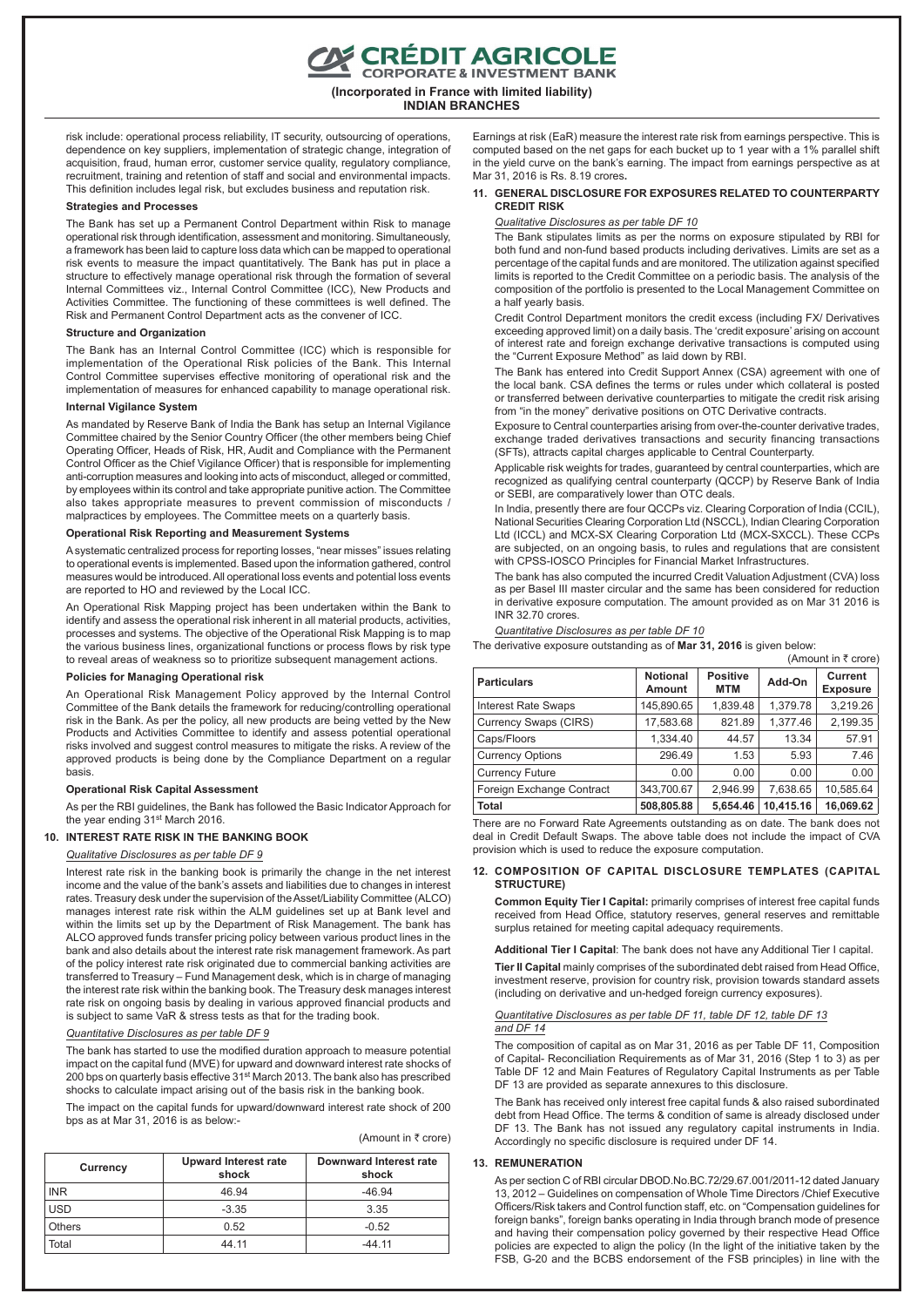Financial Stability Board (FSB) principles. As the bank's compensation structure is in conformity with the FSB principles and standards, no specific qualitative and

#### **14. Equities –Banking Book Positions**

*Qualitative & Quantitative disclosures as per table DF 16*

38 Reciprocal cross-holdings in Additional Tier 1 instruments

The Bank does not have any equity exposure and disclosure under this section is NIL.

**15. Leverage Ratio Disclosures**

As on Mar 31, 2016 the leverage ratio is 6.84%. The summary comparison of accounting assets vs. leverage ratio exposure measure as per Table DF 17 and leverage ratio common disclosure as per Table DF 18 are provided as separate annexures to this disclosure.

**Mumbai Date: June 10, 2016**

**Niloufer Zaiwala** Frederik Coyault<br>Chief Financial Officer - India Chief Operating Oi *Chief Financial Officer - India Chief Operating Officer - India*

**Table DF - 11 : Composition of Capital as of March 31, 2016** (Rs. in million) **Basel III common disclosure template to be used during the transition of regulatory adjustments <b>Amounts** Amounts **Subject to Pre-Basel III Treatment Ref No. Common Equity Tier 1 capital: instruments and reserves** 1 Directly issued qualifying common share capital plus related stock surplus (share premium) 9,783.70 9 A= A1+A2 2 Retained earnings 3 Accumulated other comprehensive income (and other reserves) 9,693.05 B=B1+B2+B3+B4+B5 4 Directly issued capital subject to phase out from CET1 (only applicable to non-joint stock companies) Public sector capital injections grandfathered until January 1, 2018 NA 5 Common share capital issued by subsidiaries and held by third parties (amount allowed in group CET1) 6 Common Equity Tier 1 capital before regulatory adjustments **19,476.75 Common Equity Tier 1 capital : regulatory adjustments**<br> **7** Prudential valuation adjustments Prudential valuation adjustments 8 Goodwill (net of related tax liability) 9 | Intangibles other than mortgage-servicing rights (net of related tax liability) 10 Deferred tax assets 11 Cash-flow hedge reserve 12 Shortfall of provisions to expected losses 13 Securitisation gain on sale 14 Gains and losses due to changes in own credit risk on fair valued liabilities 15 Defined-benefit pension fund net assets 16 | Investments in own shares (if not already netted off paid-up capital on reported balance sheet) 17 Reciprocal cross-holdings in common equity 18 Investments in the capital of banking, financial and insurance entities that are outside the scope of regulatory consolidation, net of eligible short positions, where the bank does not own more than 10% of the issued share capital (amount above 10% threshold) - 19 Significant investments in the common stock of banking, financial and insurance entities that are outside the scope of regulatory consolidation, net of eligible short positions (amount above 10% threshold) - 20 Mortgage servicing rights (amount above 10% threshold) 21 Deferred tax assets arising from temporary differences (amount above 10% threshold, net of related tax liability) - 22 Amount exceeding the 15% threshold 23  $\vert$  of which : significant investments in the common stock of financial entities  $24$  of which : mortgage servicing rights  $25$  of which : deferred tax assets arising from temporary differences 26 National specific regulatory adjustments (26a+26b+26c+26d) - 26a of which : Investments in the equity capital of unconsolidated insurance subsidiaries  $26b$  of which : Investments in the equity capital of unconsolidated non-financial subsidiaries 26c of which : Shortfall in the equity capital of majority owned financial entities which have not been consolidated with the bank - 26d of which : Unamortised pension funds expenditures Regulatory Adjustments Applied to Common Equity Tier 1 in respect of Amounts Subject to Pre-Basel III **Treatment**  of which : [INSERT TYPE OF ADJUSTMENT] For example: filtering out of unrealised losses on AFS debt securities (not relevant in Indian context) of which : [INSERT TYPE OF ADJUSTMENT] of which : [INSERT TYPE OF ADJUSTMENT] 27 Regulatory adjustments applied to Common Equity Tier 1 due to insufficient Additional Tier 1 and Tier 2 to cover deductions - 28 **Total regulatory adjustments to Common equity Tier 1** 19,476.75 29 **Common Equity Tier 1 capital (CET1) 19,476.75 Additional Tier 1 capital : instruments** 30 | Directly issued qualifying Additional Tier 1 instruments plus related stock surplus (share premium) (31+32) 31 of which : classified as equity under applicable accounting standards (Perpetual Non-Cumulative Preference Shares) - 32 of which : classified as liabilities under applicable accounting standards (Perpetual debt Instruments) - 33 Directly issued capital instruments subject to phase out from Additional Tier 1 34 Additional Tier 1 instruments (and CET1 instruments not included in row 5) issued by subsidiaries and held by third parties (amount allowed in group AT1) -  $35$  of which : instruments issued by subsidiaries subject to phase out 36 **Additional Tier 1 capital before regulatory adjustments - Additional Tier 1 capital: regulatory adjustments** 37 Investments in own Additional Tier 1 instruments



**(Incorporated in France with limited liability)**

**INDIAN BRANCHES**

# quantitative disclosure as per table DF 15 is required.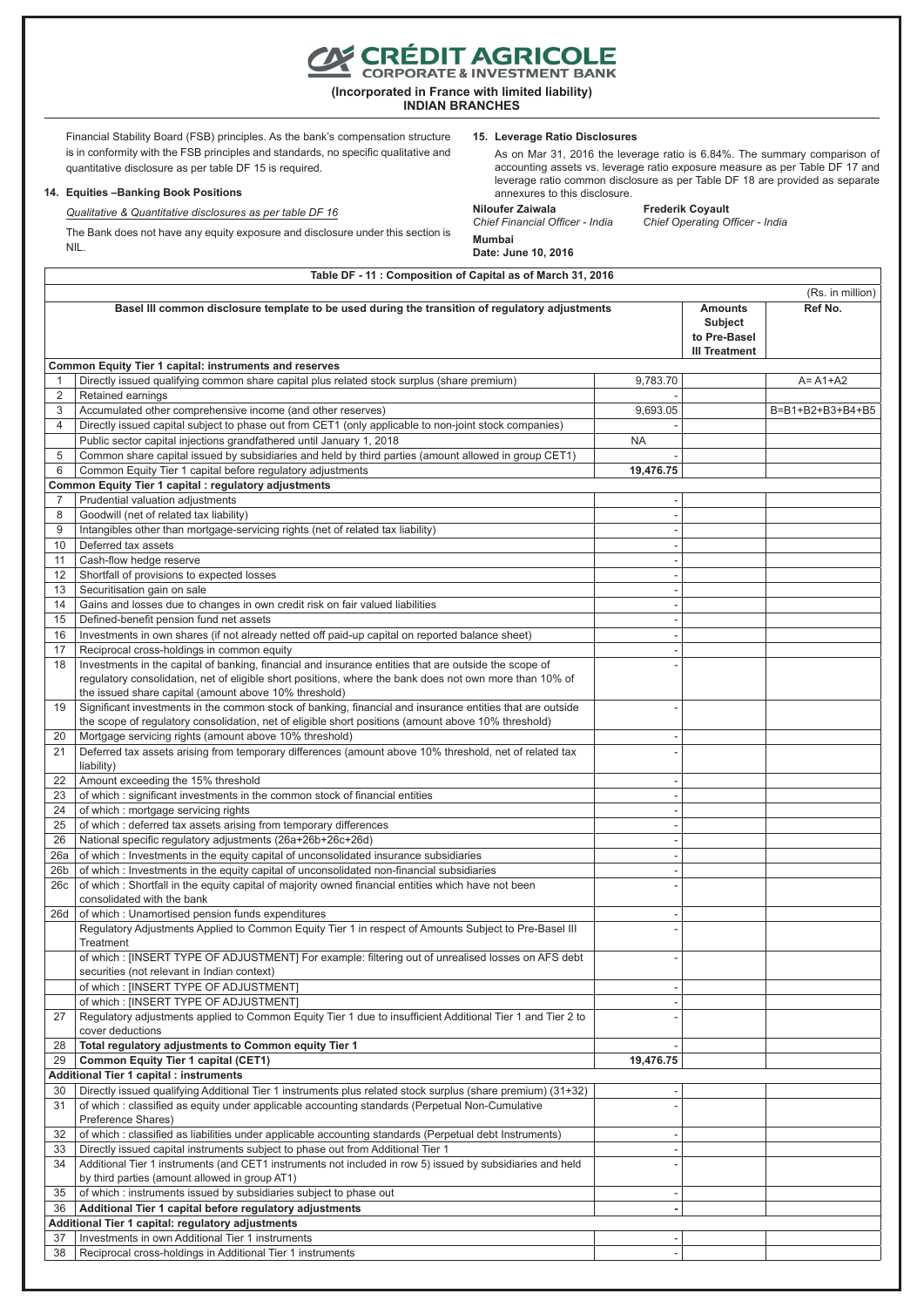**CORÉDIT AGRICOLE** 

**(Incorporated in France with limited liability)**

| 39         | Investments in the capital of banking, financial and insurance entities that are outside the scope of<br>requlatory consolidation, net of eligible short positions, where the bank does not own more than 10% of<br>the issued common share capital of the entity (amount above 10% threshold) |                                                      |        |                    |
|------------|------------------------------------------------------------------------------------------------------------------------------------------------------------------------------------------------------------------------------------------------------------------------------------------------|------------------------------------------------------|--------|--------------------|
| 40         | Significant investments in the capital of banking, financial and insurance entities that are outside the<br>scope of regulatory consolidation (net of eligible short positions)                                                                                                                |                                                      |        |                    |
| 41         | National specific requlatory adjustments (41a+41b)                                                                                                                                                                                                                                             | $\overline{\phantom{a}}$                             |        |                    |
| 41a        | Investments in the Additional Tier 1 capital of unconsolidated insurance subsidiaries                                                                                                                                                                                                          | $\overline{\phantom{a}}$                             |        |                    |
| 41b        | Shortfall in the Additional Tier 1 capital of majority owned financial entities which have not been<br>consolidated with the bank                                                                                                                                                              |                                                      |        |                    |
|            | Regulatory Adjustments Applied to Additional Tier 1 in respect of Amounts Subject to Pre-Basel III<br>Treatment                                                                                                                                                                                |                                                      |        |                    |
|            | of which: [INSERT TYPE OF ADJUSTMENT e.g. DTAs]                                                                                                                                                                                                                                                | $\overline{\phantom{a}}$                             |        |                    |
|            | of which: [INSERT TYPE OF ADJUSTMENT e.g. existing adjustments which are deducted from Tier 1 at                                                                                                                                                                                               |                                                      |        |                    |
|            | 50%]                                                                                                                                                                                                                                                                                           |                                                      |        |                    |
| 42         | of which: [INSERT TYPE OF ADJUSTMENT]<br>Regulatory adjustments applied to Additional Tier 1 due to insufficient Tier 2 to cover deductions                                                                                                                                                    | $\overline{\phantom{a}}$<br>$\overline{\phantom{a}}$ |        |                    |
| 43         | Total regulatory adjustments to Additional Tier 1 capital                                                                                                                                                                                                                                      |                                                      |        |                    |
| 44         | Additional Tier 1 capital (AT1)                                                                                                                                                                                                                                                                |                                                      |        |                    |
| 44a        | Additional Tier 1 capital reckoned for capital adequacy                                                                                                                                                                                                                                        |                                                      |        |                    |
| 45         | Tier 1 capital (T1 = CET1 + Admissible AT1) (29 + 44a)                                                                                                                                                                                                                                         | 19,476.75                                            |        |                    |
|            | Tier 2 capital : instruments and provisions                                                                                                                                                                                                                                                    |                                                      |        |                    |
| 46<br>47   | Directly issued qualifying Tier 2 instruments plus related stock surplus<br>Directly issued capital instruments subject to phase out from Tier 2                                                                                                                                               | 1,241.50<br>183.52                                   | 879.92 | $D=D1$<br>$C = C1$ |
| 48         | Tier 2 instruments (and CET1 and AT1 instruments not included in rows 5 or 34) issued by subsidiaries                                                                                                                                                                                          |                                                      |        |                    |
|            | and held by third parties (amount allowed in group Tier 2)                                                                                                                                                                                                                                     |                                                      |        |                    |
| 49         | of which: instruments issued by subsidiaries subject to phase out                                                                                                                                                                                                                              |                                                      |        |                    |
| 50         | Provisions                                                                                                                                                                                                                                                                                     | 1,025.53                                             |        | $E=E1+E2+E3$       |
| 51         | Tier 2 capital before regulatory adjustments                                                                                                                                                                                                                                                   | 2,450.55                                             |        |                    |
|            | Tier 2 capital: regulatory adjustments                                                                                                                                                                                                                                                         |                                                      |        |                    |
| 52<br>53   | Investments in own Tier 2 instruments<br>Reciprocal cross-holdings in Tier 2 instruments                                                                                                                                                                                                       |                                                      |        |                    |
| 54         | Investments in the capital of banking, financial and insurance entities that are outside the scope of                                                                                                                                                                                          |                                                      |        |                    |
|            | regulatory consolidation, net of eligible short positions, where the bank does not own more than 10% of<br>the issued common share capital of the entity (amount above the 10% threshold)                                                                                                      |                                                      |        |                    |
| 55         | Significant investments in the capital banking, financial and insurance entities that are outside the scope<br>of regulatory consolidation (net of eligible short positions)                                                                                                                   |                                                      |        |                    |
| 56         | National specific regulatory adjustments (56a+56b)                                                                                                                                                                                                                                             | ٠                                                    |        |                    |
| 56a        | of which: Investments in the Tier 2 capital of unconsolidated insurance subsidiaries                                                                                                                                                                                                           | $\overline{\phantom{a}}$                             |        |                    |
| 56b        | of which: Shortfall in the Tier 2 capital of majority owned financial entities which have not been<br>consolidated with the bank                                                                                                                                                               |                                                      |        |                    |
|            | Regulatory Adjustments Applied To Tier 2 in respect of Amounts Subject to Pre-Basel III Treatment                                                                                                                                                                                              | $\overline{\phantom{a}}$                             |        |                    |
|            | of which: [INSERT TYPE OF ADJUSTMENT e.g. existing adjustments which are deducted from Tier 2 at<br>50%]                                                                                                                                                                                       |                                                      |        |                    |
|            | of which: [INSERT TYPE OF ADJUSTMENT]                                                                                                                                                                                                                                                          | $\overline{\phantom{a}}$                             |        |                    |
| 57         | Total regulatory adjustments to Tier 2 capital                                                                                                                                                                                                                                                 |                                                      |        |                    |
| 58         | Tier 2 capital (T2)                                                                                                                                                                                                                                                                            | 2.450.55                                             |        |                    |
| 58a        | Tier 2 capital reckoned for capital adequacy                                                                                                                                                                                                                                                   | 2,450.55                                             |        |                    |
| 58b        | Excess Additional Tier 1 capital reckoned as Tier 2 capital                                                                                                                                                                                                                                    |                                                      |        |                    |
| 58c<br>59  | Total Tier 2 capital admissible for capital adequacy (58a + 58b)<br>Total capital (TC = T1 + Admissible T2) $(45 + 58c)$                                                                                                                                                                       | 2,450.55<br>21,927.30                                |        |                    |
|            | Risk Weighted Assets in respect of Amounts Subject to Pre-Basel III Treatment                                                                                                                                                                                                                  |                                                      |        |                    |
|            | of which: [INSERT TYPE OF ADJUSTMENT]                                                                                                                                                                                                                                                          |                                                      |        |                    |
|            | of which:                                                                                                                                                                                                                                                                                      |                                                      |        |                    |
| 60         | Total risk weighted assets (60a + 60b + 60c)                                                                                                                                                                                                                                                   | 170,691.43                                           |        |                    |
| 60a        | of which: total credit risk weighted assets                                                                                                                                                                                                                                                    | 152,950.20                                           |        |                    |
| 60b<br>60c | of which: total market risk weighted assets<br>of which: total operational risk weighted assets                                                                                                                                                                                                | 12,098.22<br>5,643.01                                |        |                    |
|            | <b>Capital ratios</b>                                                                                                                                                                                                                                                                          |                                                      |        |                    |
| 61         | Common Equity Tier 1 (as a percentage of risk weighted assets)                                                                                                                                                                                                                                 | 11.41%                                               |        |                    |
| 62         | Tier 1 (as a percentage of risk weighted assets)                                                                                                                                                                                                                                               | 11.41%                                               |        |                    |
| 63         | Total capital (as a percentage of risk weighted assets)                                                                                                                                                                                                                                        | 12.85%                                               |        |                    |
| 64         | Institution specific buffer requirement (minimum CET1 requirement plus capital conservation and                                                                                                                                                                                                | 6.13%                                                |        |                    |
| 65         | countercyclical buffer requirements, expressed as a percentage of risk weighted assets)<br>of which: capital conservation buffer requirement                                                                                                                                                   | 0.63%                                                |        |                    |
| 66         | of which: bank specific countercyclical buffer requirement                                                                                                                                                                                                                                     | $0.00\%$                                             |        |                    |
| 67         | of which: G-SIB buffer requirement                                                                                                                                                                                                                                                             | 0.00%                                                |        |                    |
| 68         | Common Equity Tier 1 available to meet buffers (as a percentage of risk weighted assets)                                                                                                                                                                                                       | 5.29%                                                |        |                    |
|            | National minima (if different from Basel III)                                                                                                                                                                                                                                                  |                                                      |        |                    |
| 69         | National Common Equity Tier 1 minimum ratio (if different from Basel III minimum)                                                                                                                                                                                                              | 5.50%                                                |        |                    |
| 70         | National Tier 1 minimum ratio (if different from Basel III minimum)                                                                                                                                                                                                                            | 7.00%                                                |        |                    |
| 71         | National total capital minimum ratio (if different from Basel III minimum)<br>Amounts below the thresholds for deduction (before risk weighting)                                                                                                                                               | 9.00%                                                |        |                    |
| 72         | Non-significant investments in the capital of other financial entities                                                                                                                                                                                                                         |                                                      |        |                    |
| 73         | Significant investments in the common stock of financial entities                                                                                                                                                                                                                              | $\overline{\phantom{a}}$                             |        |                    |
| 74         | Mortgage servicing rights (net of related tax liability)                                                                                                                                                                                                                                       |                                                      |        |                    |
| 75         | Deferred tax assets arising from temporary differences (net of related tax liability)                                                                                                                                                                                                          | $\overline{\phantom{a}}$                             |        |                    |
|            | Applicable caps on the inclusion of provisions in Tier 2                                                                                                                                                                                                                                       |                                                      |        |                    |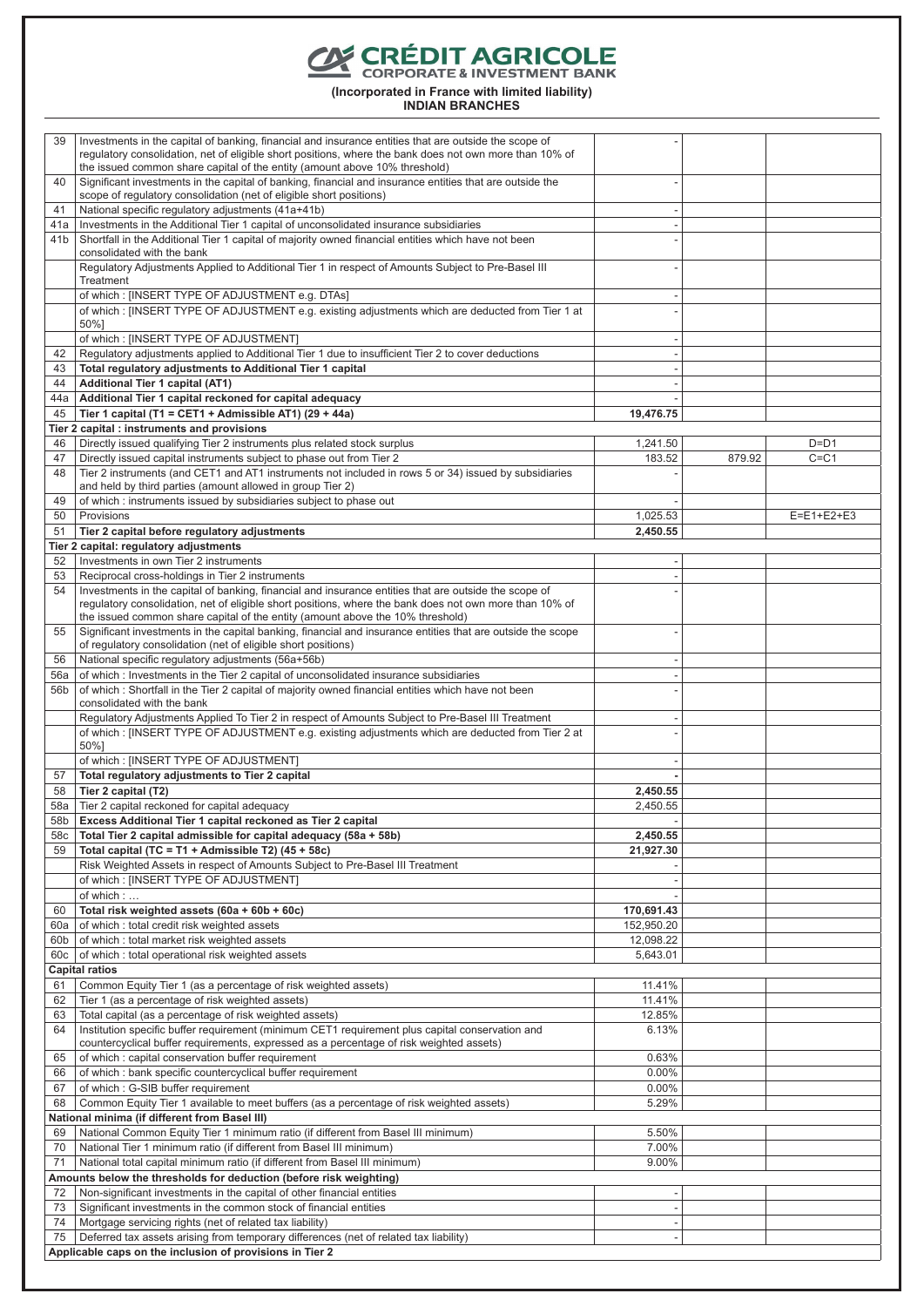**CORÉDIT AGRICOLE** 

**(Incorporated in France with limited liability)**

| 76       |                               | Provisions eligible for inclusion in Tier 2 in respect of exposures subject to standardised approach (prior to                                                        | 1,025.53                                             |           | $E = E1 + E2 + E3$                   |
|----------|-------------------------------|-----------------------------------------------------------------------------------------------------------------------------------------------------------------------|------------------------------------------------------|-----------|--------------------------------------|
|          | application of cap)           |                                                                                                                                                                       |                                                      |           |                                      |
| 77       |                               | Cap on inclusion of provisions in Tier 2 under standardised approach                                                                                                  | 2,133.64                                             |           |                                      |
| 78       |                               | Provisions eligible for inclusion in Tier 2 in respect of exposures subject to internal ratings-based approach                                                        |                                                      |           |                                      |
|          | (prior to application of cap) |                                                                                                                                                                       |                                                      |           |                                      |
| 79       |                               | Cap for inclusion of provisions in Tier 2 under internal ratings-based approach                                                                                       | $\overline{a}$                                       |           |                                      |
|          |                               | Capital instruments subject to phase-out arrangements (only applicable between March 31, 2017 and March 31, 2022)                                                     |                                                      |           |                                      |
| 80       |                               | Current cap on CET1 instruments subject to phase out arrangements                                                                                                     | $\overline{\phantom{a}}$                             |           |                                      |
| 81       |                               | Amount excluded from CET1 due to cap (excess over cap after redemptions and maturities)                                                                               | ÷,                                                   |           |                                      |
| 82<br>83 |                               | Current cap on AT1 instruments subject to phase out arrangements                                                                                                      | $\overline{\phantom{a}}$<br>$\overline{\phantom{a}}$ |           |                                      |
| 84       |                               | Amount excluded from AT1 due to cap (excess over cap after redemptions and maturities)<br>Current cap on T2 instruments subject to phase out arrangements             | 183.52                                               |           | C <sub>1</sub>                       |
| 85       |                               | Amount excluded from T2 due to cap (excess over cap after redemptions and maturities)                                                                                 | 879.92                                               |           | C <sub>1</sub>                       |
|          |                               |                                                                                                                                                                       |                                                      |           |                                      |
|          |                               | Notes to the template                                                                                                                                                 |                                                      |           |                                      |
|          | Row No. of the<br>template    | Particular                                                                                                                                                            |                                                      |           | (Rs.in million)                      |
|          | 10                            | Deferred tax assets associated with accumulated losses                                                                                                                |                                                      |           |                                      |
|          |                               | Deferred tax assets (excluding those associated with accumulated losses) net of Deferred tax liability                                                                |                                                      |           |                                      |
|          |                               | Total as indicated in row 10                                                                                                                                          |                                                      |           |                                      |
|          | 19                            | If investments in insurance subsidiaries are not deducted fully from capital and instead considered under 10% threshold for                                           |                                                      |           | <b>NA</b>                            |
|          |                               | deduction, the resultant increase in the capital of bank                                                                                                              |                                                      |           |                                      |
|          |                               | of which: Increase in Common Equity Tier 1 capital                                                                                                                    |                                                      |           | <b>NA</b>                            |
|          |                               | of which: Increase in Additional Tier 1 capital<br>of which : Increase in Tier 2 capital                                                                              |                                                      |           | <b>NA</b><br>NA                      |
|          | 26 <sub>b</sub>               | If investments in the equity capital of unconsolidated non-financial subsidiaries are not deducted and hence, risk weighted                                           |                                                      |           | <b>NA</b>                            |
|          |                               | then:                                                                                                                                                                 |                                                      |           |                                      |
|          |                               | (i) Increase in Common Equity Tier 1 capital                                                                                                                          |                                                      |           | <b>NA</b>                            |
|          |                               | (ii) Increase in risk weighted assets                                                                                                                                 |                                                      |           | <b>NA</b>                            |
|          | 44a                           | Excess Additional Tier 1 capital not reckoned for capital adequacy (difference between Additional Tier 1 capital as reported in                                       |                                                      |           |                                      |
|          |                               | row 44 and admissible Additional Tier 1 capital as reported in 44a)<br>of which: Excess Additional Tier 1 capital which is considered as Tier 2 capital under row 58b |                                                      |           |                                      |
|          | 50                            | Eligible Provisions included in Tier 2 capital                                                                                                                        |                                                      |           | 1,025.53                             |
|          |                               | Eligible Revaluation Reserves included in Tier 2 capital                                                                                                              |                                                      |           |                                      |
|          |                               | Total of row 50                                                                                                                                                       |                                                      |           | 1,025.53                             |
|          | 58a                           | Excess Tier 2 capital not reckoned for capital adequacy (difference between Tier 2 capital as reported in row 58 and T2 as                                            |                                                      |           |                                      |
|          |                               | reported in 58a)                                                                                                                                                      |                                                      |           |                                      |
|          |                               | Table DF-12 : Composition of Capital- Reconciliation Requirements as of March 31, 2016 (Step 1)                                                                       |                                                      |           |                                      |
|          |                               |                                                                                                                                                                       |                                                      |           | (Rs. in million)                     |
|          |                               |                                                                                                                                                                       | Balance sheet as in financial                        |           | <b>Balance sheet under</b>           |
|          |                               |                                                                                                                                                                       |                                                      |           |                                      |
|          |                               |                                                                                                                                                                       | statements                                           |           | regulatory scope of<br>consolidation |
|          |                               |                                                                                                                                                                       | As on reporting date                                 |           | As on reporting date                 |
| A        |                               | <b>Capital &amp; Liabilities</b>                                                                                                                                      |                                                      |           |                                      |
|          | i.                            | Paid-up Capital                                                                                                                                                       |                                                      | 9,783.70  | 9,783.70                             |
|          |                               | Reserves & Surplus                                                                                                                                                    |                                                      | 10,450.83 | 10,450.83                            |
|          |                               | Minority Interest                                                                                                                                                     |                                                      |           |                                      |
|          |                               | <b>Total Capital</b>                                                                                                                                                  |                                                      | 20,234.53 | 20,234.53                            |
|          |                               | <b>Deposits</b>                                                                                                                                                       |                                                      | 20,536.66 | 20,536.66                            |
|          |                               | of which : Deposits from banks                                                                                                                                        |                                                      | 57.35     | 57.35                                |
|          |                               | of which: Customer deposits                                                                                                                                           |                                                      | 20,479.31 | 20,479.31                            |
|          | iii.                          | of which: Other deposits (pl. specify)                                                                                                                                |                                                      | 30,969.16 | 30,969.16                            |
|          |                               | <b>Borrowings</b><br>of which: From RBI                                                                                                                               |                                                      |           |                                      |
|          |                               | of which: From banks                                                                                                                                                  |                                                      | 5,830.00  | 5,830.00                             |
|          |                               | of which: From other institutions & agencies                                                                                                                          |                                                      |           |                                      |
|          |                               | of which: Others (Banks Outside India)                                                                                                                                |                                                      | 2,903.62  | 2,903.62                             |
|          |                               | of which: Capital instruments                                                                                                                                         |                                                      | 7,155.54  | 7,155.54                             |
|          | İV.                           | Other liabilities & provisions                                                                                                                                        |                                                      | 62,276.22 | 62,276.22                            |
| в        | Total<br><b>Assets</b>        |                                                                                                                                                                       | 134,016.57                                           |           | 134,016.57                           |
|          | i.                            | Cash and balances with Reserve Bank of India                                                                                                                          |                                                      | 3,191.84  | 3,191.84                             |
|          |                               | Balance with banks and money at call and short notice                                                                                                                 |                                                      | 278.27    | 278.27                               |
|          | ii.                           | Investments:                                                                                                                                                          |                                                      | 13,814.95 | 13,814.95                            |
|          |                               | of which: Government securities                                                                                                                                       |                                                      | 13,814.95 | 13,814.95                            |
|          |                               | of which: Other approved securities                                                                                                                                   |                                                      |           |                                      |
|          |                               | of which: Shares<br>of which: Debentures & Bonds                                                                                                                      |                                                      |           |                                      |
|          |                               | of which: Subsidiaries / Joint Ventures / Associates                                                                                                                  |                                                      |           |                                      |
|          |                               | of which: Others (Commercial Papers, Mutual Funds etc.)                                                                                                               |                                                      |           |                                      |
|          | iii.                          | <b>Loans and advances</b>                                                                                                                                             |                                                      | 56,229.56 | 56,229.56                            |
|          |                               | of which: Loans and advances to banks                                                                                                                                 |                                                      |           |                                      |
|          |                               | of which: Loans and advances to customers                                                                                                                             |                                                      | 56,229.56 | 56,229.56                            |
|          | İV.                           | <b>Fixed assets</b>                                                                                                                                                   |                                                      | 254.04    | 254.04                               |
|          | V.                            | Other assets                                                                                                                                                          |                                                      | 60,247.91 | 60,247.91                            |
|          |                               | of which: Goodwill and intangible assets<br>of which: Deferred tax assets                                                                                             |                                                      |           | 1,099.30                             |
|          | vi.                           | Goodwill on consolidation                                                                                                                                             |                                                      | 1,099.30  |                                      |
|          |                               | vii.   Debit balance in Profit & Loss account                                                                                                                         |                                                      |           |                                      |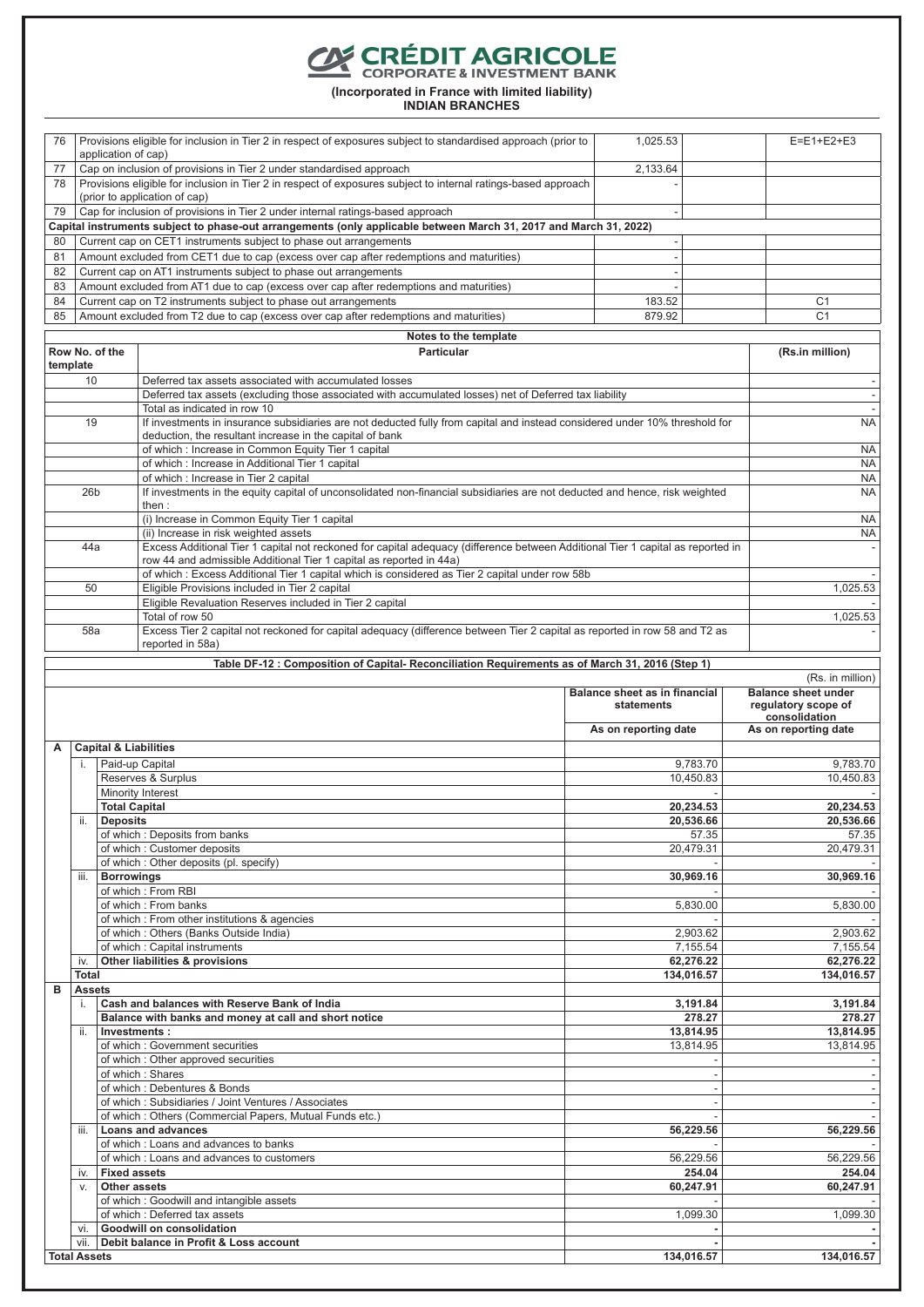# **CONFORT AGRICOLE**

**(Incorporated in France with limited liability)**

|   | Table DF-12: Composition of Capital- Reconciliation Requirements as of March 31, 2016 (Step 2) |                                                                                                                              |  |                                                               |                    |                                                                                                                                   |
|---|------------------------------------------------------------------------------------------------|------------------------------------------------------------------------------------------------------------------------------|--|---------------------------------------------------------------|--------------------|-----------------------------------------------------------------------------------------------------------------------------------|
|   |                                                                                                |                                                                                                                              |  | Balance sheet as in financial<br>statements                   |                    | (Rs. in million)<br><b>Balance sheet under</b><br>regulatory scope of<br>consolidation                                            |
|   |                                                                                                |                                                                                                                              |  | As on reporting date                                          |                    | As on reporting date                                                                                                              |
| А | i.                                                                                             | <b>Capital &amp; Liabilities</b><br>Paid-up Capital                                                                          |  |                                                               | 9,783.70           | 9,783.70                                                                                                                          |
|   |                                                                                                | of which: Amount eligible for CET1                                                                                           |  |                                                               | 9,783.70           | 9,783.70                                                                                                                          |
|   |                                                                                                | of which: Amount eligible for AT1                                                                                            |  |                                                               |                    |                                                                                                                                   |
|   |                                                                                                | <b>Reserves &amp; Surplus</b>                                                                                                |  |                                                               | 10,450.83          | 10,450.83                                                                                                                         |
|   |                                                                                                | of which: Statutory Reserves                                                                                                 |  |                                                               | 3,612.77           | 3,612.77                                                                                                                          |
|   |                                                                                                | of which: Investment Reserves                                                                                                |  |                                                               | 222.03             | 222.03                                                                                                                            |
|   |                                                                                                | of which: General Reserves                                                                                                   |  |                                                               | 250.67             | 250.67                                                                                                                            |
|   |                                                                                                | of which: Remittable profit retained for Capital Adequacy<br>of which: Balance in P&L A/c                                    |  |                                                               | 5,829.61<br>535.75 | 5,829.61<br>535.75                                                                                                                |
|   |                                                                                                | Minority Interest                                                                                                            |  |                                                               |                    |                                                                                                                                   |
|   |                                                                                                | <b>Total Capital</b>                                                                                                         |  |                                                               | 20,234.53          | 20,234.53                                                                                                                         |
|   | ii.                                                                                            | <b>Deposits</b>                                                                                                              |  |                                                               | 20,536.66          | 20,536.66                                                                                                                         |
|   |                                                                                                | of which: Deposits from banks                                                                                                |  |                                                               | 57.35              | 57.35                                                                                                                             |
|   |                                                                                                | of which: Customer deposits                                                                                                  |  |                                                               | 20,479.31          | 20,479.31                                                                                                                         |
|   |                                                                                                | of which: Other deposits (pl. specify)                                                                                       |  |                                                               |                    |                                                                                                                                   |
|   | iii.                                                                                           | <b>Borrowings</b>                                                                                                            |  |                                                               | 30,969.16          | 30,969.16                                                                                                                         |
|   |                                                                                                | of which: From RBI                                                                                                           |  |                                                               |                    |                                                                                                                                   |
|   |                                                                                                | of which: From banks                                                                                                         |  |                                                               | 5,830.00           | 5,830.00                                                                                                                          |
|   |                                                                                                | of which: From other institutions & agencies<br>of which: Others (Banks outside India)                                       |  |                                                               | 2,903.62           | 2,903.62                                                                                                                          |
|   |                                                                                                | of which: Capital instruments                                                                                                |  |                                                               | 7.155.54           | 7,155.54                                                                                                                          |
|   |                                                                                                | of which: Eligible Tier II Instruments (Phase Out)                                                                           |  |                                                               |                    | 183.52                                                                                                                            |
|   |                                                                                                | of which: Eligible Tier II Instruments (No Phase Out)                                                                        |  |                                                               |                    | 1,241.50                                                                                                                          |
|   |                                                                                                |                                                                                                                              |  |                                                               |                    |                                                                                                                                   |
|   | iv.                                                                                            | Other liabilities & provisions                                                                                               |  |                                                               | 62,276.22          | 62,276.22                                                                                                                         |
|   |                                                                                                | of which: DTLs related to goodwill                                                                                           |  |                                                               |                    |                                                                                                                                   |
|   |                                                                                                | of which: DTLs related to intangible assets                                                                                  |  |                                                               |                    |                                                                                                                                   |
|   |                                                                                                | of which: Provision for Standard Assets                                                                                      |  |                                                               | 786.90             | 786.90                                                                                                                            |
|   |                                                                                                | of which: Provision for Country Risk                                                                                         |  |                                                               | 16.60              | 16.60                                                                                                                             |
|   |                                                                                                | <b>Total Capital and Liabilities</b>                                                                                         |  |                                                               | 134,016.57         | 134,016.57                                                                                                                        |
| B | <b>Assets</b>                                                                                  |                                                                                                                              |  |                                                               |                    |                                                                                                                                   |
|   | i.                                                                                             | Cash and balances with Reserve Bank of India                                                                                 |  |                                                               | 3,191.84           | 3,191.84                                                                                                                          |
|   |                                                                                                | Balance with banks and money at call and short notice                                                                        |  |                                                               | 278.27             | 278.27                                                                                                                            |
|   |                                                                                                |                                                                                                                              |  |                                                               |                    |                                                                                                                                   |
|   | ii.                                                                                            | Investments:                                                                                                                 |  |                                                               | 13,814.95          | 13,814.95                                                                                                                         |
|   |                                                                                                | of which: Government securities                                                                                              |  |                                                               | 13,814.95          | 13,814.95                                                                                                                         |
|   |                                                                                                | of which: Other approved securities                                                                                          |  |                                                               |                    |                                                                                                                                   |
|   |                                                                                                | of which: Shares                                                                                                             |  |                                                               |                    |                                                                                                                                   |
|   |                                                                                                | of which: Debentures & Bonds                                                                                                 |  |                                                               |                    |                                                                                                                                   |
|   |                                                                                                | of which: Subsidiaries / Joint Ventures / Associates                                                                         |  |                                                               |                    |                                                                                                                                   |
|   |                                                                                                | of which: Others (Commercial Papers, Mutual Funds etc.) SIDBI Deposits                                                       |  |                                                               |                    |                                                                                                                                   |
|   |                                                                                                |                                                                                                                              |  |                                                               |                    |                                                                                                                                   |
|   | iii.                                                                                           | <b>Loans and advances</b>                                                                                                    |  |                                                               | 56,229.56          | 56,229.56                                                                                                                         |
|   |                                                                                                | of which: Loans and advances to banks                                                                                        |  |                                                               |                    |                                                                                                                                   |
|   |                                                                                                | of which: Loans and advances to customers                                                                                    |  |                                                               | 56,229.56          | 56,229.56                                                                                                                         |
|   | İV.                                                                                            | <b>Fixed assets</b>                                                                                                          |  |                                                               | 254.04             | 254.04                                                                                                                            |
|   | V.                                                                                             | <b>Other assets</b>                                                                                                          |  |                                                               | 60,247.91          | 60,247.91                                                                                                                         |
|   |                                                                                                | of which: Goodwill and intangible assets                                                                                     |  |                                                               |                    |                                                                                                                                   |
|   |                                                                                                | Out of which:                                                                                                                |  |                                                               |                    |                                                                                                                                   |
|   |                                                                                                | Goodwill                                                                                                                     |  |                                                               |                    |                                                                                                                                   |
|   |                                                                                                |                                                                                                                              |  |                                                               |                    |                                                                                                                                   |
|   |                                                                                                | Other intangibles (excluding MSRs)                                                                                           |  |                                                               |                    |                                                                                                                                   |
|   |                                                                                                | Deferred tax assets                                                                                                          |  |                                                               | 1,099.30           | 1,099.30                                                                                                                          |
|   | vi.                                                                                            | Goodwill on consolidation                                                                                                    |  |                                                               |                    |                                                                                                                                   |
|   | vii.                                                                                           | Debit balance in Profit & Loss account                                                                                       |  |                                                               |                    |                                                                                                                                   |
|   | <b>Total Assets</b>                                                                            |                                                                                                                              |  |                                                               | 134,016.57         | 134,016.57                                                                                                                        |
|   |                                                                                                | Extract of Basel III common disclosure template (with added column) - Table DF-11 (Step 3)                                   |  |                                                               |                    |                                                                                                                                   |
|   |                                                                                                | Common Equity Tier 1 capital: instruments and reserves                                                                       |  |                                                               |                    |                                                                                                                                   |
|   |                                                                                                |                                                                                                                              |  | <b>Component of</b><br>regulatory capital<br>reported by bank |                    | Source based on reference numbers /<br>letters of the balance sheet under the<br>regulatory scope of consolidation from<br>step 2 |
| 1 |                                                                                                | Directly issued qualifying common share (and equivalent for non-joint stock companies)<br>capital plus related stock surplus |  | 9,783.70                                                      |                    | A <sub>1</sub>                                                                                                                    |
| 2 |                                                                                                | Retained earnings                                                                                                            |  |                                                               |                    |                                                                                                                                   |
| 3 |                                                                                                | Accumulated other comprehensive income (and other reserves)                                                                  |  | 9,693.05                                                      |                    | B1+B2+B3+B5                                                                                                                       |
| 4 |                                                                                                | Directly issued capital subject to phase out from CET1 (only applicable to non-joint stock<br>companies)                     |  |                                                               |                    |                                                                                                                                   |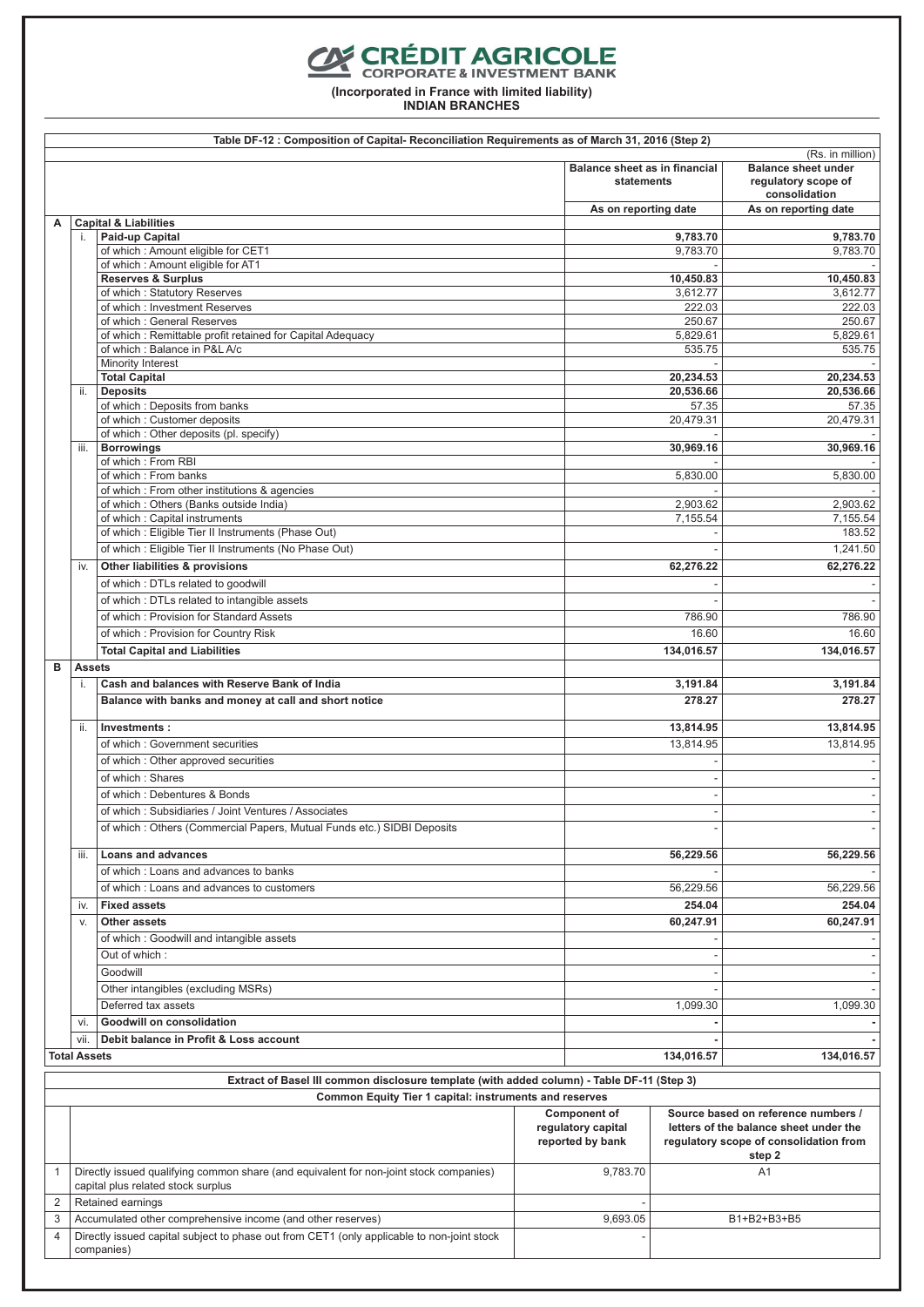# **CONFORT AGRICOLE**

**(Incorporated in France with limited liability)**

| Common share capital issued by subsidiaries and held by third parties (amount allowed in<br>5 |                                                                                                                                                                         |                              |                                                                         |                                          |                                          |
|-----------------------------------------------------------------------------------------------|-------------------------------------------------------------------------------------------------------------------------------------------------------------------------|------------------------------|-------------------------------------------------------------------------|------------------------------------------|------------------------------------------|
|                                                                                               | group CET1)                                                                                                                                                             |                              |                                                                         |                                          |                                          |
| 6                                                                                             | Common Equity Tier 1 capital before regulatory adjustments                                                                                                              |                              | 19,476.75                                                               |                                          |                                          |
| 7                                                                                             | Prudential valuation adjustments                                                                                                                                        |                              |                                                                         |                                          |                                          |
| 8                                                                                             | Goodwill (net of related tax liability)                                                                                                                                 |                              |                                                                         |                                          |                                          |
|                                                                                               |                                                                                                                                                                         |                              | Table DF-13 : Main Features of Regulatory Capital Instruments           |                                          |                                          |
|                                                                                               |                                                                                                                                                                         |                              | Disclosure template for main features of regulatory capital instruments |                                          |                                          |
| $\mathbf{1}$                                                                                  | Issuer                                                                                                                                                                  | <b>CA-CIB India Branches</b> | <b>CA-CIB India Branches</b>                                            |                                          |                                          |
| 2                                                                                             | Unique identifier (e.g. CUSIP, ISIN or Bloomberg identifier for<br>private placement)                                                                                   | <b>NA</b>                    | <b>NA</b>                                                               | <b>NA</b>                                | <b>NA</b>                                |
| 3                                                                                             | Governing law(s) of the instrument                                                                                                                                      | <b>Indian Laws</b>           | <b>Indian Laws</b>                                                      | <b>Indian Laws</b>                       | <b>Indian Laws</b>                       |
|                                                                                               | <b>Regulatory treatment</b>                                                                                                                                             |                              |                                                                         |                                          |                                          |
| 4                                                                                             | <b>Transitional Basel III rules</b>                                                                                                                                     | Common Equity Tier I         | Tier II                                                                 | Tier II                                  | Tier II                                  |
| 5                                                                                             | Post-transitional Basel III rules                                                                                                                                       | Common Equity Tier I         | Tier II                                                                 | Tier II                                  | Tier II                                  |
| 6                                                                                             | Eligible at solo / group / group & solo *                                                                                                                               | Solo                         | Solo                                                                    | Solo                                     | Solo                                     |
| $\overline{7}$                                                                                | Instrument type                                                                                                                                                         | Head Office Capital          | Subordinated Debt                                                       | Subordinated Debt                        | Subordinated Debt                        |
| 8                                                                                             | Amount recognised in regulatory capital (Rs. in actual, as of<br>most recent reporting date)                                                                            | INR 9.783.700.824.00         | <b>NIL</b>                                                              | INR 1,655,328,000.00                     | INR 757,980,000.00                       |
| 9                                                                                             | Par value of instrument                                                                                                                                                 | <b>NA</b>                    | USD 25,000,000.00                                                       | USD 43,000,000.00                        | USD 40,000,000.00                        |
| 10                                                                                            | Accounting classification                                                                                                                                               | Capital                      | <b>Borrowings</b>                                                       | <b>Borrowings</b>                        | <b>Borrowings</b>                        |
| 11                                                                                            | Original date of issuance                                                                                                                                               | Various                      | 31-Oct-08                                                               | 18-Sep-09                                | 03-Aug-11                                |
| 12                                                                                            | Perpetual or dated                                                                                                                                                      | Perpetual                    | Dated                                                                   | Dated                                    | Dated                                    |
| 13                                                                                            | Original maturity date                                                                                                                                                  | <b>NA</b>                    | 31-Oct-16                                                               | 18-Sep-19                                | 05-Aug-19                                |
| 14                                                                                            | Issuer call subject to prior supervisory approval                                                                                                                       | <b>No</b>                    | No                                                                      | <b>No</b>                                | <b>No</b>                                |
| 15                                                                                            | Optional call date, contingent call dates and redemption amount                                                                                                         | No                           | No                                                                      | No                                       | No                                       |
| 16                                                                                            | Subsequent call dates, if applicable                                                                                                                                    | <b>No</b>                    | No                                                                      | <b>No</b>                                | <b>No</b>                                |
|                                                                                               | Coupons / dividends                                                                                                                                                     |                              |                                                                         |                                          |                                          |
| 17                                                                                            | Fixed or floating dividend / coupon                                                                                                                                     | <b>NA</b>                    | Floating                                                                | Floating                                 | Floating                                 |
| 18                                                                                            | Coupon rate and any related index                                                                                                                                       | <b>NA</b>                    | LIBOR 6M + 3.35%                                                        | LIBOR 6M + 4.15%                         | LIBOR 6M + 2.10%                         |
| 19                                                                                            | Existence of a dividend stopper                                                                                                                                         | <b>NA</b>                    | No                                                                      | No                                       | No                                       |
| 20                                                                                            | Fully discretionary, partially discretionary or mandatory                                                                                                               | <b>NA</b>                    | <b>NA</b>                                                               | <b>NA</b>                                | <b>NA</b>                                |
| 21                                                                                            | Existence of step up or other incentive to redeem                                                                                                                       | <b>No</b>                    | No                                                                      | <b>No</b>                                | No                                       |
| 22                                                                                            | Noncumulative or cumulative                                                                                                                                             | Non cumulative               | Non cumulative                                                          | Non cumulative                           | Non cumulative                           |
| 23                                                                                            | Convertible or non-convertible                                                                                                                                          | <b>NA</b>                    | <b>NA</b>                                                               | <b>NA</b>                                | <b>NA</b>                                |
| 24                                                                                            | If convertible, conversion trigger(s)                                                                                                                                   | <b>NA</b>                    | <b>NA</b>                                                               | <b>NA</b>                                | <b>NA</b>                                |
| 25<br>26                                                                                      | If convertible, fully or partially                                                                                                                                      | <b>NA</b><br><b>NA</b>       | <b>NA</b><br><b>NA</b>                                                  | <b>NA</b><br><b>NA</b>                   | <b>NA</b><br><b>NA</b>                   |
|                                                                                               | If convertible, conversion rate                                                                                                                                         | <b>NA</b>                    | <b>NA</b>                                                               | <b>NA</b>                                | <b>NA</b>                                |
| 27<br>28                                                                                      | If convertible, mandatory or optional conversion<br>If convertible, specify instrument type convertible into                                                            | <b>NA</b>                    | <b>NA</b>                                                               | <b>NA</b>                                | <b>NA</b>                                |
| 29                                                                                            | If convertible, specify issuer of instrument it converts into                                                                                                           | <b>NA</b>                    | <b>NA</b>                                                               | <b>NA</b>                                | <b>NA</b>                                |
| 30                                                                                            | Write-down feature                                                                                                                                                      | <b>NA</b>                    | <b>NA</b>                                                               | <b>NA</b>                                | <b>NA</b>                                |
| 31                                                                                            | If write-down, write-down trigger(s)                                                                                                                                    | <b>NA</b>                    | <b>NA</b>                                                               | <b>NA</b>                                | <b>NA</b>                                |
| 32                                                                                            | If write-down, full or partial                                                                                                                                          | <b>NA</b>                    | <b>NA</b>                                                               | <b>NA</b>                                | <b>NA</b>                                |
| 33                                                                                            | If write-down, permanent or tewmporary                                                                                                                                  | <b>NA</b>                    | <b>NA</b>                                                               | <b>NA</b>                                | <b>NA</b>                                |
| 34                                                                                            | If temporary write-down, description of write-up mechanism                                                                                                              | <b>NA</b>                    | <b>NA</b>                                                               | <b>NA</b>                                | <b>NA</b>                                |
| 35                                                                                            | Position in subordination hierarchy in liquidation (specify<br>instrument type immediately senior to instrument)                                                        | <b>Perpetual Debt</b>        | All other depositors and<br>creditors of                                | All other depositors and<br>creditors of | All other depositors and<br>creditors of |
|                                                                                               |                                                                                                                                                                         |                              | the bank                                                                | the bank                                 | the bank                                 |
| 36                                                                                            | Non-compliant transitioned features                                                                                                                                     | No                           | No                                                                      | No                                       | No                                       |
| 37                                                                                            | If yes, specify non-compliant features                                                                                                                                  | <b>NA</b>                    | <b>NA</b>                                                               | <b>NA</b>                                | <b>NA</b>                                |
|                                                                                               | * The bank is present in India as branches of a foreign bank and as such only has solo reporting (i.e. no difference between solo and group)                            |                              |                                                                         |                                          |                                          |
|                                                                                               | Table DF 17 - Summary comparison of accounting assets vs. leverage ratio exposure measure as of March 31, 2016<br>Item                                                  |                              |                                                                         |                                          | (Rs. in Million)                         |
| 1                                                                                             | Total consolidated assets as per published financial statements                                                                                                         |                              |                                                                         |                                          | 134,016.57                               |
|                                                                                               |                                                                                                                                                                         |                              |                                                                         |                                          |                                          |
| $\overline{2}$                                                                                | Adjustment for investments in banking, financial, insurance or commercial entities that are consolidated for accounting purposes but                                    |                              |                                                                         |                                          |                                          |
| 3                                                                                             | outside the scope of regulatory consolidation                                                                                                                           |                              |                                                                         |                                          |                                          |
|                                                                                               | Adjustment for fiduciary assets recognised on the balance sheet pursuant to the operative accounting framework but excluded from<br>the leverage ratio exposure measure |                              |                                                                         |                                          |                                          |
| 4                                                                                             | Adjustments for derivative financial instruments                                                                                                                        |                              |                                                                         |                                          | (58,000.58)                              |
| 5                                                                                             | Adjustment for securities financing transactions (i.e. repos and similar secured lending)                                                                               |                              |                                                                         |                                          |                                          |
|                                                                                               |                                                                                                                                                                         |                              |                                                                         |                                          |                                          |
| 6                                                                                             | Adjustment for off-balance sheet items (i.e. conversion to credit equivalent amounts of off- balance sheet exposures)                                                   |                              |                                                                         |                                          | 208,624.28                               |
| $\overline{7}$                                                                                | Other adjustments                                                                                                                                                       |                              |                                                                         |                                          |                                          |
| 8                                                                                             | Leverage ratio exposure                                                                                                                                                 |                              |                                                                         |                                          | 284,640.28                               |